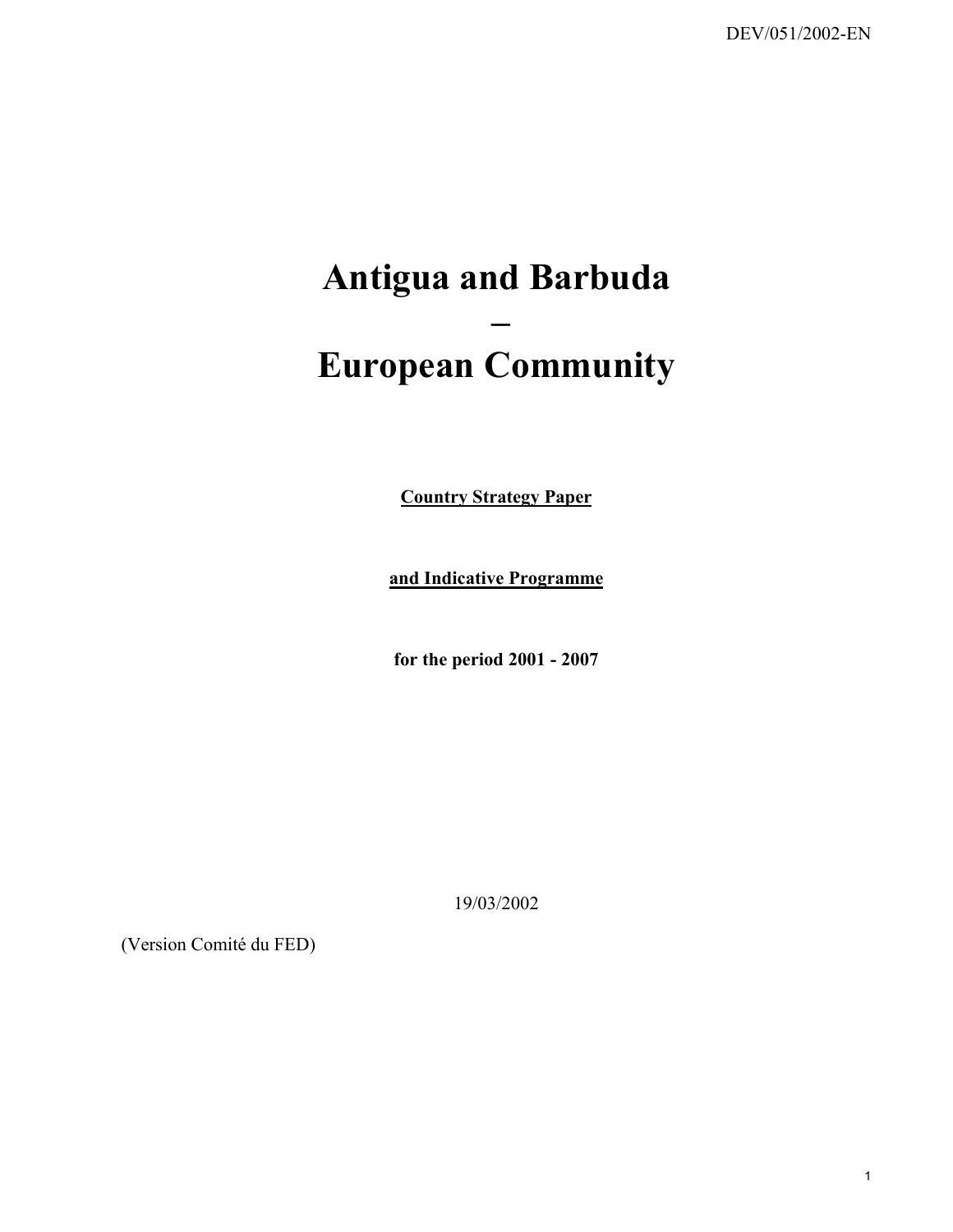The Government of Antigua and Barbuda and the European Commission hereby agrees as follows:

(1) The Government of Antigua and Barbuda, represented by Dr. Clarence Henry, the National Authorising Officer, and the European Commission, represented by John CALOGHIROU, Head of Delegation, hereinafter referred to as the Parties, held discussions in Antigua and Barbuda and Barbados from October 2000 to August 2001 with a view to determining the general orientations for co-operation for the period 2001 - 2007. The European Investment Bank was represented at these discussions by Stephen McCARTHY, Head of Division.

During these discussions, the Country Support Strategy and an Indicative Programme of Community Aid in favour of Antigua and Barbuda were drawn up in accordance with the provisions of Articles 2 and 4 of Annex IV to the ACP-EC Partnership Agreement, signed in Cotonou on 23 June 2000. These discussions complete the programming process in Antigua and Barbuda.

The Country Strategy Paper and the Indicative Programme are annexed to the present document.

(2) As regards the indicative programmable financial resources which the Community envisages to make available to Antigua and Barbuda for the period 2001-2007, an amount of  $\epsilon$  2.6 million is foreseen for the allocation referred to in Article 3.2 (a) of Annex IV of the ACP-EC Partnership Agreement (A-allocation) and of  $\epsilon$  0.4 million for the allocation referred to in Article 3.2 (b) (Ballocation). These allocations are not entitlements and may be revised by the Community, following the completion of mid-term and end-of-term reviews, in accordance with Article 5.7 of annex IV of the ACP-EC Partnership Agreement.

(3) The A-allocation is destined to cover macroeconomic support, sectoral policies, programmes and projects in support of the focal or non-focal areas of Community Assistance. The indicative programme under chapter VI concerns the resources of the A-allocation as well as uncommitted balances of former EDFs, for which no projects and programmes have been identified under the respective National Indicative Programmes. It also takes into consideration financing from which Antigua and Barbuda benefits or could benefit under other Community resources. It does not preempt financing decisions by the Commission.

(4) The B-allocation is destined to cover unforeseen needs such as emergency assistance where such support cannot be financed from the EU budget, contributions to internationally agreed debt relief initiatives and support to mitigate adverse effects of instability in export earnings, the Ballocation shall be triggered according to specific mechanisms and procedures and does therefore not yet constitute a part of the indicative programme.

(5) Pending the entry into force of the Financial Protocol of the ACP-EC Partnership and within the framework of the present Country Strategy Paper and Indicative Programme, financing decisions for projects and programmes can be taken by the Commission at the request of the Government of Antigua and Barbuda, within the limits of the A- and B-allocations referred to in this document and under the condition that sufficient resources are available under the general reserve of the eighth EDF. The respective projects and programmes shall be implemented according to the rules and procedures of the eight EDF until entry into force of the Financial Protocol for the Ninth European Development Fund. corresponding amount shall be provided as a supplementary allocation to the eighth EDF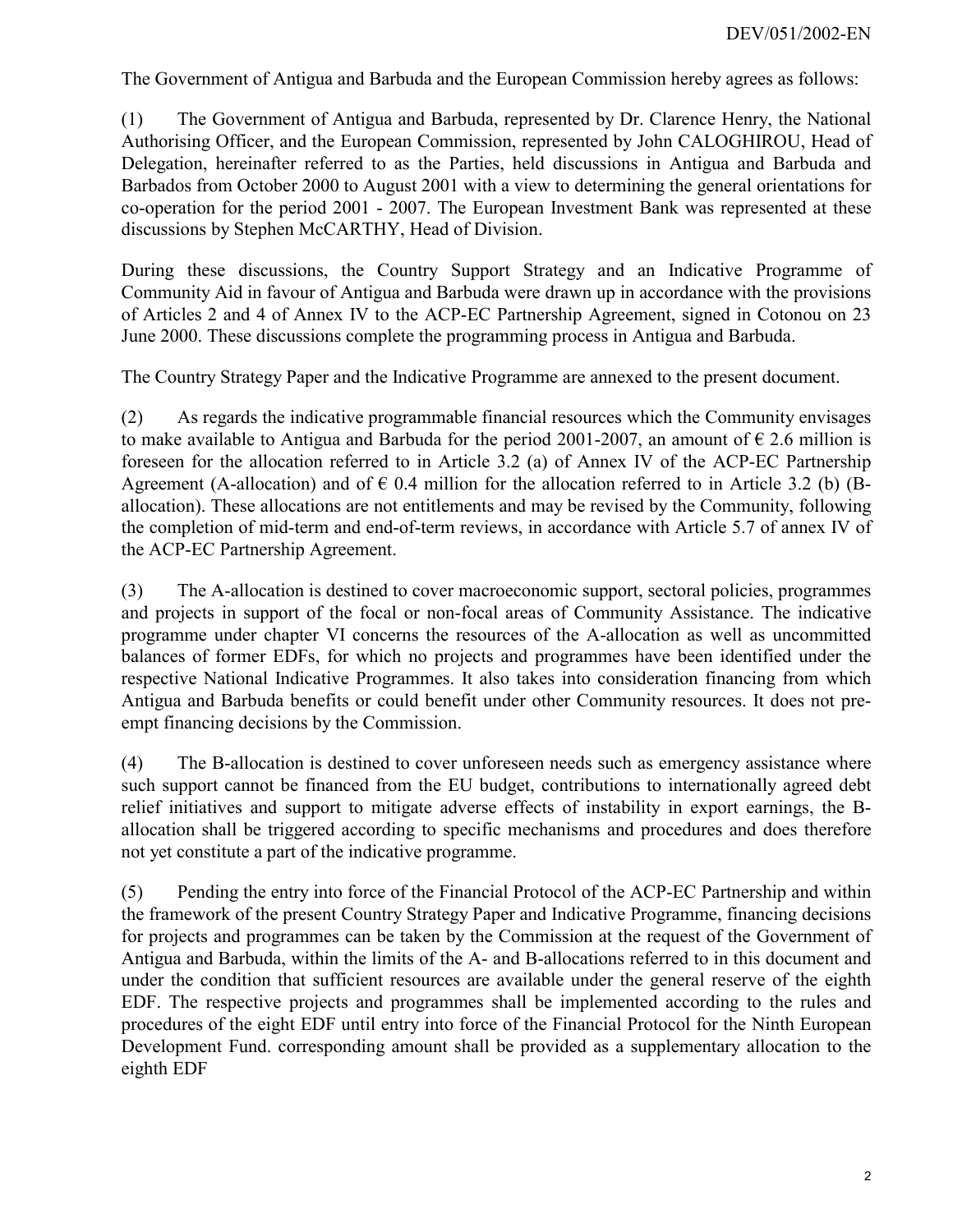(6) The European Investment Bank may contribute to the implementation of the present Country Strategy Paper by operations financed from the Investment Facility and/or from its own resources, in accordance with Articles 3 (a) and 4 of the Financial Protocol of the ACP-EC Partnership Agreement.

(7) In accordance with Article 5 of Annex IV to the ACP-EC Partnership Agreement, the National Authorising Officer and the Head of Delegation shall annually undertake an operational review of the Indicative Programme and undertake a mid-term review and an end-of-term review of the Country Support Strategy and the Indicative Programme in the light of current needs and performance.

The mid-term review shall be undertaken within two years and the end-of term review shall be undertaken within four years from the date of signature of the Country Support Strategy and the National Indicative Programme. Following the completion of the mid- and end-of-term reviews, the Community may revise the resource allocation in light of current needs and performance.

(8) The agreement of the two parties on this Country Strategy Paper and the National Indicative Programme, subject to the ratification and entry into force of the ACP-EC Partnership Agreement, will be regarded as definitive within six weeks of the date of the signature, unless either party communicate the contrary before the end of this period.

**Signatures** 

For the Government of Antigua and Barbuda For the European Commission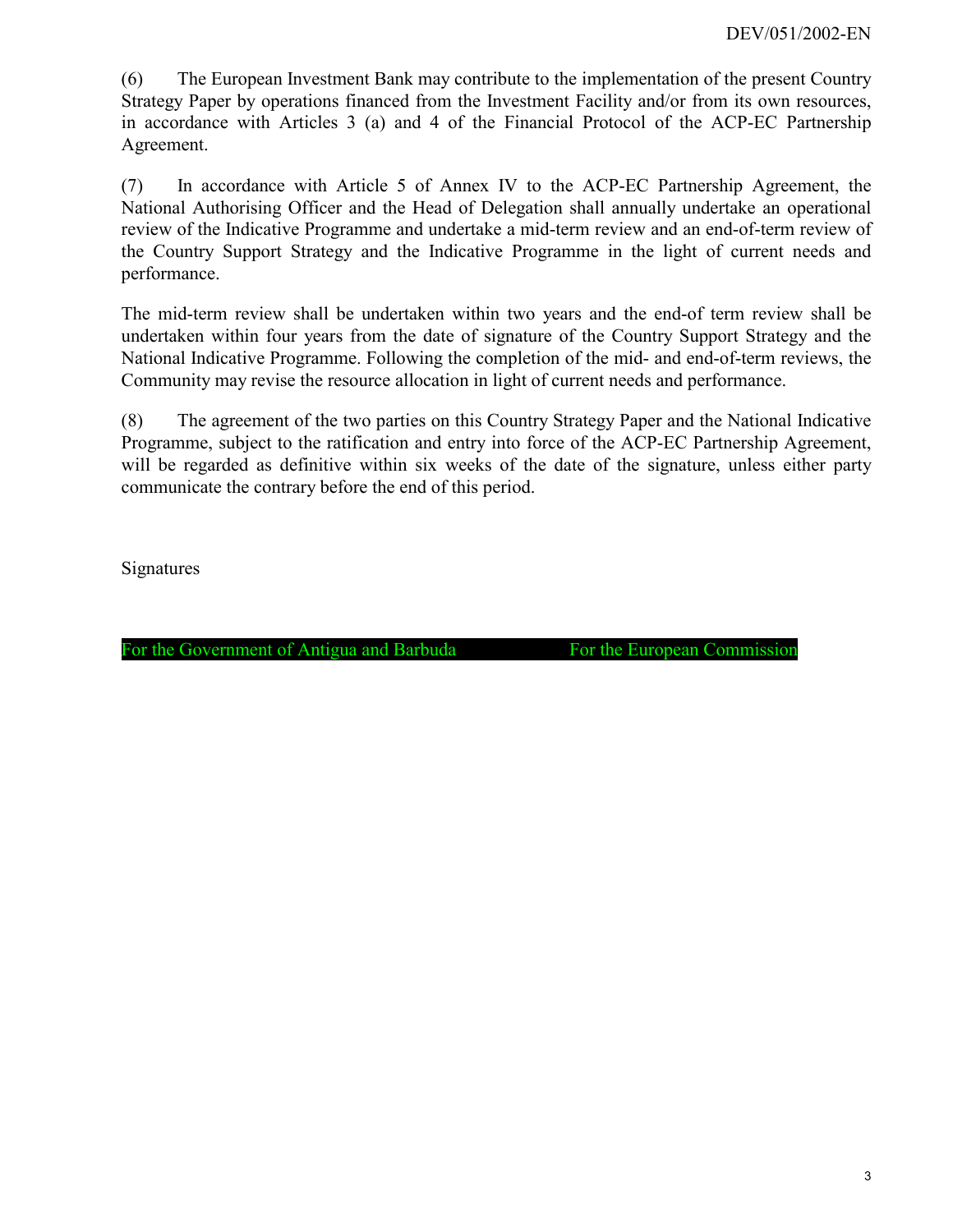# **TABLE OF CONTENTS**

| $\mathbf{1}$            |       |                                                                       |  |
|-------------------------|-------|-----------------------------------------------------------------------|--|
| 2                       |       |                                                                       |  |
| $\mathbf{3}$            |       |                                                                       |  |
|                         | 3.1   |                                                                       |  |
|                         | 3.2   |                                                                       |  |
|                         | 3.2.1 |                                                                       |  |
|                         | 3.2.2 |                                                                       |  |
|                         | 3.2.3 |                                                                       |  |
|                         | 3.2.4 |                                                                       |  |
|                         | 3.2.5 |                                                                       |  |
|                         |       |                                                                       |  |
|                         | 3.3.1 |                                                                       |  |
|                         | 3.3.2 |                                                                       |  |
|                         | 3.3.3 |                                                                       |  |
|                         | 3.3.4 |                                                                       |  |
|                         | 3.3.5 |                                                                       |  |
|                         |       |                                                                       |  |
|                         | 3.4.1 |                                                                       |  |
|                         | 3.4.2 |                                                                       |  |
|                         | 3.4.3 |                                                                       |  |
|                         | 3.4.4 |                                                                       |  |
|                         |       |                                                                       |  |
|                         |       |                                                                       |  |
|                         | 3.6.1 |                                                                       |  |
|                         | 3.6.2 |                                                                       |  |
|                         | 3.7   |                                                                       |  |
|                         | 3.7.1 |                                                                       |  |
|                         | 3.7.2 |                                                                       |  |
|                         | 3.7.3 |                                                                       |  |
|                         | 3.7.4 |                                                                       |  |
| $\overline{\mathbf{4}}$ |       | <b>OVERVIEW OF PAST AND ONGOING EUROPEAN COMMISSION COOPERATION20</b> |  |
|                         | 4.1   |                                                                       |  |
|                         | 4.2   |                                                                       |  |
|                         | 4.3   |                                                                       |  |
|                         | 44    |                                                                       |  |
|                         | 4.5   |                                                                       |  |
|                         |       |                                                                       |  |
|                         | 4.6.1 |                                                                       |  |
|                         | 4.6.2 |                                                                       |  |
| 5                       |       |                                                                       |  |
|                         | 5.1   |                                                                       |  |
|                         | 5.2   |                                                                       |  |
|                         | 5.3   |                                                                       |  |
|                         | 5.3.1 |                                                                       |  |
|                         | 5.4   |                                                                       |  |
|                         | 5.5   |                                                                       |  |
|                         | 5.6   |                                                                       |  |
|                         | 5.7   |                                                                       |  |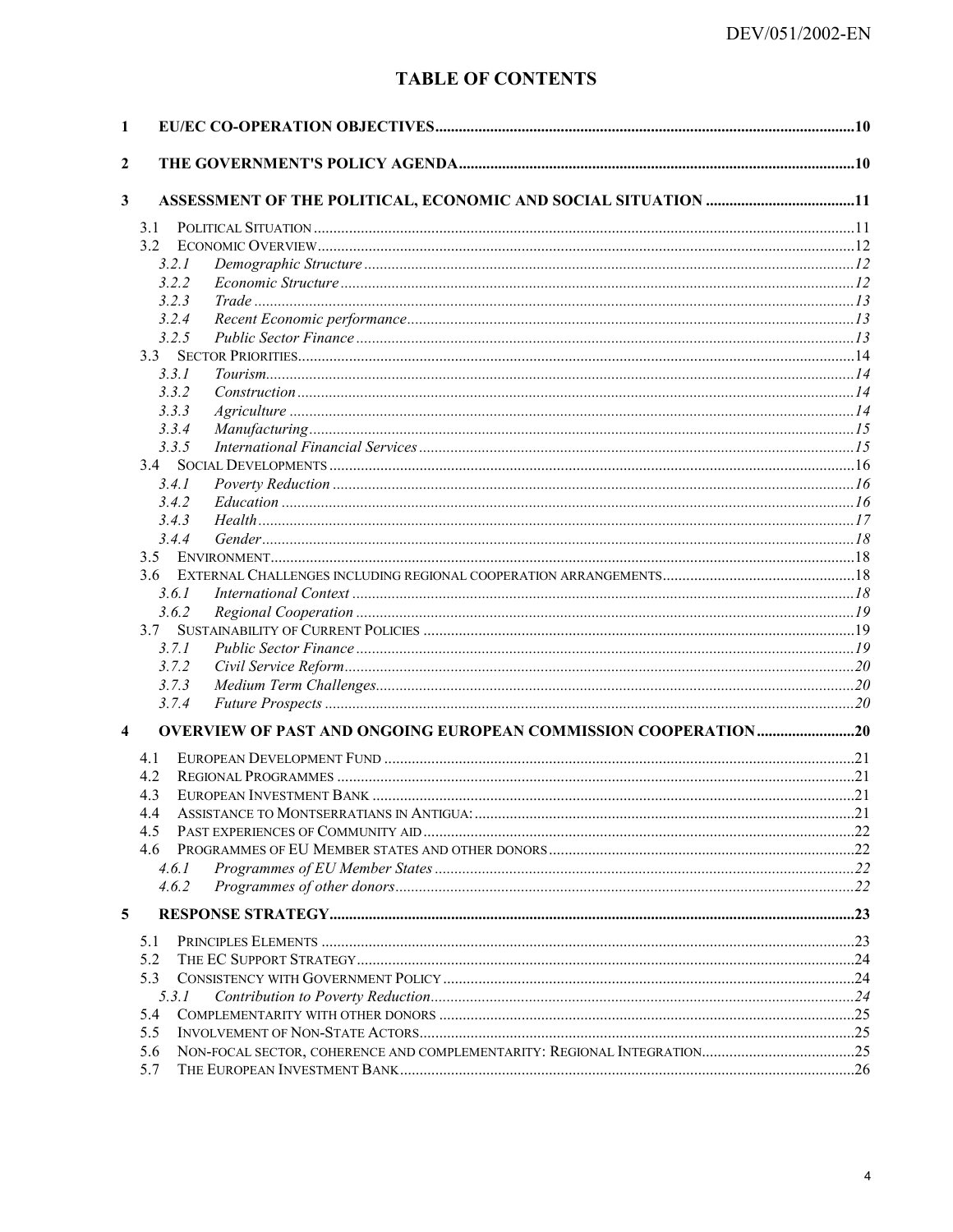| 6 |       |  |
|---|-------|--|
|   | 61    |  |
|   |       |  |
|   | 621   |  |
|   | 622   |  |
|   |       |  |
|   | 631   |  |
|   | 6.3.2 |  |
|   | 6.3.3 |  |
|   | 634   |  |
|   | 64    |  |
|   | 65    |  |
|   |       |  |

#### **ANNEXES**

#### ANNEX 1: NATIONAL DEVELOPMENT MATRIX

#### ANNEX 2: OVERVIEW OF THE EDUCATION SECTOR IN ANTIGUA AND BARBUDA

#### ANNEX 3: KEY SOCIAL & ECONOMIC INDICATORS

#### ANNEX 4: MATRIX OF GOVERNMENT OBJECTIVES IN KEY SECTORS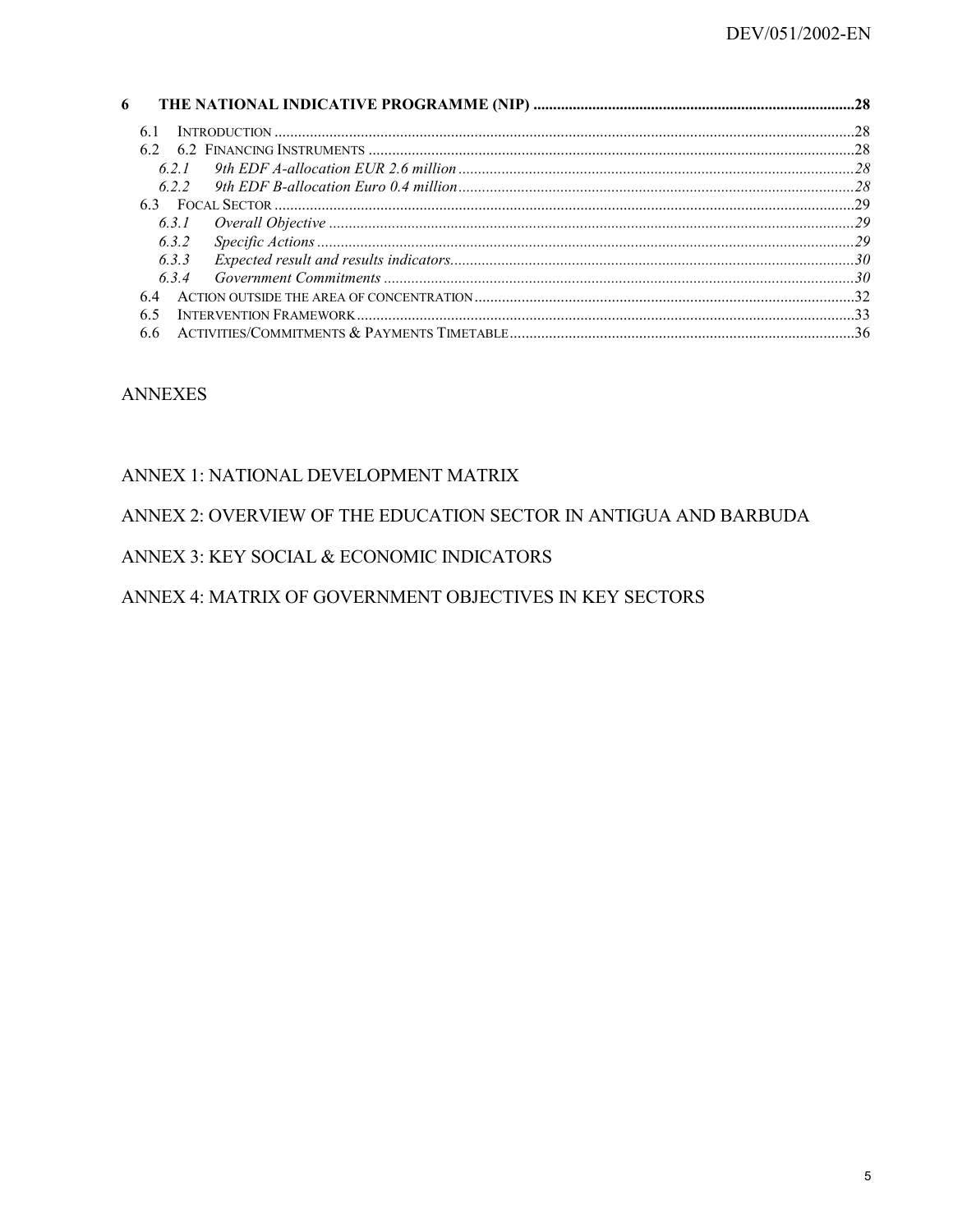#### **ACRONYMS**

| <b>ACP</b>       | Africa Caribbean Pacific                                  |
|------------------|-----------------------------------------------------------|
| <b>ACS</b>       | <b>Association of Caribbean States</b>                    |
| <b>CARIBCAN</b>  | Caribbean-Canada Trade Agreement                          |
| <b>CARICOM</b>   | Caribbean Community                                       |
| <b>CARIFORUM</b> | Caribbean Forum of ACP States                             |
| <b>CBI</b>       | Caribbean Basin Initiative                                |
| <b>CDB</b>       | Caribbean Development Bank                                |
| <b>CDE</b>       | Centre for the Development of Enterprise                  |
| <b>CET</b>       | Common External Tariff                                    |
| <b>CGCED</b>     | Caribbean Group for Co-operation and Economic Development |
| <b>CIDA</b>      | Canadian International Development Agency                 |
| <b>CSME</b>      | Caribbean Single Market and Economy                       |
| <b>CSS</b>       | <b>Country Support Strategy</b>                           |
| <b>DFID</b>      | Department for International Development                  |
| <b>ECCB</b>      | Eastern Caribbean Central Bank                            |
| EC               | <b>European Commission</b>                                |
| <b>EDF</b>       | European Development Fund                                 |
| EIB              | European Investment Bank                                  |
| <b>EPA</b>       | Economic Partnership Agreement                            |
| EU               | European Union                                            |
| FAO              | Food and Agricultural Organisation                        |
| <b>FATF</b>      | <b>Financial Action Task Force</b>                        |
| <b>FTAA</b>      | Free Trade Area of the Americas                           |
| <b>GDP</b>       | <b>Gross Domestic Product</b>                             |
| <b>GIP</b>       | General Import Programme                                  |
| <b>GNP</b>       | <b>Gross National Product</b>                             |
| <b>IFAD</b>      | International Fund for Agricultural Development           |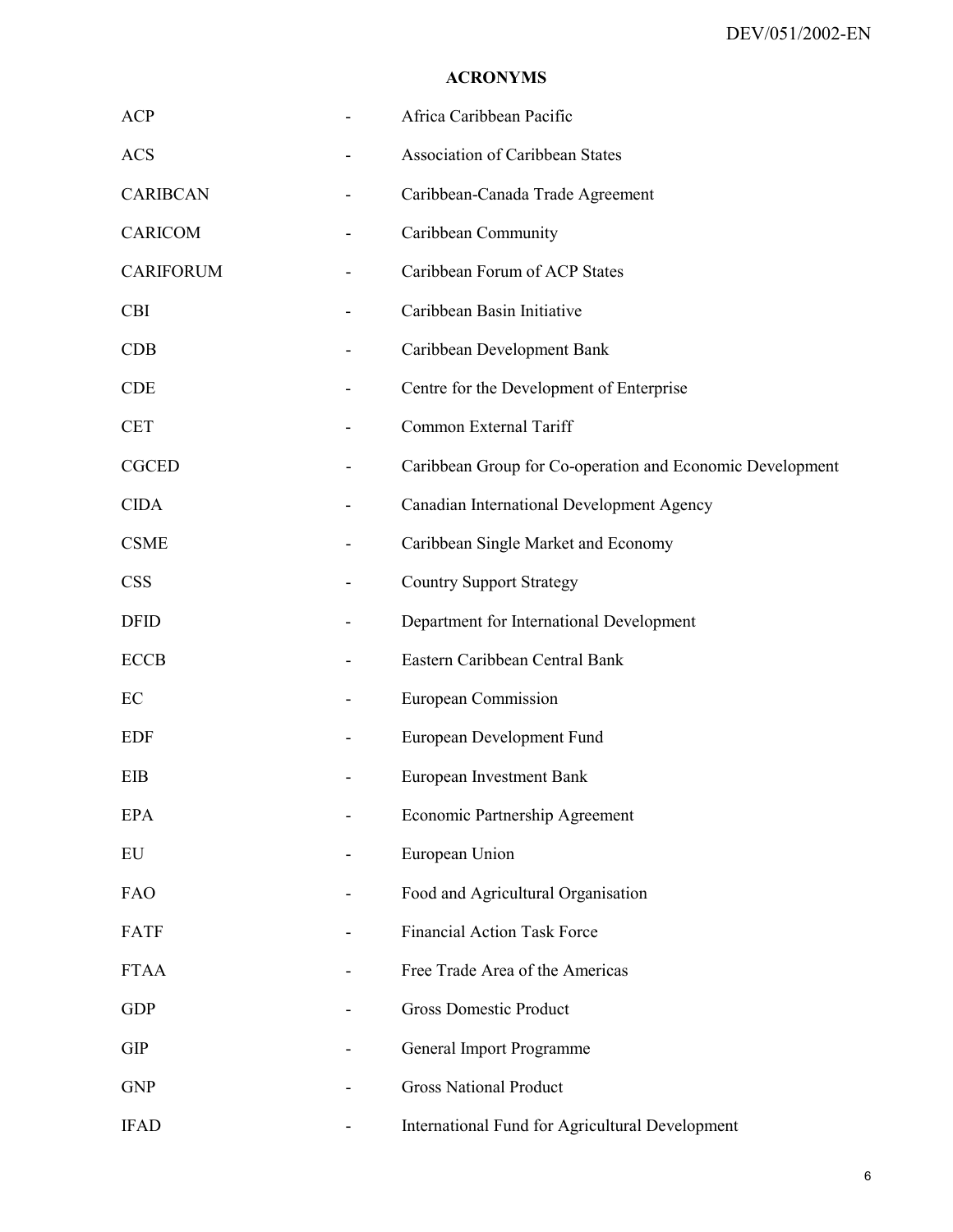| <b>KFAED</b> |                          | Kuwait Fund for Arab Economic Development              |
|--------------|--------------------------|--------------------------------------------------------|
| <b>MTES</b>  |                          | Medium Term Economic Strategy                          |
| <b>NAO</b>   | $\overline{\phantom{a}}$ | National Authorising Officer                           |
| <b>NAFTA</b> |                          | North American Free Trade Agreement                    |
| NGO          |                          | Non-Governmental Organisation                          |
| <b>OECD</b>  |                          | Organisation for Economic Co-operation and Development |
| <b>OECS</b>  |                          | Organisation of Eastern Caribbean States               |
| <b>PAHO</b>  |                          | Pan-American Health Organisation                       |
| <b>PSIP</b>  |                          | <b>Public Sector Investment Programme</b>              |
| <b>RNM</b>   |                          | <b>Regional Negotiating Machinery</b>                  |
| <b>ROC</b>   |                          | Republic of China                                      |
| <b>WHO</b>   |                          | World Health Organisation                              |
| <b>WTO</b>   |                          | World Trade Organisation                               |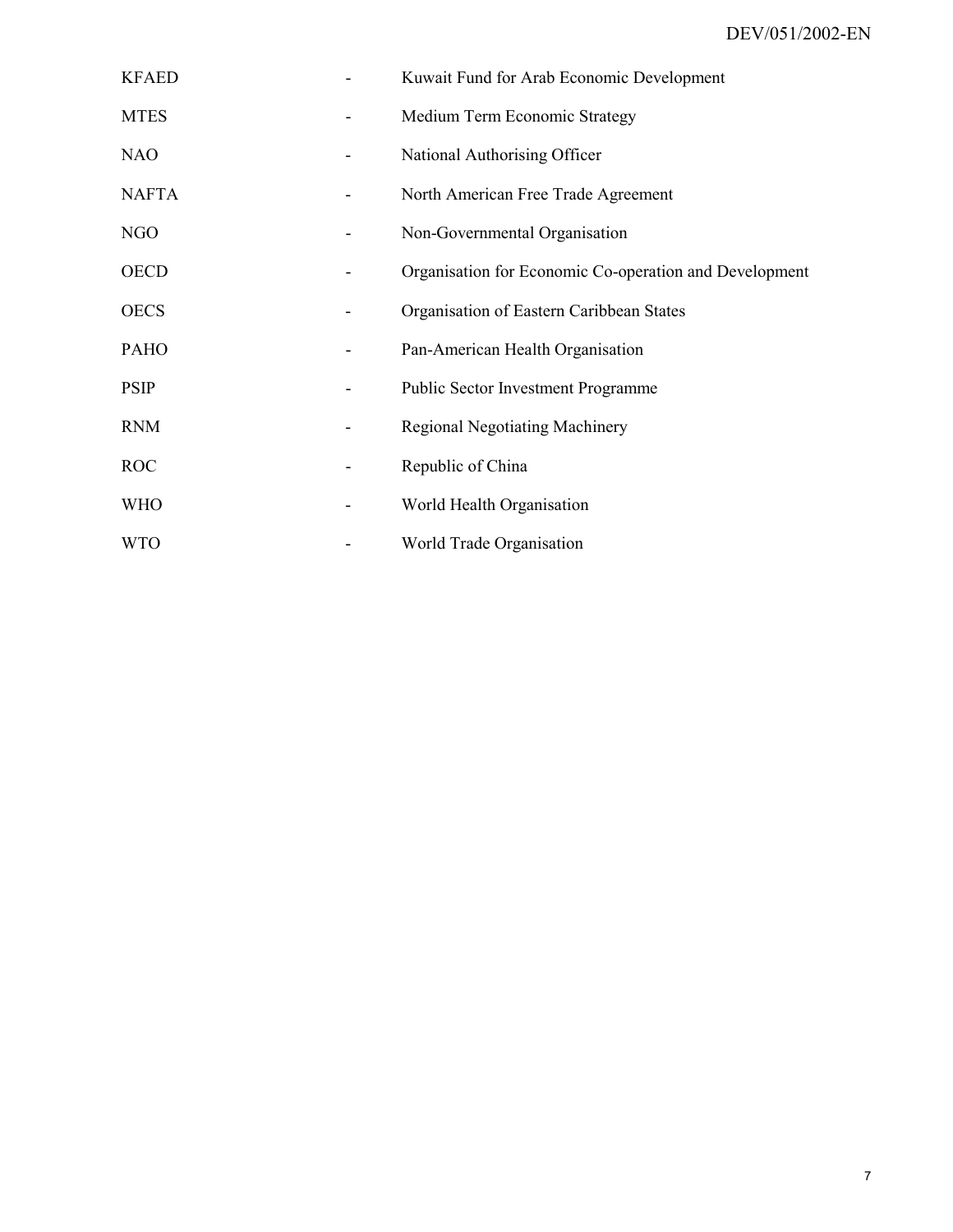# **PART A**

**Country Support Strategy**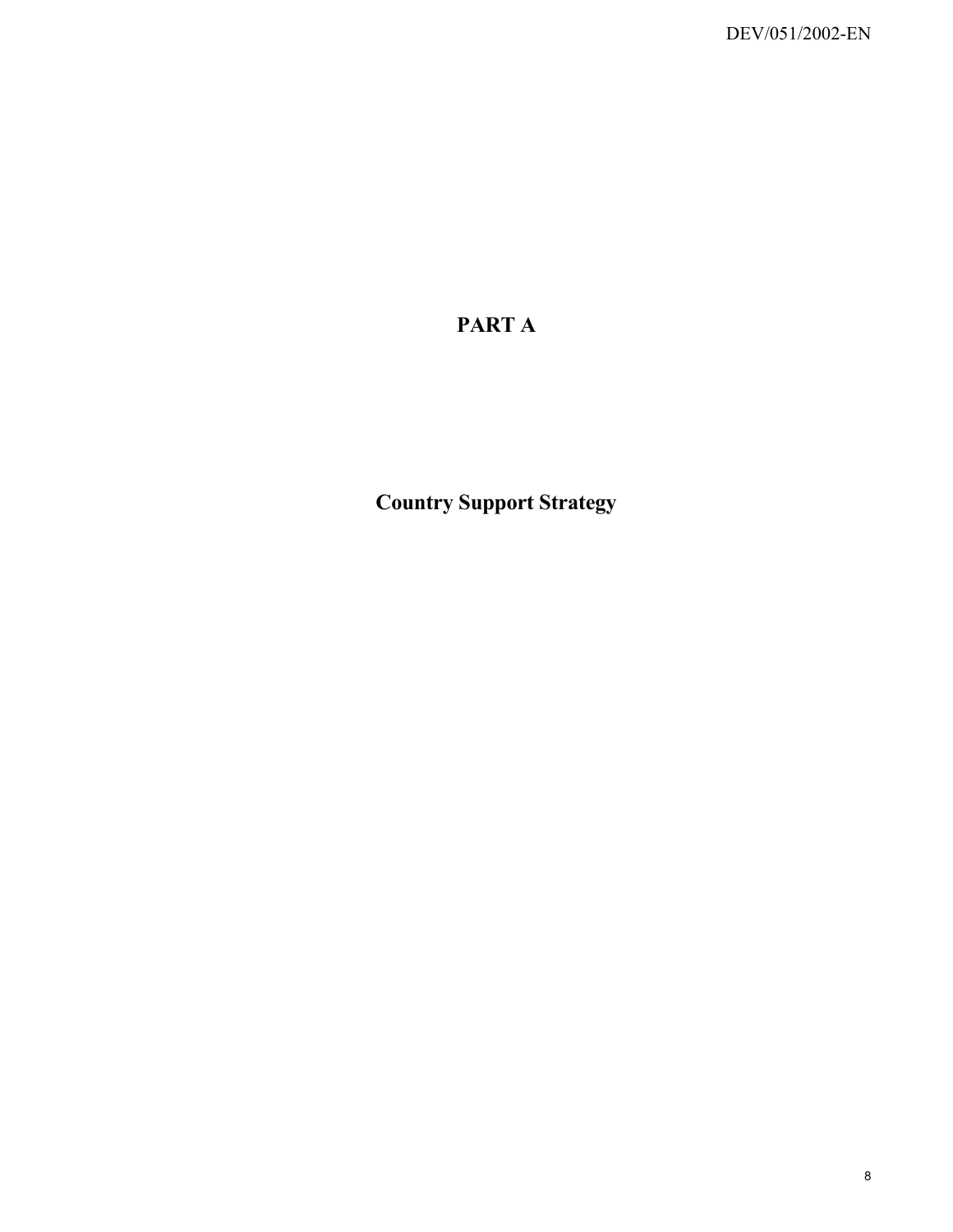#### **Executive Summary**

The purpose of this Country Support Strategy paper is to provide a framework for EU assistance programmes under the 9th EDF. The framework is based on EU/ACP co-operation objectives, Antigua and Barbuda's own policy agenda, an assessment of the situation in Antigua and Barbuda, and the activities of other major donors in Antigua and Barbuda. The framework concludes with the proposed EU response strategy and an Indicative work programme.

Antigua and Barbuda has an area of 442 square kilometres with a population of 70,737. The Prime Minister is the Honourabe Lester Bird of the Antigua Labour Party (ALP) who gained power in 1994 and is serving his second five-year term. The GDP per capita for 2000 is estimated to be US\$9,390. Antigua and Barbuda (AB) is thus viewed as an upper-middle income country according to World Bank classification. AB is a small open economy, highly susceptible to exogenous shocks, in particular hurricanes, which have struck five times in the last five years. Production is focussed on a narrow range goods and services, most of which are exported. Traditionally, the economy was highly dependent on the cultivation of sugar and cotton however since the early 1970s the economy has become highly dependent on the services sector, in particular, tourism and the offshore financial services sector. The Government intends to continue to support tourism as the lead sector whilst efforts to diversify the economy shall be pursued through the offshore financial services and information technology and telecommunications based service industries.

The unemployment rate is estimated to be 7%. The poverty level, estimated to be 12%, is low, and social indicators are positive. The UNDP Human Development Index ranks the country 37 out of 174 countries, the highest in the OECS.

Fiscal imbalances and high levels of external debt are the main challenges facing the country. These issues, along with the expenditure burden of a large civil service are being addressed though the National Strategic Development Plan (NSDP) and Public Sector Modernisation Programme (PSMP) which are currently being prepared by Government.

Economic diversification and sustainable development are the tools being used by Government to prepare the country for the opportunities and challenges presented by globalisation and trade liberalisation. Government believes that in order to achieve these objectives, the country needs to improve its human resource potential. The European Commission and the Government of Antigua and Barbuda therefore propose to allocate  $90\%$  of the 9<sup>th</sup> EDF resources available under the A envelope to the education sector, and in particular, at the tertiary level. The overall objective of the EC intervention is to upgrade the level of trained human resources in the labour market in the context of the changing economic, social and cultural environment. The strategy purports to support the sustainable development of human resources through improving the quality and quantity of tertiary level education and supporting sectoral reforms. Priority sectors shall be given special attention and include business, tourism, financial services and information technology. A central part of the proposed programme shall be the upgrading of facilities at the Antigua State College, the only tertiary level institute in the country. The project shall be informed by the Antigua State College development plan, currently being prepared with assistance from the Caribbean Development Bank.

The remaining 10% of the indicative programme has been earmarked for studies, audits and technical support in the area of regional integration, technical assistance and monitoring and may include preparations for undertakings under the Economic Partnership Agreement and WTO.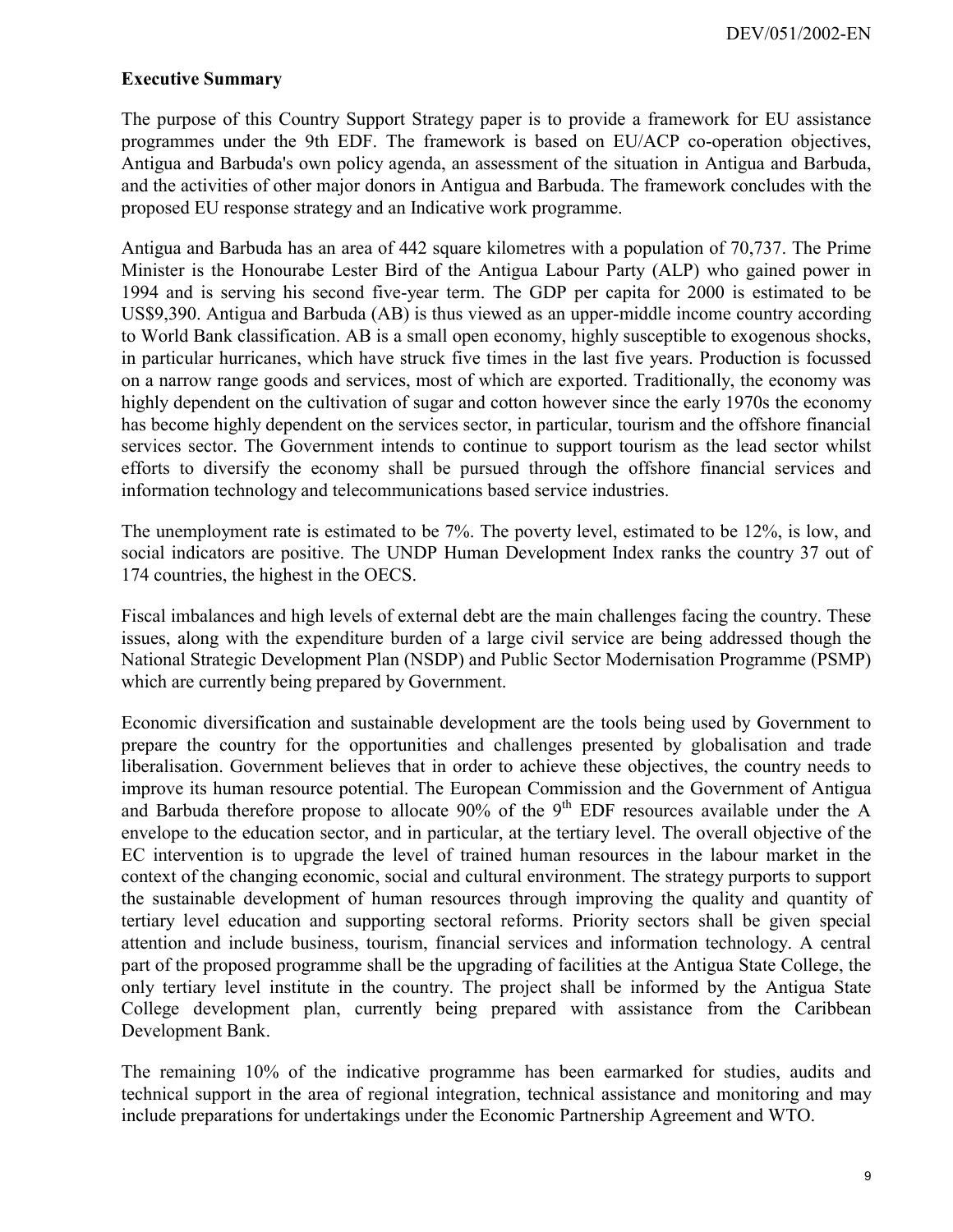#### <span id="page-9-0"></span>**1 EU/EC CO-OPERATION OBJECTIVES**

In accordance with Article 177 of the Treaty Establishing the European Community, community policy in the sphere of development co-operation shall foster:

- The sustainable economic and social development of the developing countries, and more particularly the most disadvantaged among them;
- The smooth and gradual integration of the developing countries into the world economy;
- The campaign against poverty in the developing countries.

These objectives have been confirmed and reinforced in Article 1 of the ACP-EC Partnership Agreement, signed in Cotonou on 23 June 2000, which puts main emphasis on the objective of reducing and eventually eradicating poverty. Co-operation between the Community and Antigua and Barbuda shall pursue these objectives, taking into account fundamental principles laid down in Article 2 of the Agreement - especially the principle of encouragement of the development strategies by the countries and populations concerned - and essential and fundamental elements as defined in Article 9.

In their Statement on the European Community's Development Policy of 10 November 2000, the Council of the European Union and the European Commission determined a limited number of areas selected on the basis of their contribution towards reducing poverty and for which Community action provides added value: link between trade and development; support for regional integration and co-operation; support for macro-economic policies; transport; food security and sustainable rural development; institutional capacity-building, particularly in the area of good governance and the rule of law. The Statement also specifies that in line with the macro-economic framework, the Community must also continue its support in the social sectors (health and education), particularly with a view to ensuring equitable access to social services.

The Treaty establishing the European Community foresees that the Community and the Member States shall co-ordinate their policies on development co-operation and shall consult each other on their aid programmes, including in international organisations and during international conferences. Efforts must be made to ensure that Community development policy objectives are taken into account in the formulation and implementation of other policies affecting the developing countries. Furthermore, as laid down in Article 20 of the Agreement, systematic account shall be taken in mainstreaming into all areas of co-operation the following thematic or cross-cutting themes: gender issues, environmental issues and institutional development and capacity building. The above objectives and principles and the national policy agenda presented in the next chapter constitute the starting point for the formulation of the present Country Strategy Paper, in accordance with the principle of national ownership of development strategies.

#### <span id="page-9-1"></span>**2 THE GOVERNMENT'S POLICY AGENDA**

The Government of Antigua and Barbuda's (GAB) strategies and policies were last enunciated in its Medium Term Economic Strategy Paper for the period 1998-2000. At present the GAB, with the involvement of all the key stakeholders in the country, is working on two processes intended to enhance development. These are, A National Strategic Development Plan (NSDP) and a Public Sector Modernisation Programme (PSMP).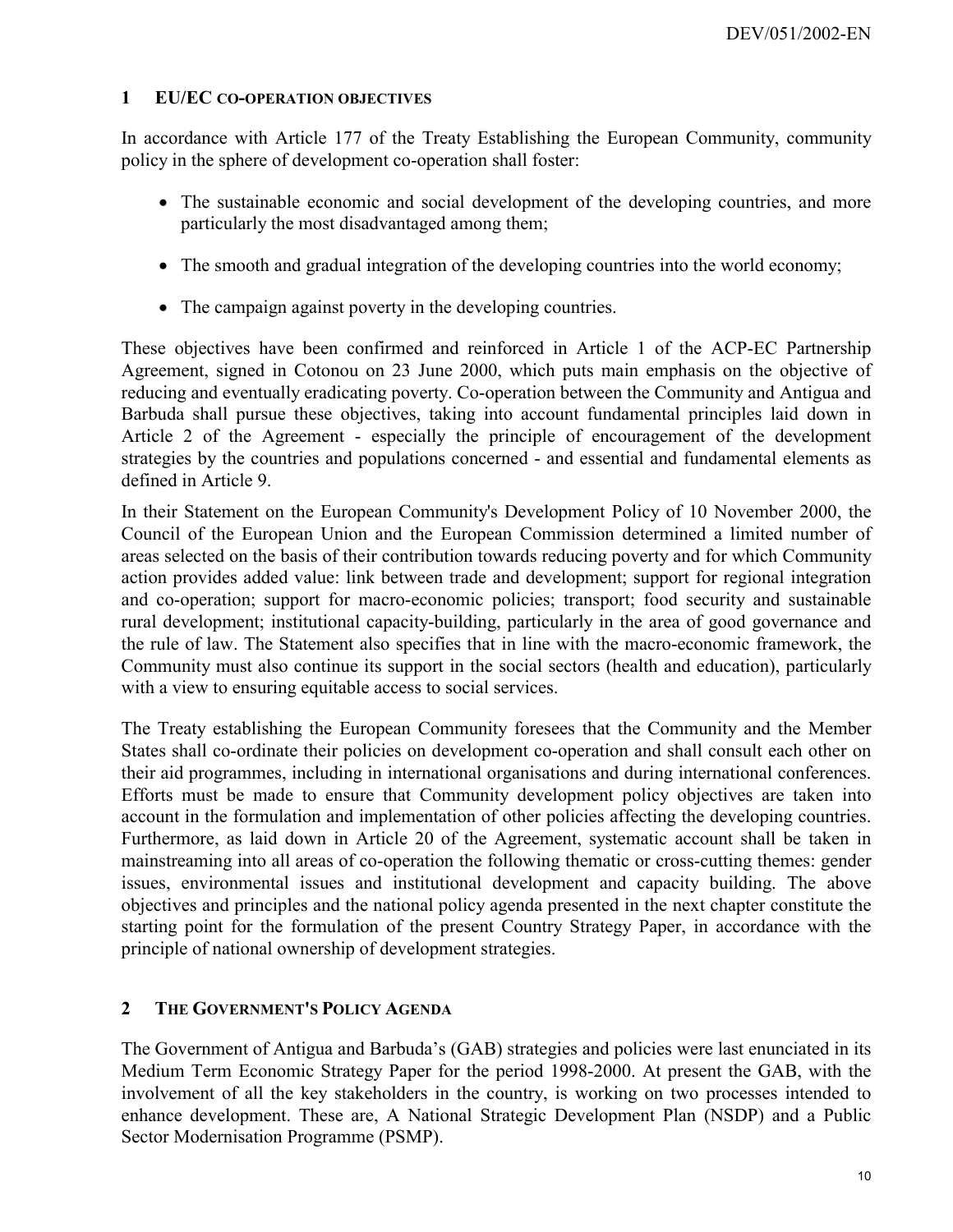The primary aim of the NSDP is to establish a framework for the country's development over the 2001 - 2004 period, the objectives of which are economic diversification, productivity increases, development of a strong planning culture, rationalisation of public expenditure and equitable distribution of resources. The NSDP is also intended to introduce measures for the reduction of poverty, the creation of a healthy investment climate, a reduction in crime, the development of socio-economic infrastructure and increased global competitiveness. The PSMP will focus on improving operational efficiency within the public sector by redesigning the organisational infrastructure so as to contribute to the effective implementation of programmes and strategies arising from the NSDP. The key components of the PSMP include education, health, constitutional, electoral, administrative and financial management reform. The latter is among the reforms spanning the development of a comprehensive tax reform, programmed budgeting, cash-flow management, debt management and asset/liability management.

In order to meet the objectives of the NSDP greater emphasis has been placed on human resources development central to which is the modernisation of the education sector, both institutionally and physically, at all levels. An immediate concern of government is the training of a cadre of highly skilled professionals who will be instrumental in meeting the challenge of increased competitiveness resulting from trade liberalisation. To this end the government is focusing on the expansion and improvement of facilities available for technical, vocational and tertiary education, while a new Ministry of Economic Development, Trade, Industry and Commerce was created to provide an enabling environment for business growth and integration with world trade and capital flows. The GAB seeks to ensure the existence of sufficient capacity to take advantage of opportunities presented by the CARICOM Single Market and Economy (CSME), the Free Trade Area of the Americas (FTAA), and the ACP-EU Cotonou Agreement.

The Government intends to continue to support tourism as the lead sector whilst efforts to diversify the economy shall be pursued through the offshore financial services and information technology and telecommunications based service industries. Linkages shall be established between these lead sectors and other sectors, including agriculture and manufacturing.

The NSDP and the PSMP are expected to be finalised in 2002.

#### <span id="page-10-0"></span>**3 ASSESSMENT OF THE POLITICAL, ECONOMIC AND SOCIAL SITUATION**

#### <span id="page-10-1"></span>**3.1 Political Situation**

Antigua and Barbuda has an area of 442 square kilometres and has a third uninhabited island known as Redonda with an area of 1.6 square kilometres. Antigua and Barbuda gained political independence from Great Britain on 1st November, 1981, and inherited the Westminster system of Government with a bicameral parliamentary structure, Senate and House of Representatives. AB is a multi-party democracy with elections every 5 years. Universal adult suffrage was introduced in 1951 and is enshrined in the Constitution. Exercise of the franchise is restricted to nationals and British Commonwealth citizens, 18 years and over who are resident in the country and registered accordingly.

There are two main political parties, the ruling Antigua Labour Party (ALP) and the opposition, United Progressive Party (UPP). The Prime Minister is the Honourabe Lester Bird of the ALP who gained power in 1994 and is serving his second five-year term. The ALP has ruled Antigua and Barbuda for 6 terms successively, since pre-independence. The most recent elections were held in March 1999 with the ALP gaining 12 seats while the UPP secured 4 seats. A Commonwealth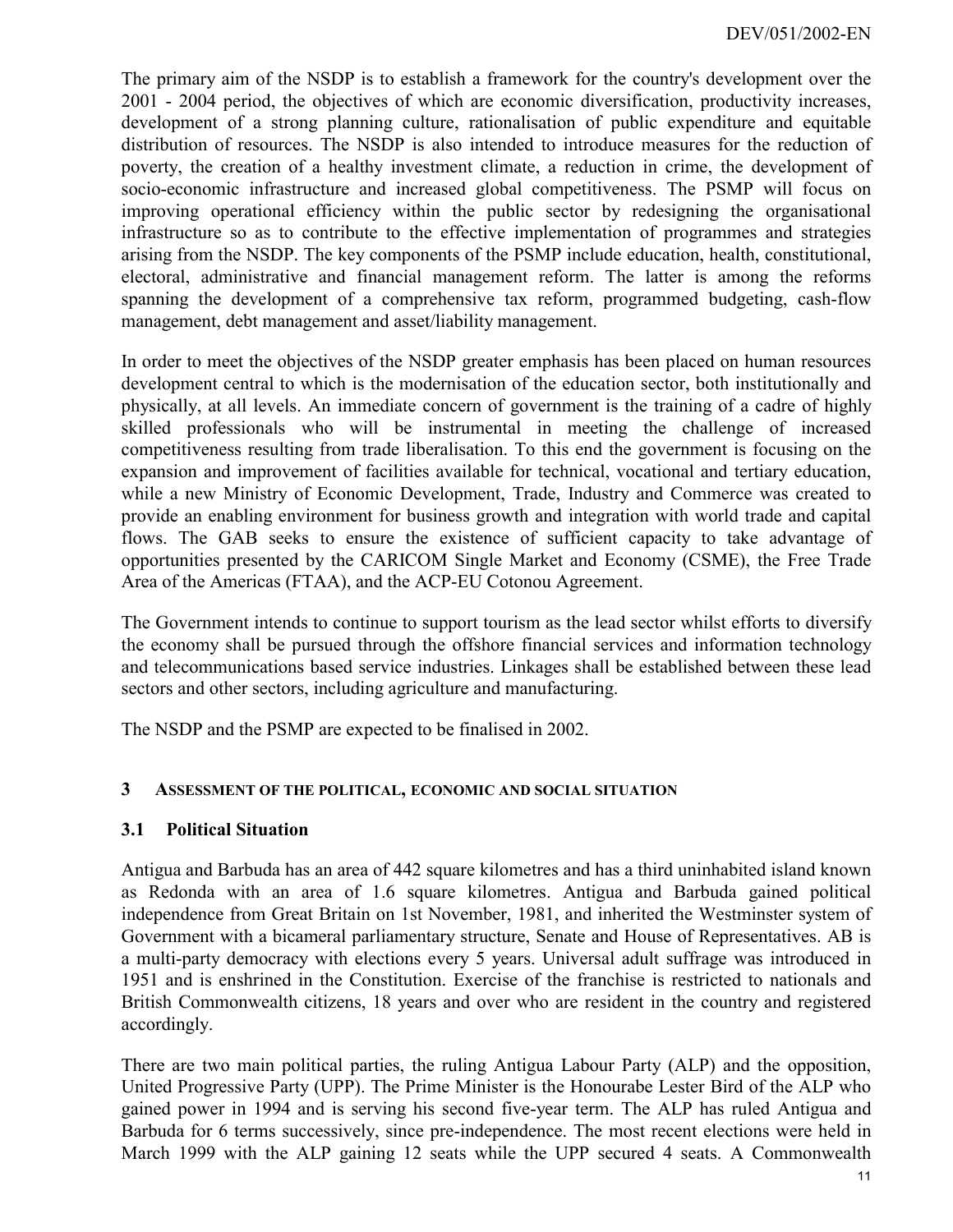Observer Group witnessed the elections and although declaring it free and fair, made several recommendations for certain reforms of the electoral process. These proposals include the introduction of voter identification cards and the empanelling of a Constitutional Review Commission. A legal expert from the Commonwealth Secretariat in electoral reform is currently assisting the Ministry of Justice and Legal Affairs in carrying out a revision of the electoral process whilst a Constitutional Review Commission has commenced work with results expected in 2002.

A declaration of individual rights and freedoms is enshrined in the Constitution. The country is a signatory to numerous international conventions including the Universal declaration of Rights, the Convention on the Elimination of all Forms of Racial discrimination, the Convention on the Elimination of all Forms of Discrimination against Women, and the Convention on the Prevention and Punishment of the Crime of Genocide. The protection of these rights has been enhanced through the establishment of the Office of the Ombudsman by an Act of Parliament in 1994.

The legal system is based on the UK common law system as exercised by the Eastern Caribbean Supreme Court of Justice. Provision is made for appeal to the Privy Council in London however a Caribbean Court of Justice (CCJ) is being established which is expected to replace the function of the Privy Council. The CCJ is not expected to be operational before 2003. AB adopted a written constitution in 1981.

# <span id="page-11-0"></span>**3.2 Economic Overview**

# <span id="page-11-1"></span>*3.2.1 Demographic Structure*

In May 2001, a national Population and Housing Census was conducted with preliminary data indicating that Antigua and Barbuda's population is 70,737. Life expectancy at birth is 75 years (77 female, 73 male). Infant Mortality rate is 17 per 1,000 live births, placing AB in the same category as industrialised countries.

#### <span id="page-11-2"></span>*3.2.2 Economic Structure*

Antigua and Barbuda is a small open economy, highly susceptible to exogenous shocks, in particular hurricanes, having been struck by hurricanes five times in the last five years. Production is focussed on a narrow range goods and services, most of which are exported. The value of trade as a percentage of GDP was recorded at 73% in 1998. GDP for 1999 was estimated at USD\$610 million, with GDP per capita estimated at US\$9,390 in 2000. Antigua is thus viewed as an upper-middle income country according to World Bank classification. Traditionally, the economy was highly dependent on the cultivation of sugar and cotton. The agricultural sector contributes approximately 4% to GDP, industry 18.9% and services 77.1%, of which 70% is accounted for by tourism. Gross domestic investment is approximately 43% of GDP and general government consumption about 23.4 % of GDP.

Antigua and Barbuda belongs to the Eastern Caribbean Central Bank (ECCB), which operates a fixed exchange rate regime. The Eastern Caribbean Dollar has been pegged to the United States Dollar at the rate of US\$1 =  $EC$2.70$  since July 1976. The country lost the co-operation of the Bretton Woods Institutions, having failed to maintain the prescribed structural adjustment programme, was given a zero-credit rating and hence since 1994 has been borrowing on the open market at commercial interest rates. Since then the GAB has begun to reschedule many of its loans with financial institutions however it is still unable to access loans from the Bretton Woods Institutions.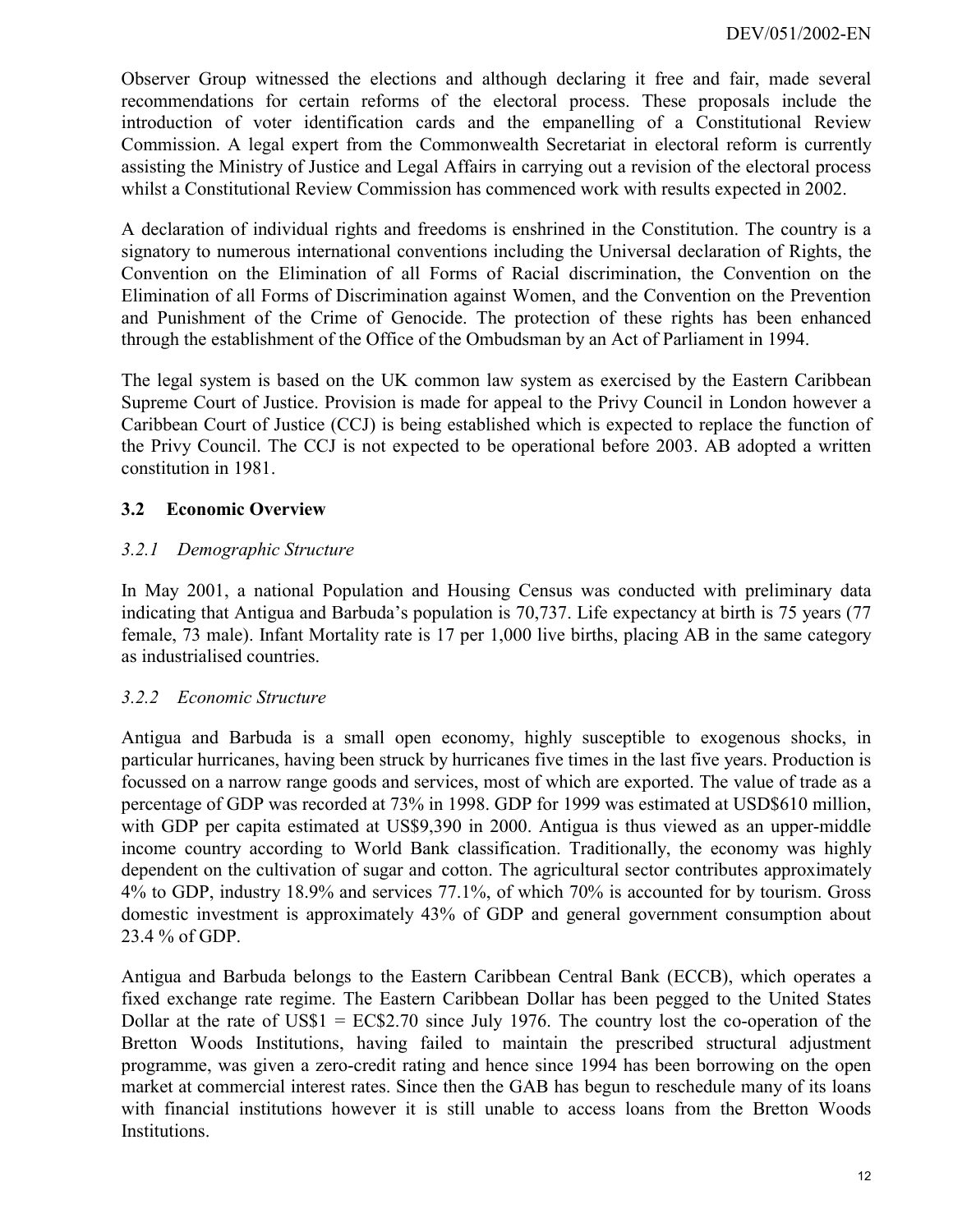#### <span id="page-12-0"></span>*3.2.3 Trade*

The country's main trading partners are the OECS and CARICOM, the United States, Japan, and the European Union countries, the main traded items being commodities, agricultural produce and beverages. The Statistics Division reported total exports for the year 1999 in food and live animals as EC\$1,865,311; beverages and tobacco, EC\$1,115,801; chemicals EC\$5,273,519, manufactured goods classified chiefly by material EC\$8,190,942, machinery and transport equipment EC\$16,646,118 and miscellaneous manufactured articles EC\$7,148,328.

Small scale manufacturing destined for the local and CARICOM markets include items such as Tshirts, specialised furniture and galvanise roof sheeting production while there are some agroindustries concentrating on the development of certain food industries (the bagging of herbal teas and the pineapple industry). The local brewery produces a variety of products which are sold on the local and regional markets.

# <span id="page-12-1"></span>*3.2.4 Recent Economic performance*

A period of unprecedented economic growth, fuelled by tourism and foreign direct investment, was experienced during the 1980s, with GDP growth averaging over 6% a year. However, a large decline in public sector investment and tourism related projects led to the slow growth of the economy in the 1990 - 1995 period (approx. 2%). For the1996 – 1999 period, economic growth averaged 5% per annum. Much of the increase can be attributed to post-hurricane reconstruction work in the wake of three major hurricanes, Georges, Jose and Lenny. However the hurricanes led to a disruption in tourism revenues with GDP growth for 2000 estimated to be down to 3.5%.

#### <span id="page-12-2"></span>*3.2.5 Public Sector Finance*

The fiscal position of the government has steadily deteriorated from 1995 to the present largely as a result of repeated borrowing for post-hurricane rehabilitation and reconstruction works as exacerbated by expansionary fiscal policies. The current fiscal deficit is 10% of GDP. The current account deficit increased substantially in 1999 to US\$41.5m (2.3%) of GDP from US\$21.7m (1.3%) of GDP in 1998. This performance reflected an increase in expenditure, particularly on goods and services, and a slow down in the growth of revenue. The current account grew by 1.4% to \$347.1m compared with 4.5% in 1998, and its share of GDP declined by 0.8% to 19.6%.

The crucial drain on the budget continues to be the maintenance of an inflated public service, which, with civil servants and elected officials alone, accounts for 30% of national employment and represents 56.6% of current expenditure. In 1999, government expenditure associated with employment rose by 6.6%. As a portion of the GDP, expenditure on personal emoluments moved to 12.4% from 12.3% in 1998. Capital expenditure of US\$47.5m in 1999 was 33.3 % below the amount for 1998, and as a proportion of GDP fell by 1.5% to 2.7%. The major capital projects financed by government included road rehabilitation, the new hospital and the taxiway at the airport.

Developments in the current account and capital accounts resulted in a deterioration in the overall fiscal position. The overall deficit rose by 15.2% in 1999 to US\$78.2million, and as a percentage of GDP moved to 4.4% from 4.0% in 1998. The overall deficit was partly financed by borrowing from the domestic banking system. The level of external debt, including arrears, however continues to be a significant burden on the finances of the Government and has affected the Government's access to external and domestic sources of funds. The Government succeeded in rescheduling a significant portion of its overdue obligations and restructured official bilateral debts with France in 1999 the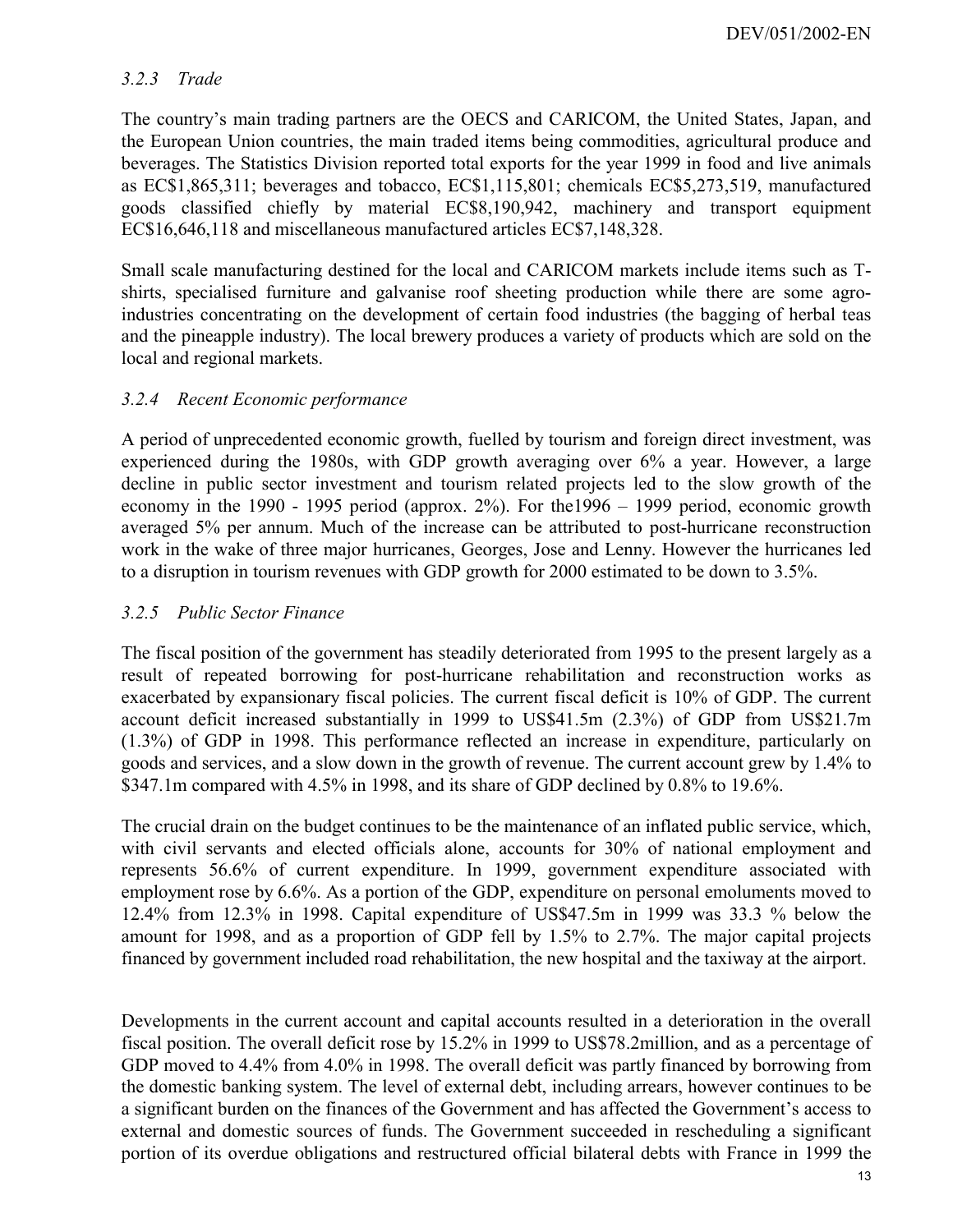UK in 2000, thereby reducing external arrears to approximately 16% of GDP in 2000 from 85% in 1996.

## **Tax Revenue**

In an effort to bring about fiscal balance, the Government is in the process of introducing new tax measures. It was revealed that a large gap existed between the rates being applied to the corporate and business sector and the actual tax collected, resulting in an uneven tax burden, whilst others were found to be outside the tax net entirely. An additional pressure for reform of the tax system has been brought about through the introduction of the CARICOM Common External Tariff (CET), an important step in the establishment of the Common Single Market and Economy, which has led to a reduction in import duties while duties for CAIRCOM internal trade have been removed entirely. An important source of revenue continues to be consumption duty and tax on tourists through hotel tax, telecommunication tax, restaurant and catering service tax, embarkation tax, travel tax and cruise passenger tax. Taxes from the tourist amounted to EC\$49.7 million, about 21% of total in 1994.

# <span id="page-13-0"></span>**3.3 Sector Priorities**

#### <span id="page-13-1"></span>*3.3.1 Tourism*

Tourism is the most important economic activity in Antigua and Barbuda, employing an estimated 3,650 persons directly in the hotel sub-sector and another 3,850 indirectly in activities providing services for tourists such as local transport, retail sales, leisure, restaurants and entertainment, together amounting to 25% of the active labour force. Tourism accounts for 85% of foreign exchange earnings and 70% of the Gross Domestic Product (GDP).

The most important markets for Antigua and Barbuda are the USA and UK, accounting for 30.6% and 27.3% of stay over visitors respectively (1997). Antigua and Barbuda suffers from a lack of airline seats from important markets such as Canada and some major population areas in the USA, Europe and South America which limit opportunities to both diversify the source of visitors and to develop potential markets. The government is now attempting to attract additional air carriers to boost the airlift capacity into Antigua and Barbuda. The provision of trained human resources to the sector has been greatly enhanced by the establishment of the EDF funded Hotel Training Institute.

#### <span id="page-13-2"></span>*3.3.2 Construction*

The devastation caused by hurricanes between 1995-1999 had a positive impact on the construction sector with the reconstruction of infrastructure by Government. Value added in the sector increased by 8.0% following growth of 10.0% in 1998. The sector's share of total outputs grew by 0.4 % to 13.2%. The private sector contributed to this growth through residential housing schemes, commercial buildings (banks and shopping malls), a vegetable market and a government office complex.

# <span id="page-13-3"></span>*3.3.3 Agriculture*

The agricultural sector contribution to the economy is small. Livestock, since the closure of the sugar industry in the 1980s, has traditionally occupied the largest share of agricultural production followed by fishing and crops. Fishing has been the only area in which an increase was registered (approximately 60%), while the contribution of livestock declined. While the consumption of food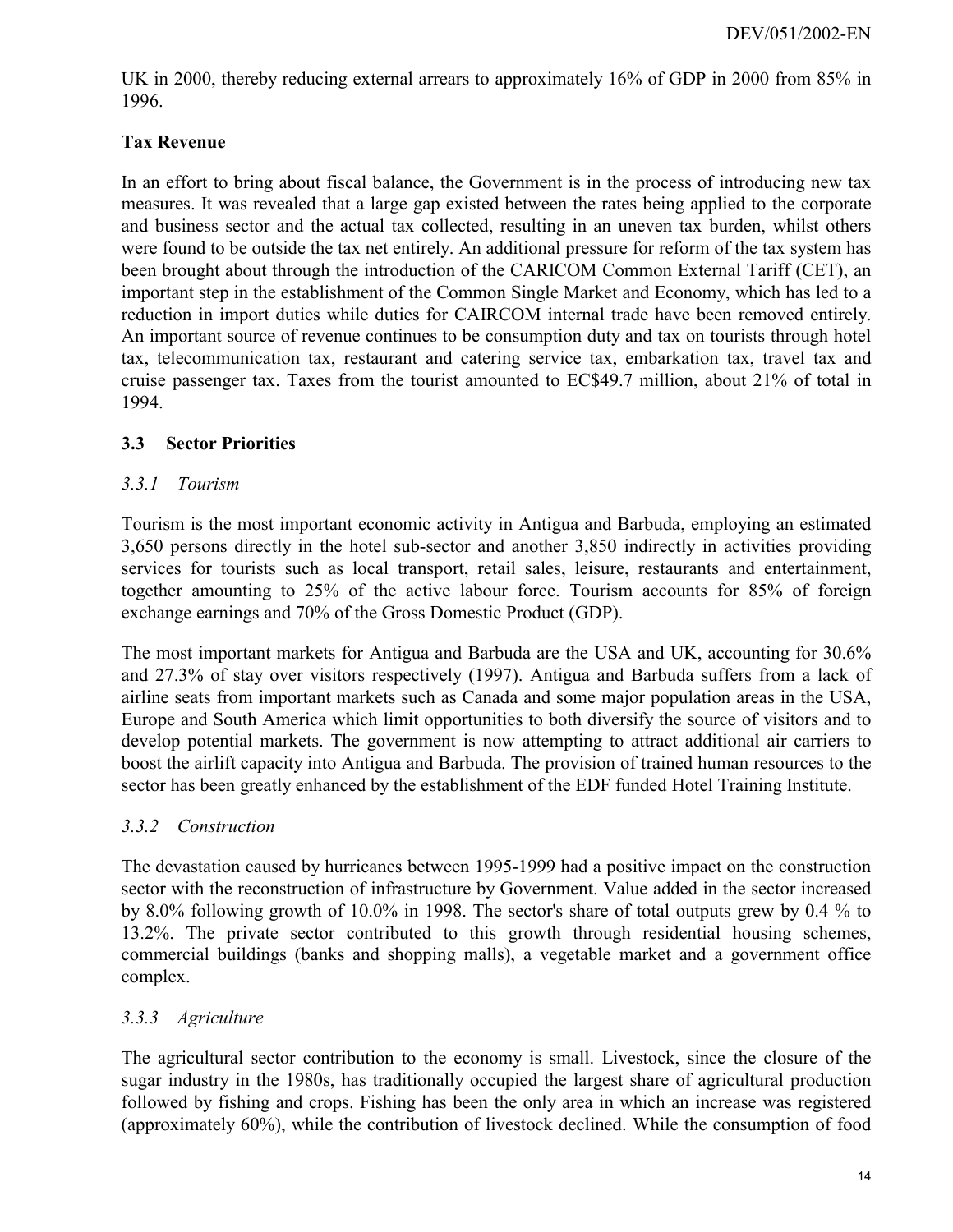products has increased generally as a result of higher incomes and an increased visitor population, the supply is being met regionally rather than domestically.

The contribution of the agricultural sector to GDP (in constant prices) declined from 8% in 1980 to 3.5% in 1999. The total value of agricultural exports in 1998 was US\$2.1 million, while the total value of agricultural imports in 1998 was US\$36.8 million. The further development of the agriculture sector has been placed high on the list of Government priorities for reasons of food security and the development of linkages to the tourism sector. In an effort to encourage long-term investment in agriculture the GAB has modified the leasehold land policy so that land can be leased for up to 25 years with a renewal option, however development of the sector is hindered by regular periods of drought and the shortage and cost of labour. Over the medium-term, the GAB intends to promote the fisheries sub-sector as it is considered to be the sector with most promise for further development. Nonetheless, the GAB has embarked on a programme of assistance to small farmers to introduce the latest techniques in crop cultivation. The assistance includes training via the Extension Department on the use of pesticides and better cultivation approaches. The Ministry of Agriculture is also experimenting with the cultivation of tobacco, melons, pepper and onions for export. Greater linkages are being encouraged with the tourism industry, focusing in particular on the purchase of local produce by hotels.

#### <span id="page-14-0"></span>*3.3.4 Manufacturing*

The manufacturing sector's contribution to GDP (in constant prices) has gradually declined from 4.5% in early 1980s to 2.5% in 1997. This resulted from the loss of the enclave apparel and electrical assembly operations in the mid 1980s and with it, most of its extra-regional exports. Interest is now focused on activities aimed at the domestic market with linkages to the tourism sector. Wage rates, driven by the tourism and construction sectors, tend to be high. The consequent high production costs for the manufacturing sector is a hindrance to growth.

#### <span id="page-14-1"></span>*3.3.5 International Financial Services*

Over the period 1990-1997, revenue from this sector rose from US\$0.6 million to US\$6.6 million. Revenue is generated through registration and licence fees. In 1997, GAB increased the registration fees for all types of international banking institutions. Direct employment in the off shore industry is estimated to be about 450. At the end of 1997 there were about 9,000 general International Banking Companies (IBCs) registered. There were also 53 offshore banks, of which nine had a physical presence and in some cases an affiliated domestic commercial bank. In addition, there were also four insurance companies incorporated and six international trust companies. The offshore financial services sector is governed by the International Business Corporation Act of 1982 as amended to account for the changing needs of the sector.

The financial services sector is seen as the main area of diversification in an effort to reduce the over-reliance on the tourism sector. A significant set back in the development of the sector was experienced in 2000 however, when Antigua and Barbuda was among a number of countries in the Eastern Caribbean placed on the black list of countries regarded as tax havens by the Organisation for Economic Cooperation and Development (OECD). The United States and the United Kingdom imposed financial advisories in an effort to encourage the country to amend its tax legislation which was seen as insufficient to protect against money laundering. Since then a Working Group was established which recommended appropriate changes to the legal, supervisory and enforcement regime so as to ensure compliance with Financial Action Task Force (FATF) requirements. These recommendations having being implemented, with the improvement of the legislative, supervisory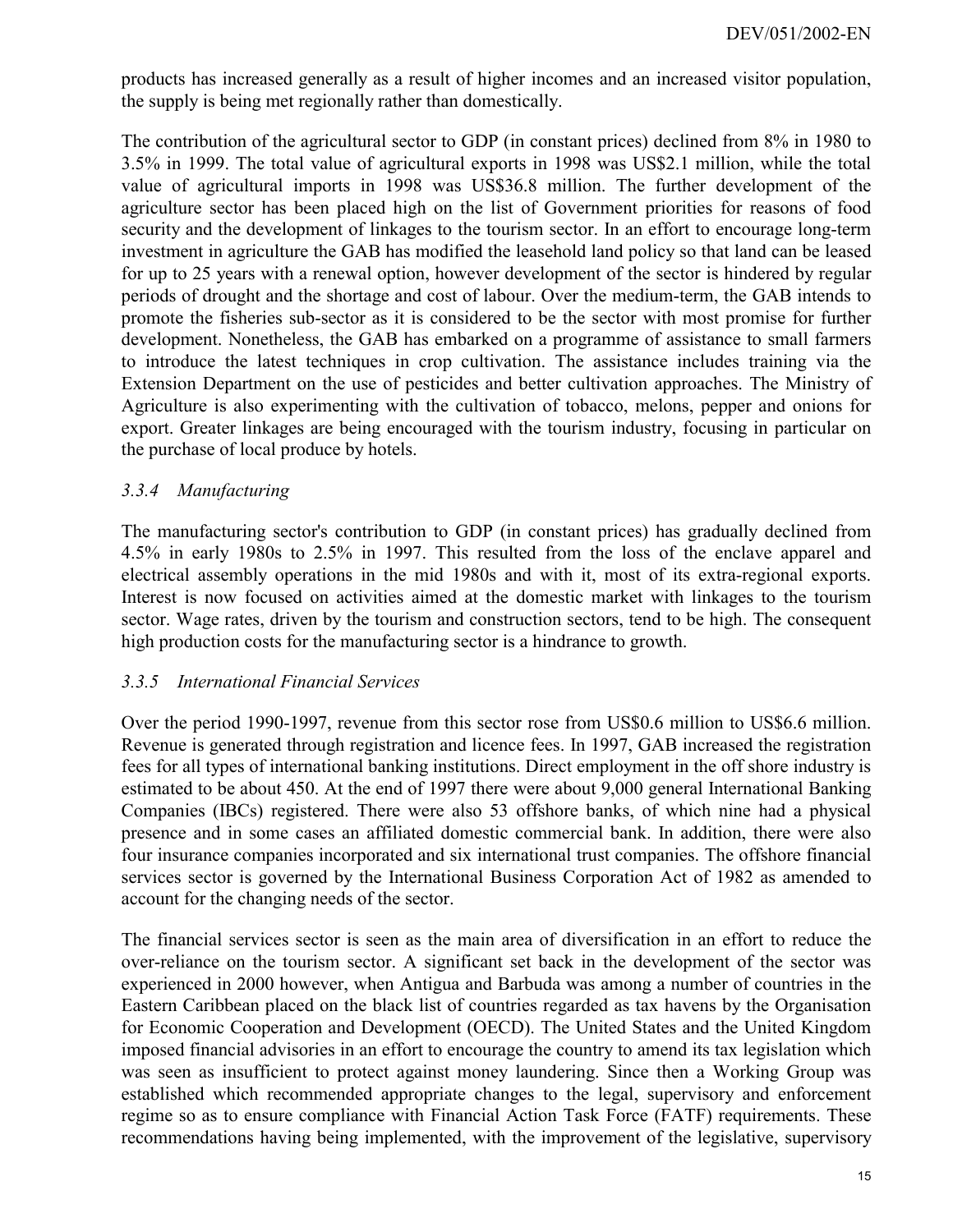and investigative powers of the AB authorities, led to the finding by the FATF in 2001 that AB were a fully co-operative jurisdiction in the fight against money laundering. As a consequence of the measures taken, the number of offshore banks was reduced from 53 in 1997 to 25. AB is currently participating in a self-assessment of the quality of offshore regulation and supervision in the subregion n conjunction with the Eastern Caribbean Central Bank (ECCB).

#### <span id="page-15-0"></span>**3.4 Social Developments**

According to the UNDP Human Development Report 1998, Antigua and Barbuda is ranked 37 among 174 countries on the basis of adult literacy, school enrolment, life expectancy at birth, and per capita Gross Domestic Product (GDP). The country has the highest index of human development in the OECS (0.83). However, this index masks the existence of considerable social gaps and deficiencies, one of the most important being a significant level of poverty (12%). The income disparity in the country as measured by the Gini coefficient is high (0.53 while the world average is 0.40).

The unemployment rate in Antigua remains at 7% despite an influx of more than 3,000 Montserratians however this figure is likely to grow given the down-turn in the global economy in 2001 and its consequent impact on the tourism sector resulting in the closure of some hotels.

Data on proposed public sector investment allocations show a significant commitment to social sector investment at approximately 43% of GDP and a Department of Social Improvement has been established. The activities of the Welfare Division, Alliance for Social Well-Being and the Poverty Reduction fall under the ambit of Social Improvement.

#### <span id="page-15-1"></span>*3.4.1 Poverty Reduction*

There has been no recent assessment to determine the extent of poverty in Antigua and Barbuda. However, based on available statistics, 12% of the population fell below the poverty line in the early 1990s. Although these statistics indicate that there are existing pockets of poverty, the situation is likely to be exacerbated by unemployment which is expected to rise as the government has announced a retrenchment programme, to take place in November 2001, as part of its austerity programme while several hotels have closed due to low occupancy levels. The NSDP is put in place strategies designed to address poverty in the country.

#### <span id="page-15-2"></span>*3.4.2 Education*

Since 1973, Antigua and Barbuda has had a free and compulsory system of education for children 5- 16 years old. The combined primary, secondary and tertiary enrolment ratio is 78%, which for a developing country is considered high. Nonetheless, a survey done in 1993 by the Antigua Literacy Programme found that 15.6% of the adult population was illiterate. In this regard, the Ministry of Education organised several programmes including evening classes for school dropouts and adults who are functionally illiterate. These programmes are held twice weekly and are regularly attended by a group of approximately twenty.

The modernisation of the education system, involves a greater emphasis on tertiary education. This is one of the priority areas for the government, which aims to prepare Antigua and Barbuda's youths (1991 Census, 48.9% of the population is under 25 years of age) for the challenges of the new century. Competitiveness in the global economy is characterised by the number of trained human resources in the country. In an effort to avoid attracting foreign nationals to posts which locals are inappropriately trained for, the Government aims to give greater attention to the tertiary level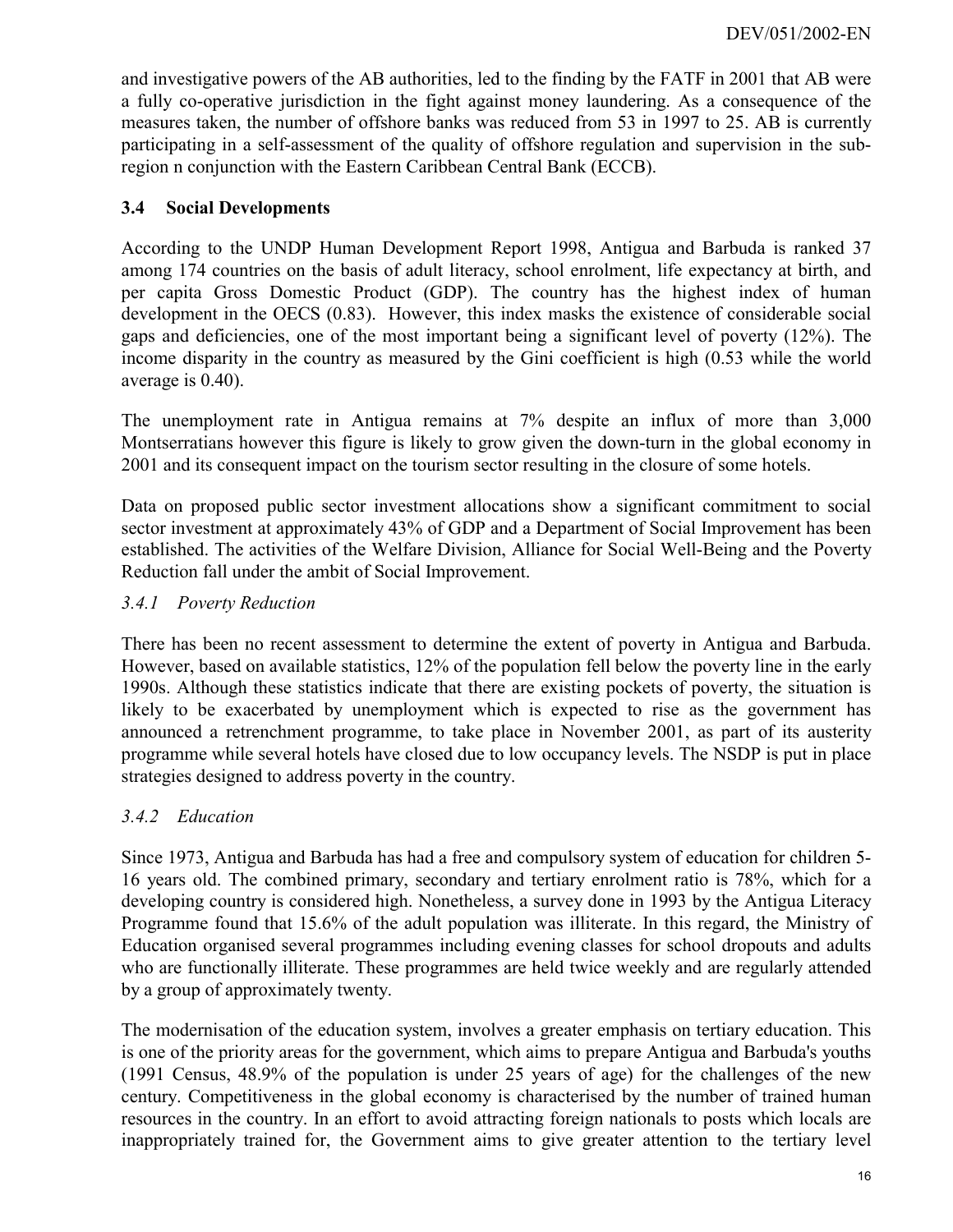education sector. The GAB, with assistance from the OECS Education Reform Unit, intends to expand the multidisciplinary functions of the only tertiary level institution, the Antigua State College, enhance the capacity of the College so as to increase the enrolment rate and deliver more market relevant courses. A statutory body is to be established to manage the College with a greater degree of autonomy.

The increased policy focus on education is being accompanied by increased financial resources to the sector. EC\$59,852,239 or 11.69% of the 2001 Budget has been allocated to education. Typically in the past education received 9.45% to 10.4% of total recurrent expenditure. During the period 1997-1999, the government spent EC\$121.1 million, while the Board of Education, a statutory body established in 1994 through an Education Levy Act, has spent another EC\$47.7 million on various education projects. This includes EC\$12.6 million on full or partial scholarships for 239 students to pursue higher education abroad. Additionally, the government has acquired EC\$4 million from the Caribbean Development Bank (CDB) to refurbish all schools, add new classrooms, modernise the curriculum, and provide training to teachers and administrators. Capital expenditure on education projects for the years 1992-1996 averaged 3.2% of the PSIP, largely financed by the EDF, CDB and DFID.

In order to prepare persons for the information age the government has established the Free Zone Institute of Technology to train people in the use of computers. Over the last 18 months, more than 2,000 people have graduated from the Institute. In addition, the government has embarked on an EC\$2.5 million programme to install computers in schools, 300 of which have already been placed in high schools.

To enhance the benefits from joint development of education and to foster closer regional cooperation on educational matters, Antigua and Barbuda participates in the regional (CXC) examination system and pursues a joint OECS Education Reform Strategy.

#### <span id="page-16-0"></span>*3.4.3 Health*

The health profile of Antigua and Barbuda has shown marked improvements in recent years as major emphasis continues to be placed on health promotion, protection and prevention strategies as well as improved sanitation. However, there is still cause for concern since diseases related to lifestyle practices abound - HIV/AIDS, obesity, and other chronic non-communicable diseases. Non-communicable diseases are the leading causes of death while accidents and AIDS are the leading causes of death among young people. Comprehensive immunisation coverage is provided for infants of one to five years of age. Sporadic cases of dengue have been reported and have resulted in the Health Environment Division stepping up the vector control campaign to prevent the spread of the disease.

The Medical Benefits Scheme and Social Security programmes assist the government in meeting the rising cost of health and social care. The Medical Benefit Scheme is financed through a 7% wage contribution equally shared between employer and employee. Beneficiaries are entitled to free drugs for a number of chronic diseases, as well as inpatient and outpatient care and specialist treatment aboard.

Cognisant that AIDS is an evolving epidemic with devastating consequences, the Government established an AIDS Secretariat in January 1992. The Secretariat is an Office within the Ministry of Health that serves as the Government's focal point for the collection and dissemination of information about HIV/AIDS, other STDS and related issues. According to available statistics there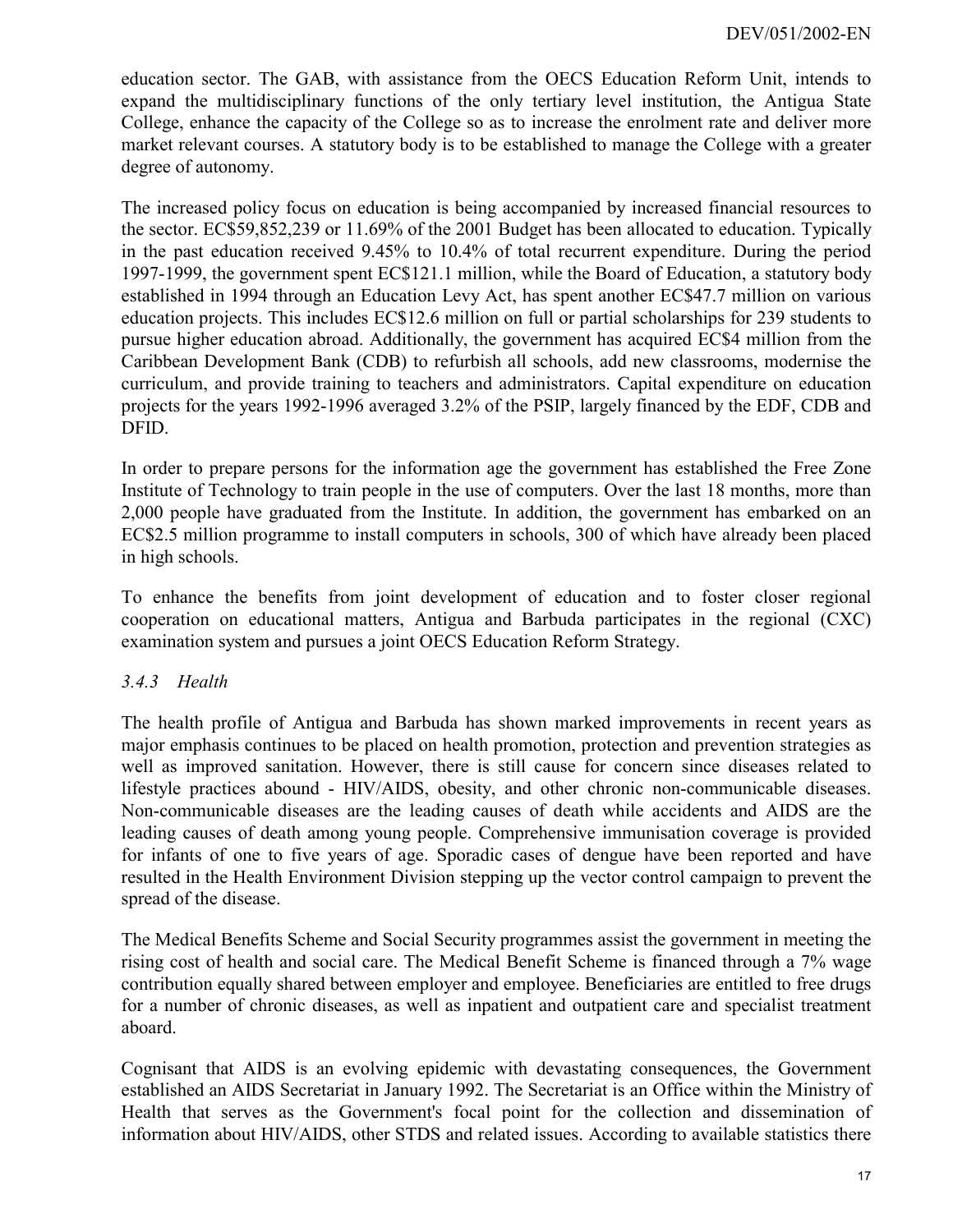were ninety-three deaths due to HIV related illness for the period 1985-2000. These deaths occurred predominantly in males in the 30-34 age group and the 45-49 age group respectively.

## <span id="page-17-0"></span>*3.4.4 Gender*

The government has taken steps to prevent discrimination against persona on the grounds of sex. The treatment and concerns of women are being given priority. A National Policy for Women in Development was approved in 1991 and arising from this, a Sexual Offences Act was enacted in 1995 to tackle issues relating to all sexual offences. Under this law, the penalties for rape have increased and rape cases are to be held in-camera in a move designed to protect the victim. It also addresses the issue of incest and raises the legal age of consent from 14 to 16 years. A Directorate of Women's Affairs was established in the Office of the Prime Minister to address the concerns of women including education, health, poverty, women in decision-making and domestic violence. The Directorate is affiliated to approximately sixty non-governmental organisations. The country recently appointed its first female Parliamentary Secretary, while the posts of Presidency of the Senate, and the Speakership of the House, are occupied by women for the first time while a woman was named Ambassador-at-large and Governor-General's Deputy. In 1998 women held 11.1% of the total seats in parliament and represent 60% of the civil service work force.

#### <span id="page-17-1"></span>**3.5 Environment**

Key environmental concerns in Antigua and Barbuda include the following: water supply management, coastal and marine degradation, as well as beach erosion largely a result of interventions on the environment from tourism activities, over-fishing and fisheries depletion, uncontrolled land-use practices, inappropriate solid and liquid waste disposal, trans-boundary movement of hazardous wastes.

In this regard, international assistance has been requested to develop a framework for environmental management, a coastal zone management program, strategies for sustainable development, as well as the environmentally sound transfer of technologies.

The prevailing environmental issues surround protection and management strategies. There is no single policy regulating the environment, but several programmes are utilised to facilitate monitoring, management and protection. These include the National Physical Development Plan, National Action Plan to Combat Land Degradation, Strategic Plan for Environmental Education, National Solid Waste management Plan, Environmental Health Plan, Agricultural Sector Disaster Plan, National Disaster Preparedness, Mitigation and Recovery Plan and the Biodiversity Strategy and Action Plan. Elements of these plans are to be incorporated into the Environment Charter for the country which will be implemented within the NSDP.

#### <span id="page-17-2"></span>**3.6 External Challenges including regional cooperation arrangements**

#### <span id="page-17-3"></span>*3.6.1 International Context*

The Caribbean region is currently facing huge challenges on the external front as it grapples with the effects of globalisation and international trade commitments under the World Trade Organisation (WTO) alongside pressures arising from economic groupings such as the North American Free Trade Agreement (NAFTA) and the Free Trade Area of the Americas (FTAA). Under WTO rules, the countries of the Caribbean have until 2005 to dismantle non-tariff barriers, progressively liberalise trade in goods and services, and eliminate all discriminatory practices and tariffs while further access by Latin American countries to North American markets through the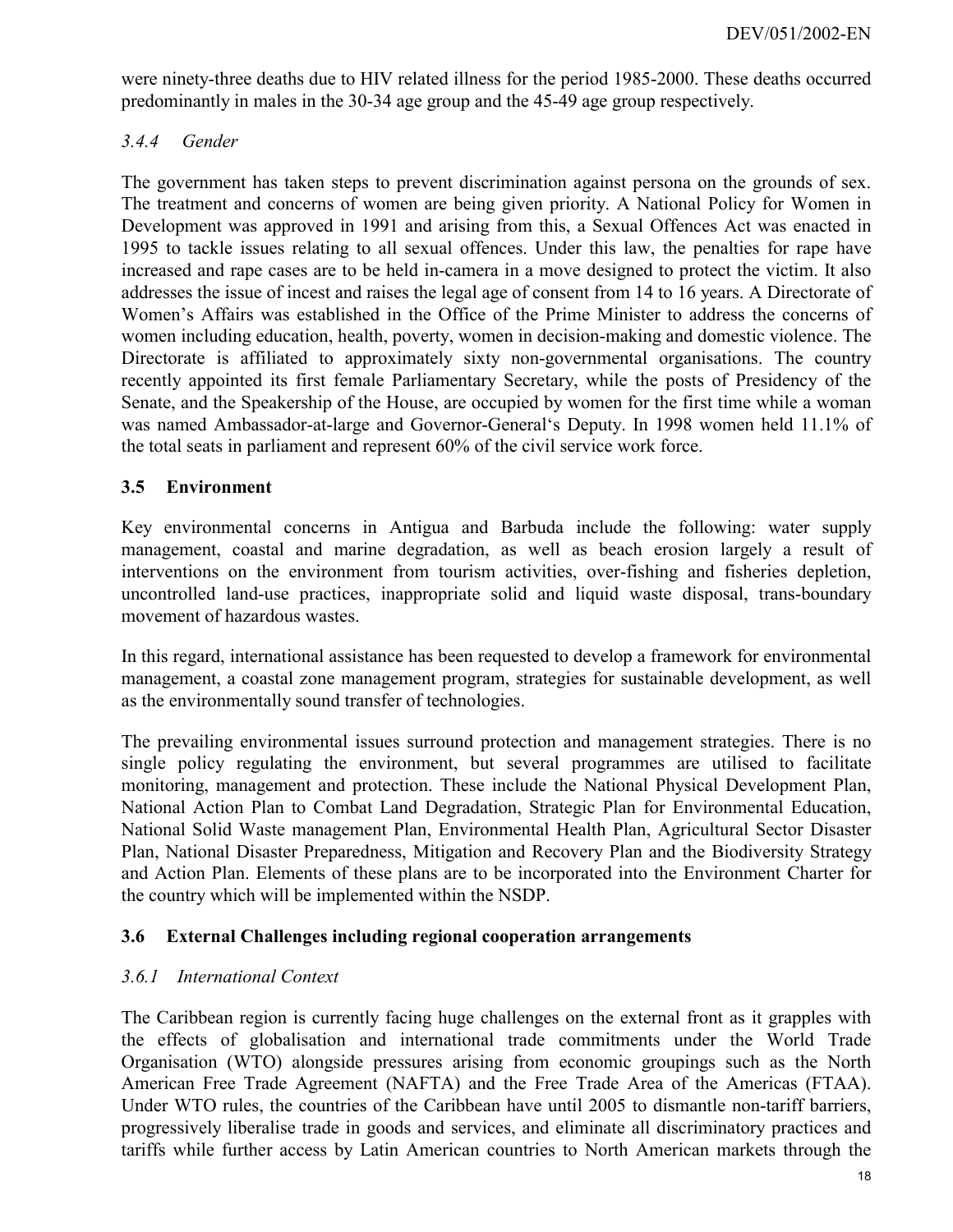establishment of the FTAA promises to erode even further, preferences from the CBI (Caribbean Basin Initiative) and CARIBCAN (the trade agreement between the Caribbean and Canada). In accordance with the provisions of the Cotonou Agreement, negotiations on future trade arrangements between the EU and ACP countries in the form of Economic Partnership Agreements (EPAs) should start in September 2002 at the latest.

#### <span id="page-18-0"></span>*3.6.2 Regional Cooperation*

On the regional front, Antigua and Barbuda is a member of CARICOM (the Caribbean Community) and the Association of Caribbean States (ACS). CARICOM members are in the process of establishing a Common Single Market and Economy (CSME) that will include not only a fully functioning common market, but also the harmonisation of macroeconomic policies and eventual monetary integration. The new regional trade arrangements are expected to be finally in place by 2005 alongside those of the FTAA and WTO. The ACS, established as a mechanism for consultation, cooperation and concerted action, brings together all the countries of the Caribbean Basin (the sovereign states of Central America, CARICOM, Cuba, Colombia, Mexico and Venezuela) with an overall population of some 200 million. Together they have pledged their commitment to strengthen cooperation in trade, tourism, transport, the environment, language training, and cultural cooperation.

Within the context of liberalisation, Antigua and Barbuda's national trade policy, largely guided by that of CARICOM and the OECS, focuses on forward looking, outward oriented trade policy reform programmes geared towards the gradual removal of protectionist measures. The government has made considerable progress in liberalising its trade regime by reducing both tariff and non-tariff barriers. In keeping with its obligation to CARICOM, the government introduced the first of four phases of the Common External Tariff (CET) and is working towards the introduction of the fourth phase before the end of 2001. This measure will bring the Customs tariff down from a maximum of 30% for all imported goods, with the exception of agriculture, to a maximum of 25%. Trade negotiations with respect to bilateral free trade agreements have been signed between CARICOM and Cuba. A trade policy review was conducted by the WTO in June 2001.

In order to secure markets for its exports GABs strategy is to negotiate CSME/WTO compatible agreements with its trading partners. Towards this end, GAB is highly supportive of, and actively participates in the work of the RNM (Regional Negotiating Machinery) which in collaboration with the OECS and Canada, is undertaking a programme for strengthening its trade negotiating capabilities.

#### <span id="page-18-1"></span>**3.7 Sustainability of Current Policies**

#### <span id="page-18-2"></span>*3.7.1 Public Sector Finance*

Antigua and Barbuda's indebtedness continues to grow as revenue declines and expenditure increases while investment decreases. Through the NSDP the government aims to reform the economy to attain fiscal balance. The Government has set itself the target of reducing the level of fiscal deficit over the next five years from its current high of 10% of GDP, to a surplus of 3% on the recurrent budget, which will assist in the funding of the capital budget. It is proposed to limit the capital budget to the amount of soft loans the government can secure for critically needed public investment projects and the surplus from the current account. The intension is to maintain a capital budget of up to 10% of GDP over the next five years. These are to be attained by bringing expenditure under control, restricting commercial borrowing to financially profitable operations and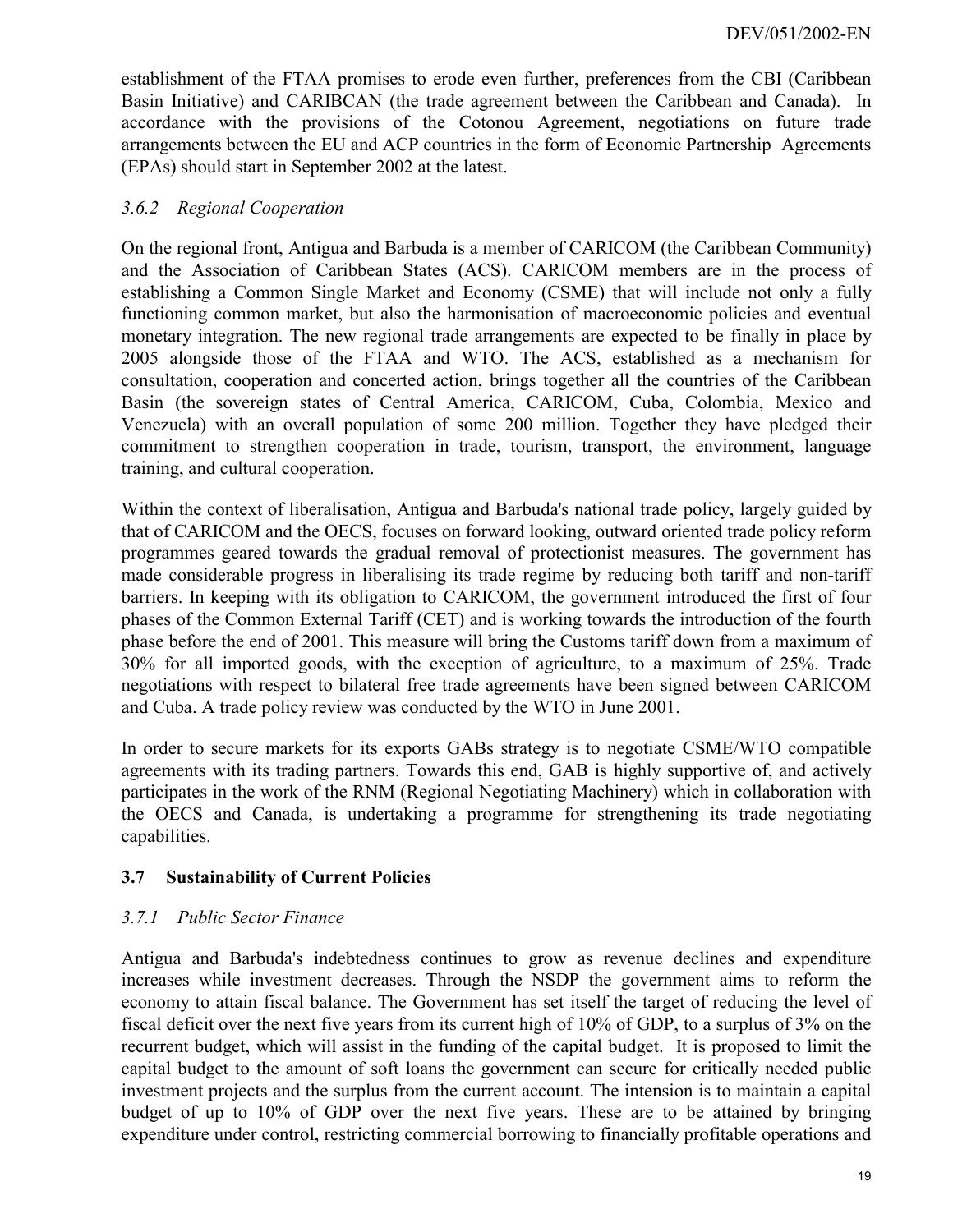reducing inefficiency and the cost of doing business. Among the measures planned to address the revenue side, is the introduction of changes to the tax instruments including the Medical Benefit Act, the Income Tax Act and Property Tax Legislations, thereby leading to greater efficiency and equity in the system of tax collection.

# <span id="page-19-0"></span>*3.7.2 Civil Service Reform*

An area of critical importance is the CDB financed Civil Service Reform programme. The programme attempts to bring the public service in line with modern administrative approaches to management through enhancing personnel efficiency and effectiveness of the services offered to the public. A study is currently being undertaken to set down the reforms to be implemented under this programme with input from the key stakeholders, the Trade Unions and Employers Confederation

#### <span id="page-19-1"></span>*3.7.3 Medium Term Challenges*

The impact of globalisation is expected to be more pronounced in small open economies such as Antigua and Barbuda. In an effort to prepare the country for the challenges ahead the Government has identified the following as the core elements of its strategy:

- o Preparedness and compliance with multilateral trading arrangements;
- o Introduction of state of the art telecommunications and information technology;
- o Highly trained and appropriate skilled human capital resources;
- o Adequate negotiating capacity;
- o Continued diversification of the economic base;
- <span id="page-19-2"></span>o Job creation through economic development initiatives.

#### *3.7.4 Future Prospects*

Growth in real GDP is expected to be sustained based on developments in the construction sector. Value added in the construction sector is projected to increase as work on ongoing projects intensify and plans for new projects materialise. The likely new projects include further upgrading of the airport, road rehabilitation, a prison, a central sewage system, schools and health clinics rehabilitation whilst private sector construction is also expected to continue. Further efforts are required to pave the way for higher and sustained growth in an effort to arrest the deterioration in government finances while savings must be generated to support the invest needed to expand and diversify the economy. The introduction of a 2% turnover tax and property tax will strengthen the tax base and increase revenue, leading to a slight improvement in the fiscal position. Additionally, the revenue collecting departments are being strengthened to improve tax administration. Increased marketing of the country is necessary to negate the decline experienced in the tourism industry as a result of the global economic downturn in the first nine months of 2001.

#### <span id="page-19-3"></span>**4 OVERVIEW OF PAST AND ONGOING EUROPEAN COMMISSION COOPERATION**

Antigua and Barbuda joined the Lome Convention following its independence in 1981 and since then has benefited from National Indicative Programmes, regional co-operation funds, NGO cofinancing, EIB risk capital and different smaller aid schemes (seminars, scholarships, trade and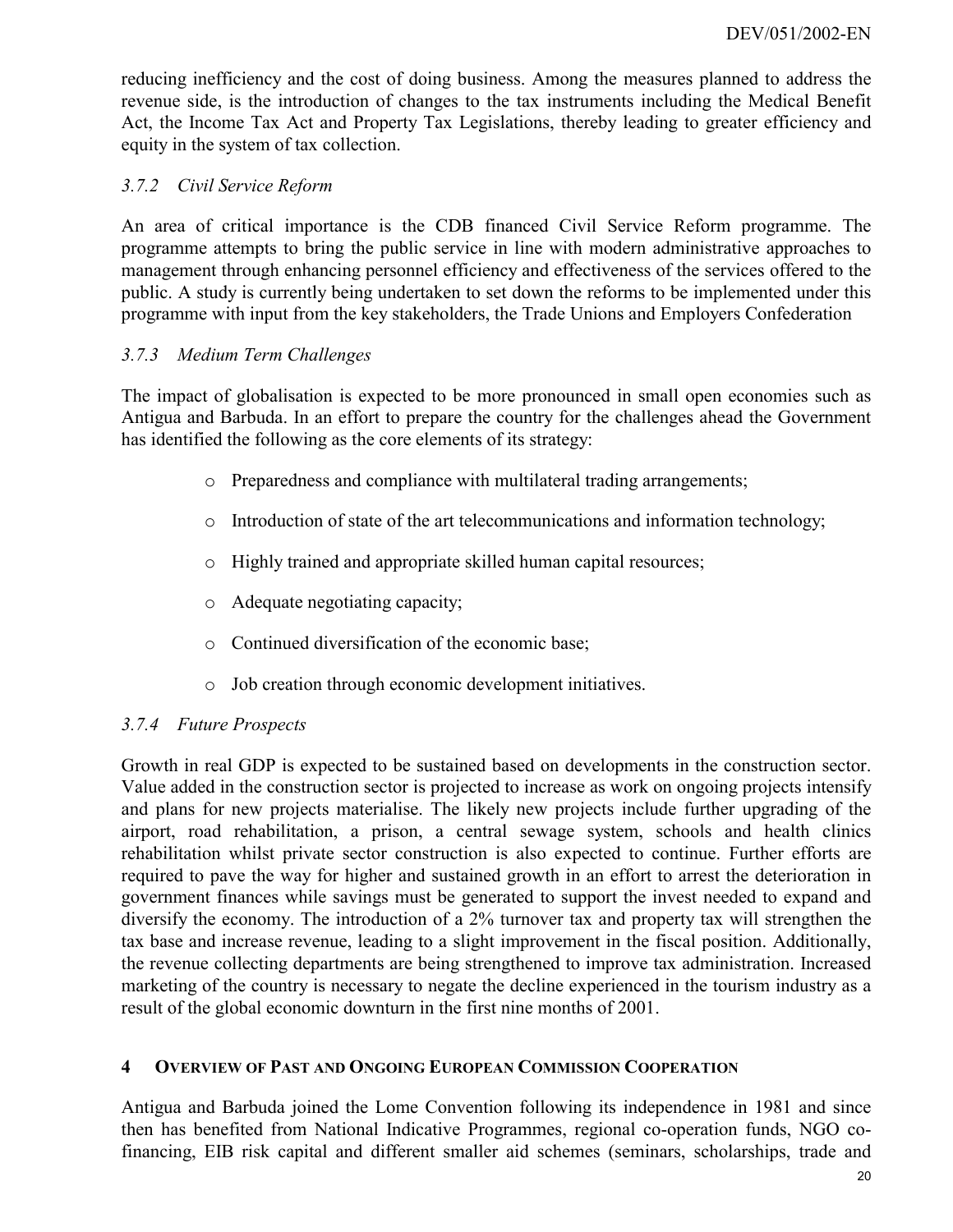tourism promotion). The total amount of funds made available to Antigua and Barbuda since 1976 is over EUR 20 million.

# <span id="page-20-0"></span>**4.1 European Development Fund**

Antigua and Barbuda's first three NIPs (Lomé I, II, III) were allocated to roads infrastructure and livestock development. The 7th EDF NIP amounts to  $\epsilon$  3.5 million and has human resource development as its focal sector. The main programme in human resources development involved support to the tourism sector through the establishment of a Hotel Training Institute. The residual funds are allocated to the completion of the livestock development programme, and to support regional programmes. The 8th EDF NIP amounts to  $\epsilon$  4.5 million with human resource development as the focal sector and the remainder of the funds (10%) dedicated to support drugs control. The human resources development programme focuses on vocational training including the expansion of the Technical Vocational Centre at Tomlinson and the provision of equipment. The object of the programme is to lessen social disparities, widen employment access and opportunities, while providing sufficient human capital to diversify the economy.

#### <span id="page-20-1"></span>**4.2 Regional Programmes**

In addition to the EDF, Antigua and Barbuda benefits from a wide range of regional programmes. The focal sectors for Community aid under the 7th EDF Regional Indicative Programme for which a global envelope of EUR 105 million was made available were agriculture/fisheries, trade, tourism, human resources development, environment and telecommunications. The 8th EDF Regional Programme had EUR 90 million available to it for activities in support of regional economic integration and co-operation, and human development, institutional strengthening and capacity building. Within these priorities special attention is given to the enhancement of the region's competitiveness and to private sector development (EBAS, CDE, Proinvest, rum sector etc.). Outside the focal sectors, priority programmes include decentralised co-operation, regional disaster preparedness and the Caribbean action plan for drug control.

Under the Caribbean Regional Indicative Programme (CRIP) the country is benefiting from the construction of a three storey Science Block at the Antigua State College as part of the OECS Human Resources development - Tertiary level programme. The project for the rehabilitation of the Nelson Dockyard seawall is also expected to benefit from EUR 2million CRIP financing. The 18th century Georgian seawall was badly damaged by the hurricanes in 1995 – 1999.

#### <span id="page-20-2"></span>**4.3 European Investment Bank**

The EIB has provided Antigua and Barbuda with a total of EUR 6.2 million in financial assistance since 1979. EIB loans have been utilised for an airport navigational system at VC Bird airport and for the funding of the Antigua and Barbuda component of the OECS waste management project. The Bnak has also contributed to various other sub-regional initiatives designed to promote regional integration such as Carib Express (air traffic), CFSC and CDB (global loans), Tiona and CIF (venture capital funds).

#### <span id="page-20-3"></span>**4.4 Assistance to Montserratians in Antigua:**

In October 1997 the Commission made available EUR 700,000, over a five month period, for food vouchers for Montserratians evacuated to AB following the eruption of the volcano on Montserrat. The programme ended successfully with a considerable positive balance, which was used to improve the disaster preparedness of the AB Red Cross.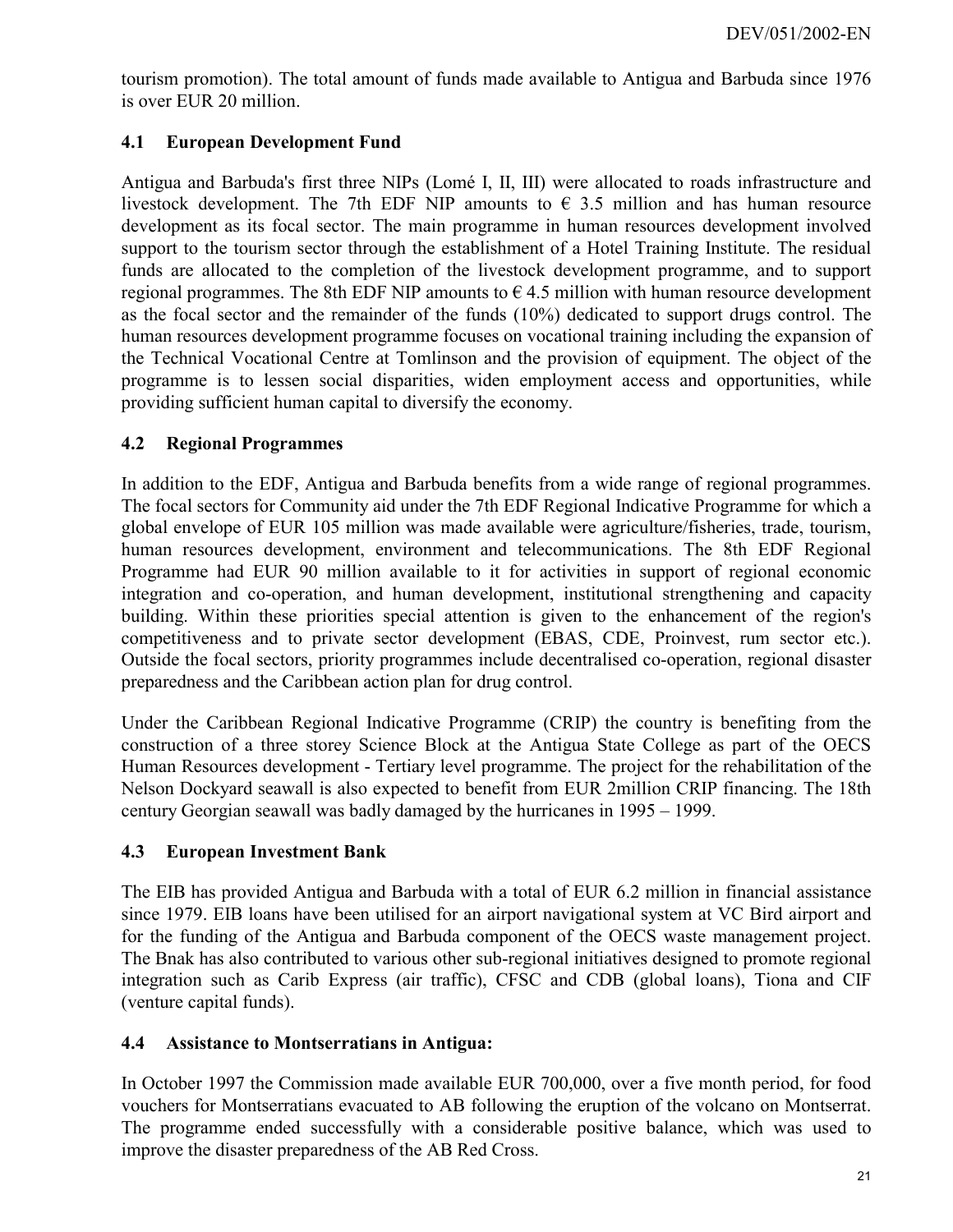#### <span id="page-21-0"></span>**4.5 Past experiences of Community aid**

An independent evaluation of EU cooperation with Antigua and Barbuda conducted in 1994 concluded that investments in the road infrastructure have made a positive contribution to the continuous developments taking place in the tourism industry and the growth of agricultural production in specific sub-sectors catering for the tourist industry. The Livestock Development Project was judged to have contributed to creating and/or improving conditions for viable meat productions. However, the evaluation also highlighted the existence of considerable delays in project implementation with consequent social and economic losses. The delays were attributed to poor management, planning and monitoring capacities within the GAB, notably affecting the project preparation process.

Generally, EC aid has been timely in tackling major capital projects which the government was unable to undertake. The release of counterpart resources remains a concern and often results in delays in project completion as in the case of the Hospitality Training Institute (HTI), the Science Block at the Antigua State College and in the case of a number of EIB funded projects. It is a significant explanatory factor in the low disbursement rates under Lome III and IV

#### <span id="page-21-1"></span>**4.6 Programmes of EU Member states and other donors**

Apart from the EU, the principal donors are Japan, UK (DFID), Canada (CIDA), the Caribbean Development Bank (CDB), the UN agencies and the World Bank. In 1999 Antigua and Barbuda received approximately US\$11 million in Overseas Development Assistance (ODA), the bilateral share of this being about 77%. In relation to GDP, ODA accounts for about 2%. Donor coordination plays an important role in the programming of activities for Antigua and Barbuda in the following sectors: drugs, education, environment, governance and disaster management, while consultations are held in other areas of common interest.

#### <span id="page-21-2"></span>*4.6.1 Programmes of EU Member States*

Member States active in Antigua and Barbuda include France and the UK (DFID) and Germany. DFID has provided Antigua and Barbuda with EC\$5.398 million to build four new health clinics across the country. Assistance was also provided to support the education sector in the wake of the volcanic eruptions in Montserrat which resulted in thousands of displaced citizens seeking safety in Antigua and Barbuda. A&B has also benfitted from the DFID funded OECS/UWI Primary Teacher Education Programme. Germany via GTZ has provided technical assistance to the OECS secretariat in St Lucia for the strengthening of technical/vocational training and in Antigua and Barbuda in particular has been involved in skills training at the technical and vocational level. GTZ also provides assistance to the OECS Natural Resources Monitoring Unit (NRMU) and the CARICOM sub-organisation CEHI (Caribbean Health Institute).

#### <span id="page-21-3"></span>*4.6.2 Programmes of other donors*

Activities of CIDA, DFID, UN agencies, USAID and the World Bank in the Eastern Caribbean are largely conducted on the basis of sub-regional strategies. The principal areas receiving support from these agencies are regional strategic objectives such as institutional support, including support to the Regional Negotiating Machinery (RNM) which is charged with the responsibility of representing the members of CARICOM in international trade and financial negotiations, implementing the Common Single Market and Economy (CSME), HIV/AIDS programmes, environment programmes, social recovery through economic diversification and job creation, emergency reconstruction and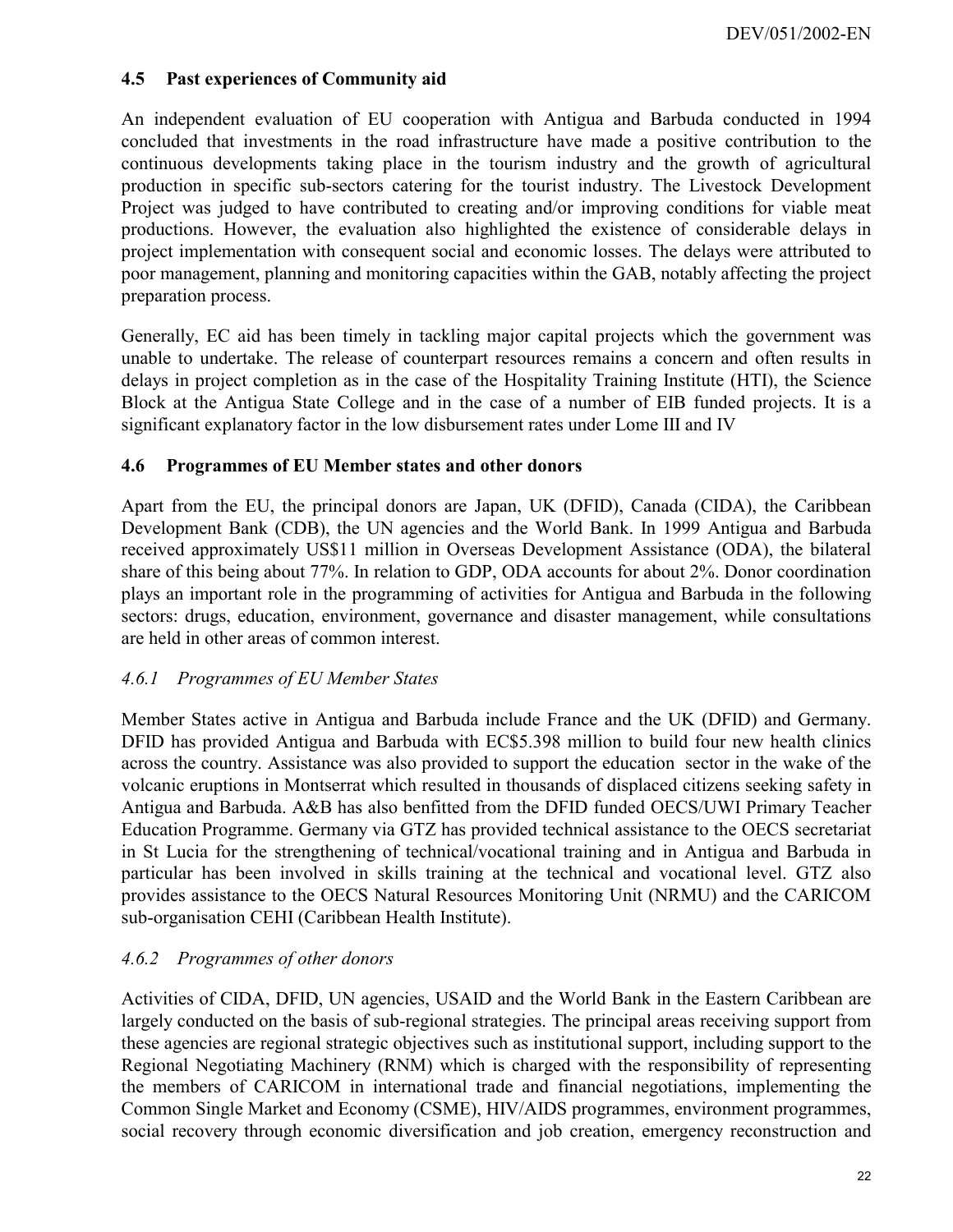disaster mitigation, increased efficiency and fairness of legal systems, telecommunications reform, and the development of primary and secondary education.

The Caribbean Development Bank provides significant financial resources to AB and is currently providing support in the fields of education and public service reform. The Government of Cuba is providing technical assistance in the areas of health, agriculture and sports and includes doctors, nurses and radiologists, agricultural specialists along with several trainers specialising in boxing, athletics and sports medicine. The Peoples Republic of China has provided the Antigua Public Utilities Authority (APUA) with an electricity generator and has also been involved in infrastructure development. The Government of Japan has built three new fisheries complex whilst the Kuwait Development Fund has provided a loan for infrastructure development. The Organisation of American States (OAS) is presently implementing a six month Drug Use Prevalence Survey to obtain baseline data to assist in social policy formulation while the new Mount St. John's hospital is being funded by a consortium of financial institutions with the Bank of Antigua Limited as agent.

The funding distribution of the donors is indicated in the matrix in Annex I.

#### <span id="page-22-0"></span>**5 RESPONSE STRATEGY**

#### <span id="page-22-1"></span>**5.1 Principles Elements**

Taking into account the analysis of the situation of AB and the past performance and result of EU cooperation, the following elements are the principle factors for consideration in the EC response strategy:

- a draft National Strategic Development Plan in which tourism is the lead sector with efforts to diversify the economy being pursued through the offshore financial services sector, and information technology and telecommunications;
- the enhancement of education and human resource development as a central element in the pursuit of economic diversification and sustainable development;
- the challenges and opportunities presented by globalisation and trade liberalisation and the need to adapt a country of limited natural resources to these new realities;
- the vulnerability of the country to natural disasters and the need to ensure that effective disaster preparedness and emergency response arrangements are in place, particularly in view of the frequency with which natural disasters have struck the country.
- the need to reform the public sector;
- the need to improve the overall public finances, including debt reduction;
- Poverty alleviation (despite the classification of the country as a high middle-income country, pockets of poverty do exist, with 12% of the population estimated to live in poverty);

As is apparent from the donor matrix, AB is receiving support in the fields of public sector reform, disaster management and the reform of public finances from other donors while the EC  $7<sup>th</sup>$  EDF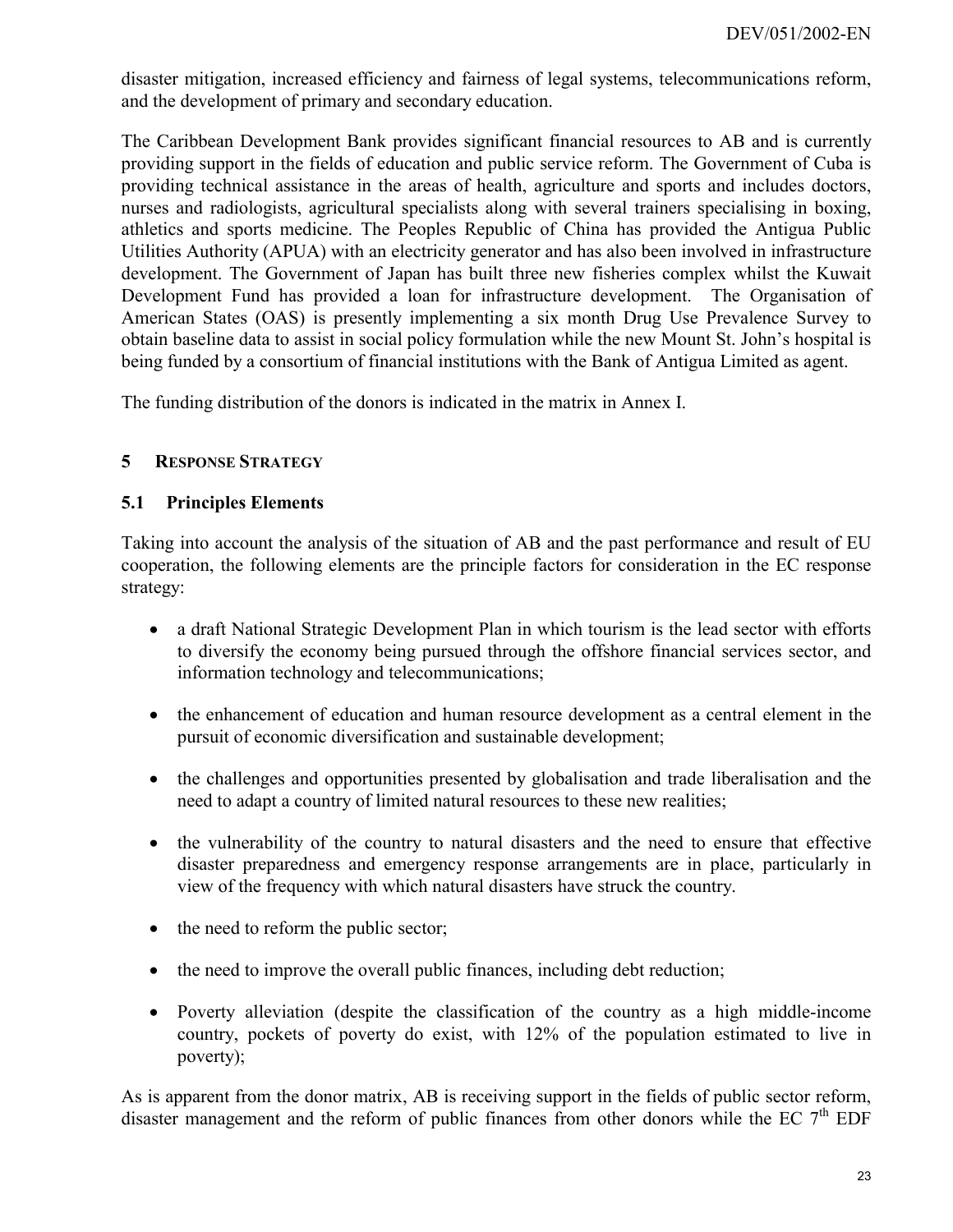programme provided significant support to the tourism sector through the provision of a Hotel Training Institute.

# <span id="page-23-0"></span>**5.2 The EC Support Strategy**

Within this general framework, the parties have agreed on the main priorities for their cooperation and on the sector on which the support of the Community will be concentrated. It is proposed that the "A envelope" be concentrated on the education sector, and in particular at the tertiary level. Approximately 90% of the A allocation will be allocated to this. The proposed strategy also takes into account existing uncommitted funds. With regard to the "B envelope" and the possibility of compensation for future losses in export earnings, preference shall be given to direct budgetary support where the necessary macroeconomic conditionalities have been met.

The decision to concentrate on the education sector is based on the following:

(i) GAB has committed itself to broadening the country's production base as a hedge against the uncertainties of a small, open economy which is heavily dependent on tourism however, this strategy is constrained by shortages of skilled labour at the middle and managerial levels in key sectors such as construction, tourism, manufacturing and business and commerce.

(ii) As a small island state, in an age of increasing liberalisation with the consequent increase in competitiveness, the future of Antigua and Barbuda will largely be determined by the quality of its human resources. The Government in support of this view has committed itself to the modernisation of the education sector.

(iii) The EC enjoys a comparative advantage in the education sector education and in particular, at the tertiary and technical and vocational level having already implemented successful project to support the tourism sector through the establishment of a Hotel Training Institute. The EC is currently in the process of implementing a project under the 8<sup>th</sup> EDF NIP to enhance the level of technical and vocational training, and under the OECS Tertiary Level Education project, a Science Block has been constructed at the State College, while work to improve the engineering department is also foreseen.

#### <span id="page-23-1"></span>**5.3 Consistency with Government Policy**

The GAB intends to pursue and intensify the country's transition towards a service-oriented economy. Education is seen as fundamental to the enhancement of the country's human resources, a pivotal element in attracting high vale added services and economic diversification.

#### <span id="page-23-2"></span>*5.3.1 Contribution to Poverty Reduction*

In a joint Declaration of the European Commission and Member States in the Development Council in November 2000 concerning the Community's development cooperation policy, it was stated that education remains a priority for the programming of Community aid to developing countries because of its impact on the overall objective of poverty reduction and re-directing the marginalised in society. In Antigua and Barbuda, the government needs to reposition and diversify the economic base which will only be made possible through the development of its human resource base. The sectors which contribute the most to the economy at present (tourism, financial resources, etc.), activities related to these, as well as potential future growth sectors (i.e. IT) all depend on the existence of a well-trained labour force. Job creation (and poverty reduction) is thus directly linked to the education sector. The government of Antigua & Barbuda has requested the EC to help it in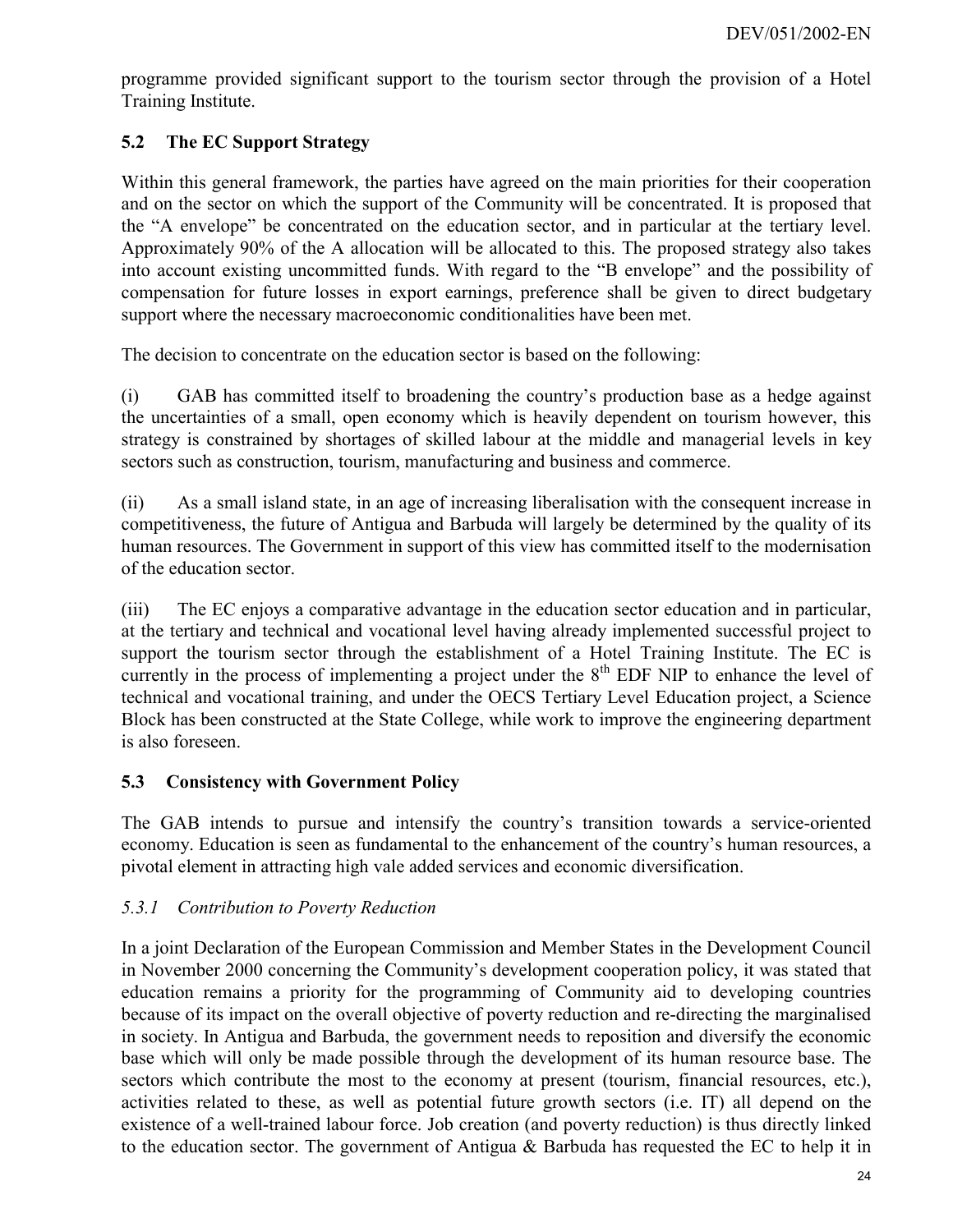one component (tertiary education), the funding of the rest of the education sector beeing covered by government and other donors.

Through a focus on the development of the tertiary education sector, additional teachers will be trained which in addition with the provision of new facilities will allow greater numbers of persons to receive academic training and further skills development. As a transforming agent, education fosters social mobilisation. The programmes at the State College are specifically tailored to meet the need of the country's development.

#### <span id="page-24-0"></span>**5.4 Complementarity with other donors**

Apart from UNICEF and UNESCO in early childhood education, DFID financing the refurbishing of two primary schools buildings, and CIDA, the EDF remains the main external donor agency supporting different levels of development within the education sector.

Antigua and Barbuda is part of the OECS Education Reform Strategy in the field of tertiary, adult and continuing education. The overall objective of the project is to significantly increase the productivity and competitiveness of the OECS sub-region in the global economy. It has been assessed that the main contributor to low productivity is the shortage of trained human resources in the labour markets in the OECS member states. The tertiary education programme is being tailored to provide the necessary skills to ensure the availability of a well-trained work force. The development of tertiary education and technical and vocational training are, as indicated in the donor matrix, being supported by the United Kingdom and German Governments which have been instrumental in the construction and furnishing of a Technical Vocational Centre on Lady Nugent Avenue.

#### <span id="page-24-1"></span>**5.5 Involvement of Non-State Actors**

The Education Act of 1973 makes provision for the establishment of a National Advisory Council on Education to advise the Minister in recognition of the fact that the development and delivery of more effective education and training programmes requires an active participation of the private sector in the planning, designing and management of such programmes. As the donor matrix in Annex I indicates, non-state actors play an active role in the provision of financial support to students wishing to pursue tertiary education programmes abroad with scholarships on offer from several businesses such as telecommunication companies, airlines and banks. As far as the present EC document is concerned, non-state actors were specifically consulted when determining the response strategy.

#### <span id="page-24-2"></span>**5.6 Non-focal sector, coherence and complementarity: Regional Integration**

Coherence between development co-operation policy and other EC policies (trade, fisheries, agriculture, environment etc.) relevant for AB will be assessed on a permanent basis. In this context NIP resources may be used to complement resources from the RIP, budget lines and trade specific operations, according to needs and availability of funds. In particular, this may refer to support for efforts by Government departments and non-state actors to prepare for the establishment of a coherent trade policy framework with emphasis on preparations for the EPA and WTO undertakings, capacity building for conducing negotiations on a regional and multilateral context, and assistance in implementing the accompanying trade policy and structural reforms, including fiscal reform.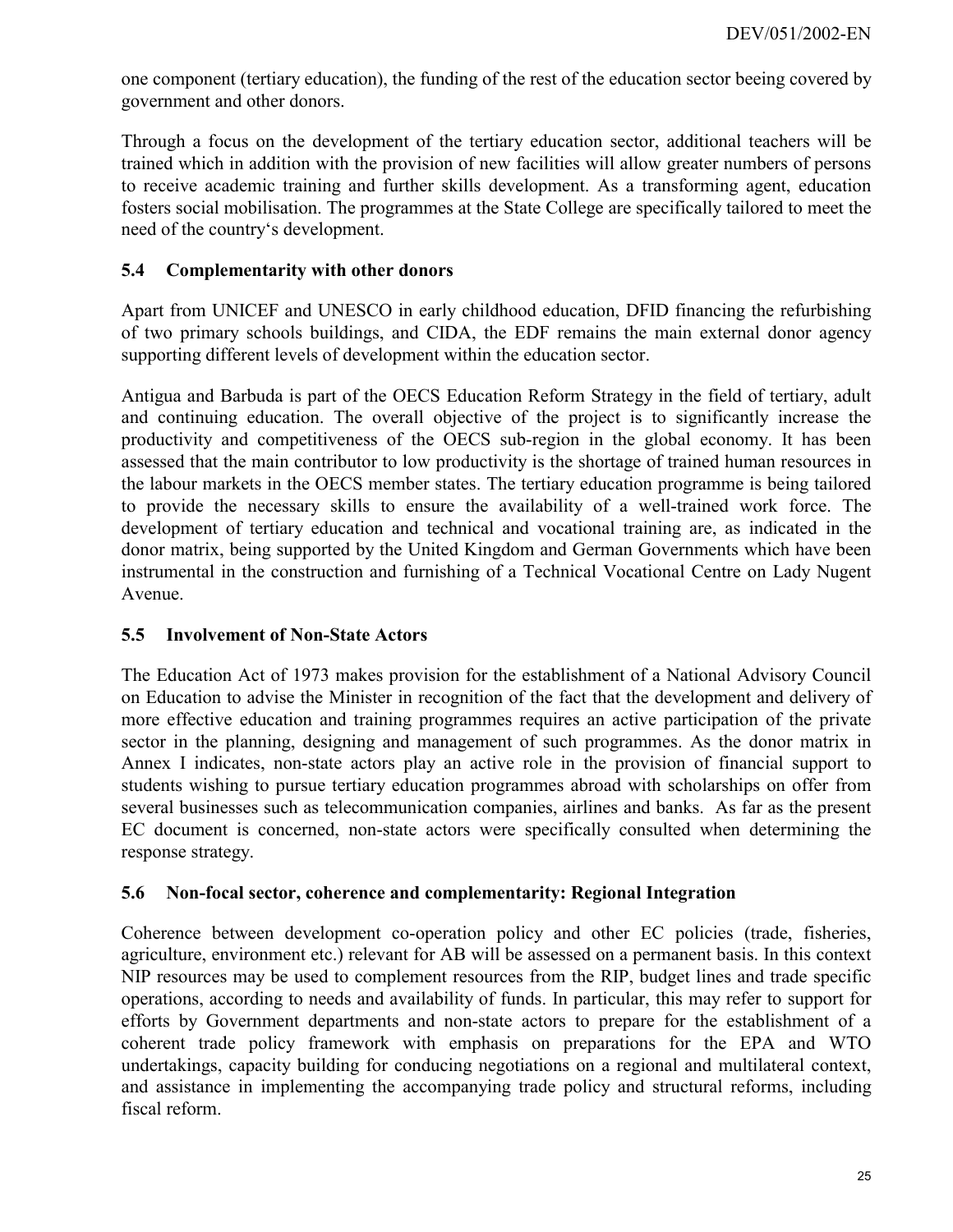The Government of Antigua and Barbuda is working closely with regional organisation such as the Organisation of Eastern Caribbean States, the Caribbean Tourism Organisation, Caribbean Hotel Association, the Caribbean Development Bank and the Caribbean Conservation Association in an effort to ensure that Antigua and Barbuda derives the maximum benefit from the grants and technical assistance that are available from external agencies.

Wherever relevant, EC policies in cross-cutting issues such as human rights and democratisation, gender and environment have been taken into account. This includes building strategic and operational links between related development aspects.

## <span id="page-25-0"></span>**5.7 The European Investment Bank**

Under the Investment Facility of the 9th EDF the EIB intends to expand the network of financial intermediaries through which it works. This shall be done through the establishment of lines of credit, for financing of investments made by SMEs active in core sectors of the economy, accessible through banks meeting the financial and operational requirements of the Bank. Financing under this facility may, where appropriate, be combined with the business advisory services proposed by the Commission. The facility features will depend on requirements identified and market conditions and may include equity/quasi-equity in addition to loans. In addition to this the Bank will continue to provide direct financing to larger projects considered to be financially viable (allowing notably an uninterrupted reflow of debt service payments) and of economic priority to Antigua and Barbuda (preferably within the private sector, the general investment climate in the country permitting). The exact size, timing and sectors for such interventions will be determined by when and where the need arises.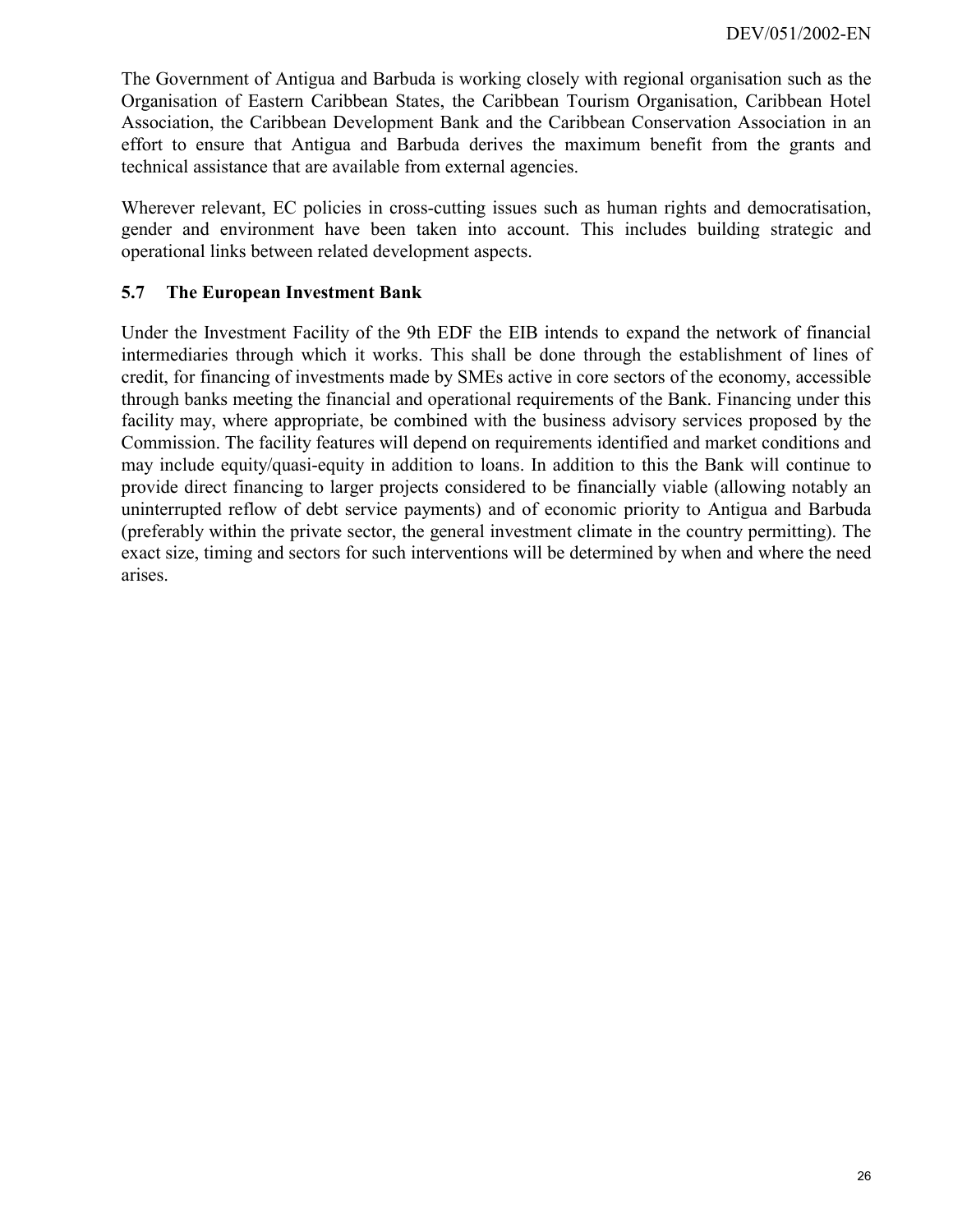**PART B**

**National Indicative Programme**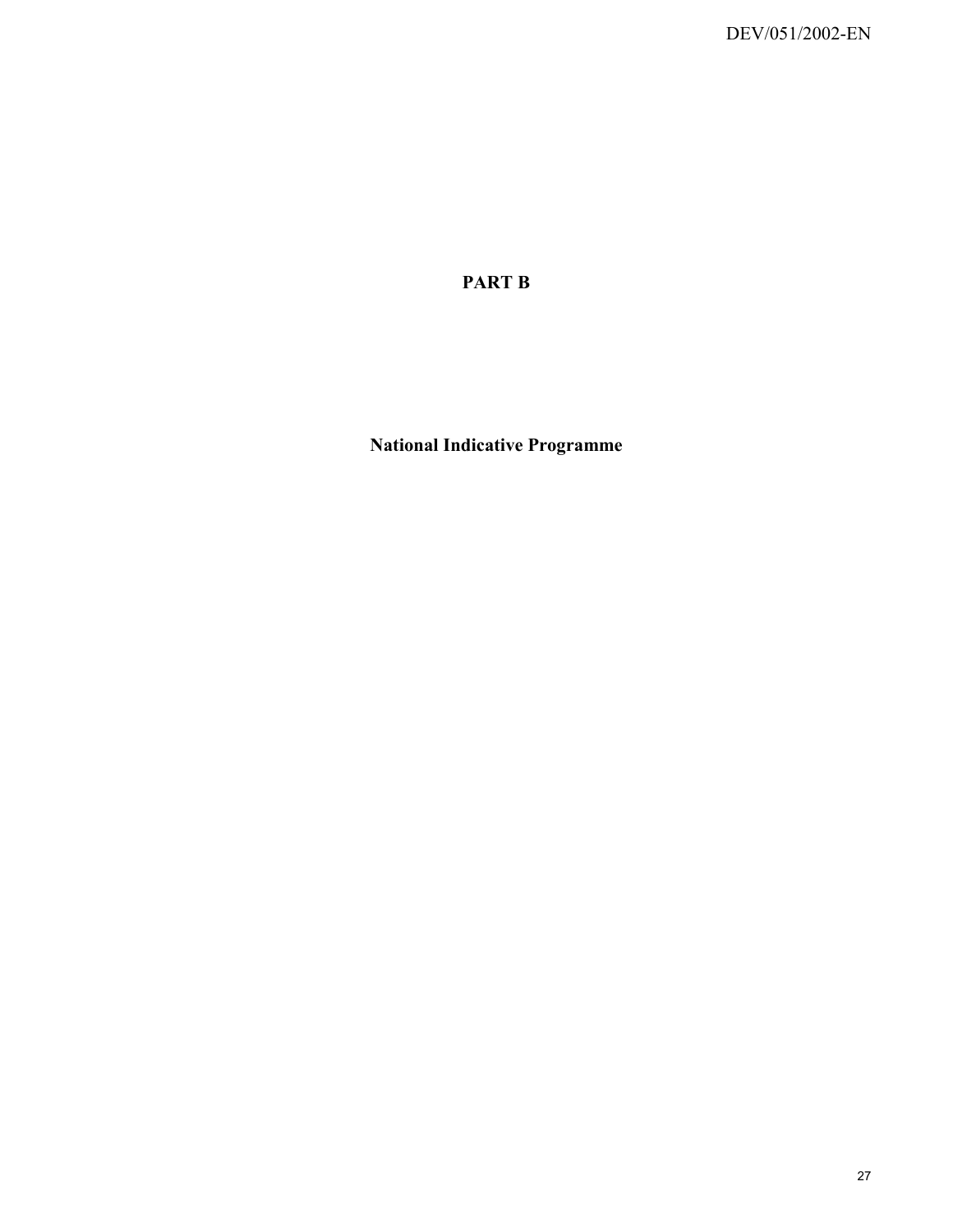#### <span id="page-27-0"></span>**6 THE NATIONAL INDICATIVE PROGRAMME (NIP)**

#### <span id="page-27-1"></span>**6.1 Introduction**

Within the general framework of the present Country Support Strategy and based on the analysis and strategies described in the preceding chapters, the Parties have agreed on the main priorities for their co-operation and the sectors in which the support of the European Community shall be concentrated. A detailed indicative programme is presented in this chapter based on the resources of the A allocation of the EDF, and, subject to the outcome of the mid-term review and emerging needs as covered by the relevant regulations, the B-allocation.

#### <span id="page-27-2"></span>**6.2 6.2 Financing Instruments**

The implementation of the response strategy of the EC will be financed through a number of different financing instruments which include the following:

#### <span id="page-27-3"></span>*6.2.1 9th EDF A-allocation EUR 2.6 million*

This allocation is destined to cover the long-term development activities identified in the context of the response strategy, namely in the education sector while 10% of the allocation is to be used for studies, audits and technical support in the area of regional integration, disaster prevention and monitoring.

#### <span id="page-27-4"></span>*6.2.2 9th EDF B-allocation Euro 0.4 million*

This allocation is to be used for unforeseen needs such as emergency assistance where support cannot be financed from the Community budget, contributions to internationally agreed debt relief initiatives and support to mitigate adverse affects of instability in export earnings.

**Investment Facility:** Apart from the above-mentioned financial instruments, of which the Aenvelope is the main programmable basis for the Indicative Programme, the 9th EDF includes also the "Investment Facility" as a financing instrument managed by the European Investment Bank (see details in Part A, chapter 5). The Investment Facility does not form part of the Indicative Programme.

**Centre for the Development of Enterprise (CDE):** Support for enterprises in Antigua and Barbuda in the field of non-financial services to the private sector is available through CDE.

**Budget lines of the Community:** Specific activities can be supported through the various Community budget lines, including, inter alia, NGO co-financing, decentralised co-operation, European Initiative for Democracy and Human Rights, food security and disaster prevention. Humanitarian and emergency assistance shall be accorded to the Antigua and Barbuda population concerned in case of serious economic and social difficulties resulting from natural disasters or man-made crises. Approval of proposals and implementation of support measures under the available budget lines will be decided in accordance with the procedures in place for each respective financing instrument.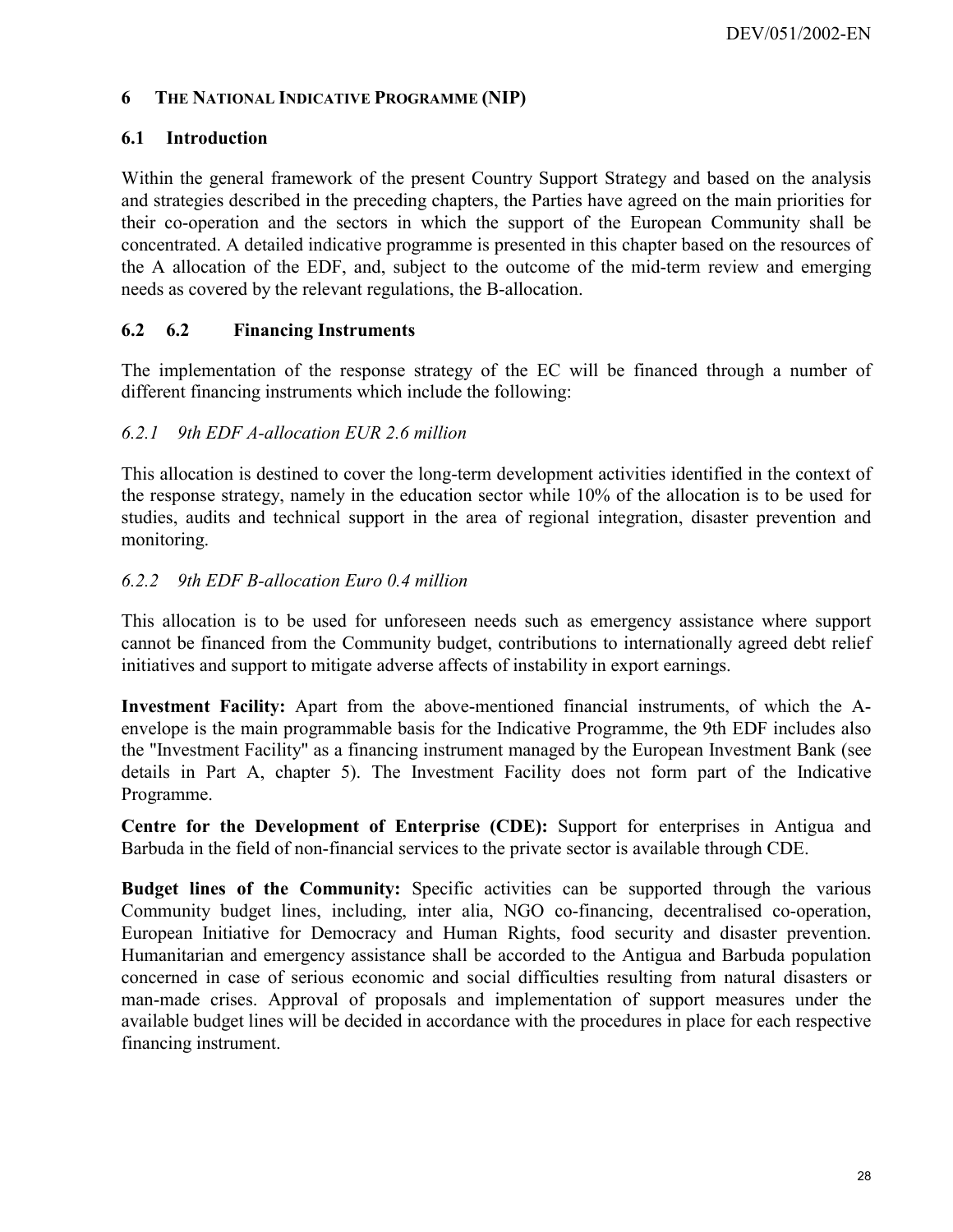#### <span id="page-28-0"></span>**6.3 Focal Sector**

The concentration sector is Education to which 90% of the A allocation of the 9th EDF amounting to €2.34million shall be allocated. Part of the allocation may be utilised for accompanying measures under the reform process initiated by the government in the sector.

#### <span id="page-28-1"></span>*6.3.1 Overall Objective*

The overall objective of the EC intervention is to upgrade the level of trained human resources in the labour market in the context of a changing economic, social and cultural environment. The strategy purports to support the sustainable development of human resources in Antigua and Barbuda, in particular through improving the quality of tertiary level education and supporting sector reforms. Priority sectors shall be given special attention and include business, tourism, financial services and information technology.

#### <span id="page-28-2"></span>*6.3.2 Specific Actions*

The Antigua State College (ASC) is the premier tertiary institution in Antigua and Barbuda. Having doubled its enrolment to just over 800 students, the ASC is forced to turn away an average of about 300 eligible persons each year due to space limitations. The shortage of space and facilities was compounded with the passage of Hurricane Luis in 1995 when a number of buildings were destroyed. These have since been replaced by temporary wooden structure. Despite these militating factors, the ASC continues to produce capable graduates, some of whom immediately enter the world of work while others proceed to universities to complete degree training. As of September 1997, the ASC has been permitted to offer University of the West Indies second year degree programmes in select disciplines. With these new curricula areas and very limited facilities, the capacity of the ASC to meet the human resources needs of Antigua and Barbuda would be compromised if such deficiencies are allowed to continue. At present the lack of adequate space prevents a significant number of students from gaining entrance to the institution. The Ministry of Education estimates that around 500 students were denied access to the College for the 2001-2002 academic year due to lack of space.

As part of efforts to further improve tertiary education in qualitative and quantitative terms, the upgrading of facilities at the Antigua State College is proposed as the focal sector under the 9th EDF NIP. The precise extent of the work to take place shall be determined following the completion of the CDB funded development plan for the State College.

Community Aid will support the education sector, in coherence with financing foreseen under the budget of the state from its own resources and from other donors. The project undertaken with the support of the Community will take full account of existing facilities, be consistent with the OECS Education Reform Strategy as well as regional education sector programmes funded by the EC.

The proposal for the construction of a learning resource centre, modern library and lecture theatre, classrooms and other facilities to be elaborated upon in the development plan for the State College are of primary importance and shall be given particular consideration.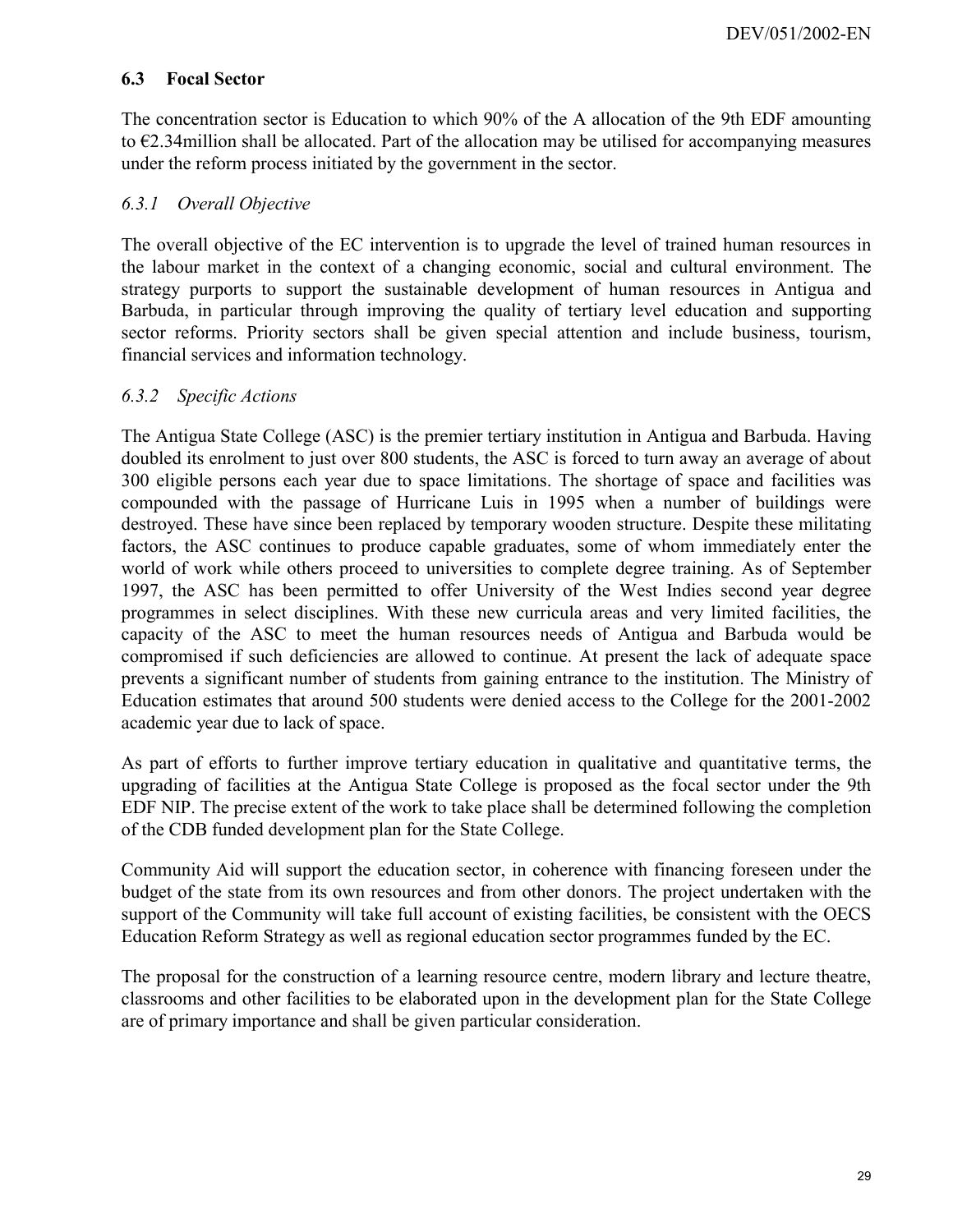#### *6.3.3 Expected result and results indicators*

- <span id="page-29-0"></span>• Output from the College will be increased and will go some towards meeting the educational and skill training needs of the labour force.
- Once College Capacity has been expanded it may increase enrolment thereby making a greater contribution to the requirement of the labour market. It is projected that the additional facilities at the ASC will allow for an increase in annual enrolment by 150 students. This would increase the enrolment from 921 in 2000/2001 to 1071 full-time students. It would give youths more opportunities at skills and academic training in specific subjects catering to the development of the country.
- Teacher Training programme will be more relevant to the conditions prevailing in the school system.
- It is expected that with improvements to the facilities there would be better exam results at CXC. Central to academic performance is the provision of appropriate learning resource facilities however at the present time limited space restricts the number of students who can access the library at any one time. Construction of a new modern library would eliminate this problem and enable more students to access the facilities for longer hours.
- The construction of more classrooms and the conversion of the old library into classrooms would provide a comfortable environment for students, some of whom presently receive their instructions in cramped conditions and under trees on the compound.
- Implementation of the ASC Development Plan which includes, curriculum development and an improved management structure with the appointment of a Board of Management, is expected to lead to greater efficiency in the management of the College, improved exam results, ultimately leading to a larger, well-trained work force.

#### <span id="page-29-1"></span>*6.3.4 Government Commitments*

The formulation of a medium to long-term development plan for the Antigua State College, taking into account the policy, organisational, management, financial, programming, human resource and physical facilities issues that must be addressed if the institution is to effectively discharge its mandate in meeting human resource development requirements in Antigua and Barbuda. The Development Plan is being funded with assistance from the Caribbean Development Bank. Among the issues to be examined in establishing this development plan are:

- the student performance of each department, adequacy of academic and professional qualifications of tutors/trainers, availability and quality of teaching facilities (library, laboratories, equipment etc.) to support the various programmes;
- the policies, organisational, management and financial procedures and operations of the ASC;
- the relevance of the present programmes offered in light of the emerging market demands in the public and private sectors, together with the extent to which the secondary curriculum synchronises with that of the ASC;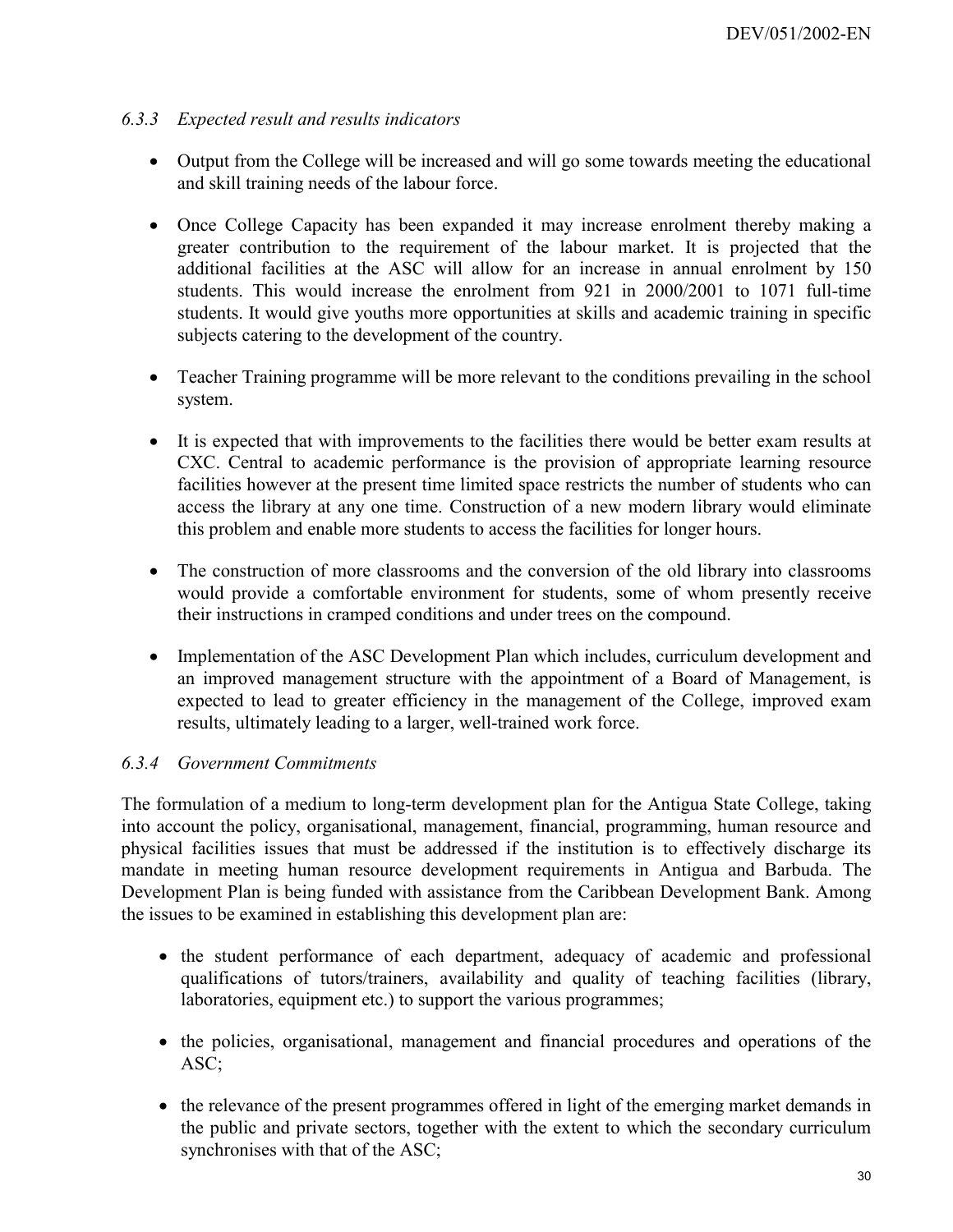- a plan of action is to be developed to improve the quality of teaching/learning by enhancing the academic and professional competencies of tutors/trainers, as well as the planning and management capacity of the ASC;
- the space allocations and utilisation for each department of the ASC along with the provision of ancillary services including adequacy of library, telephone, lavatory, dormitory, cafeteria and recreational facilities in light of its present population;
- the structural integrity of each building to determine which should be demolished or refurbished;
- the provision of estimates for the likely enrolment for the next ten years and the facilities which will be needed to meet the educational, administrative and recreational needs of students and staff;
- the preparation of a master plan to address the curricula, staffing and physical development requirements to meet the needs of the student population for the next ten years, including an implementation plan and budget.

A Board of Management is to be appointed for the State College which will take over the work of the interim steering committee, appointed by the Minister of Education for a twelve-month period in October 2001, to oversee the upgrading/restructuring of the State College. Terms of Reference for the management board are to be established.

In addition to the above specific measures in relation to the Antigua State College, in order to meet the overall objectives in the education sector, the Government has committed itself to the finalisation, adoption and implementation of the draft Education Policy Document. The document, revised in 1994, has never been completed or formally adopted. The Government undertakes to work towards the following in an effort to further the objectives of the proposed programme:

- (a) maintain recurrent revenue in the education sector at a level sufficient to ensure coverage of maintenance costs in the education sector,
- (b) improve the administration and management of education,
- (c) maintain a National Curriculum Advisory council to measure and develop curricula in formal and informal education,
- (d) undertake a review of existing technical and vocational training capacity and identify priority needs based on labour market demand,
- (e) undertake a feasibility study for the expansion of national foreign language teaching capacity,
- (f) adopt measures to ensure access to education and training taking particular account of those with special needs. Such measures will include efforts to motivate males who are currently dropping out of school at an early age,
- (g) expand training opportunities for educators at all levels in the education system,
- (h) establish a partnership with the private sector, parents and churches for advancement of the sector,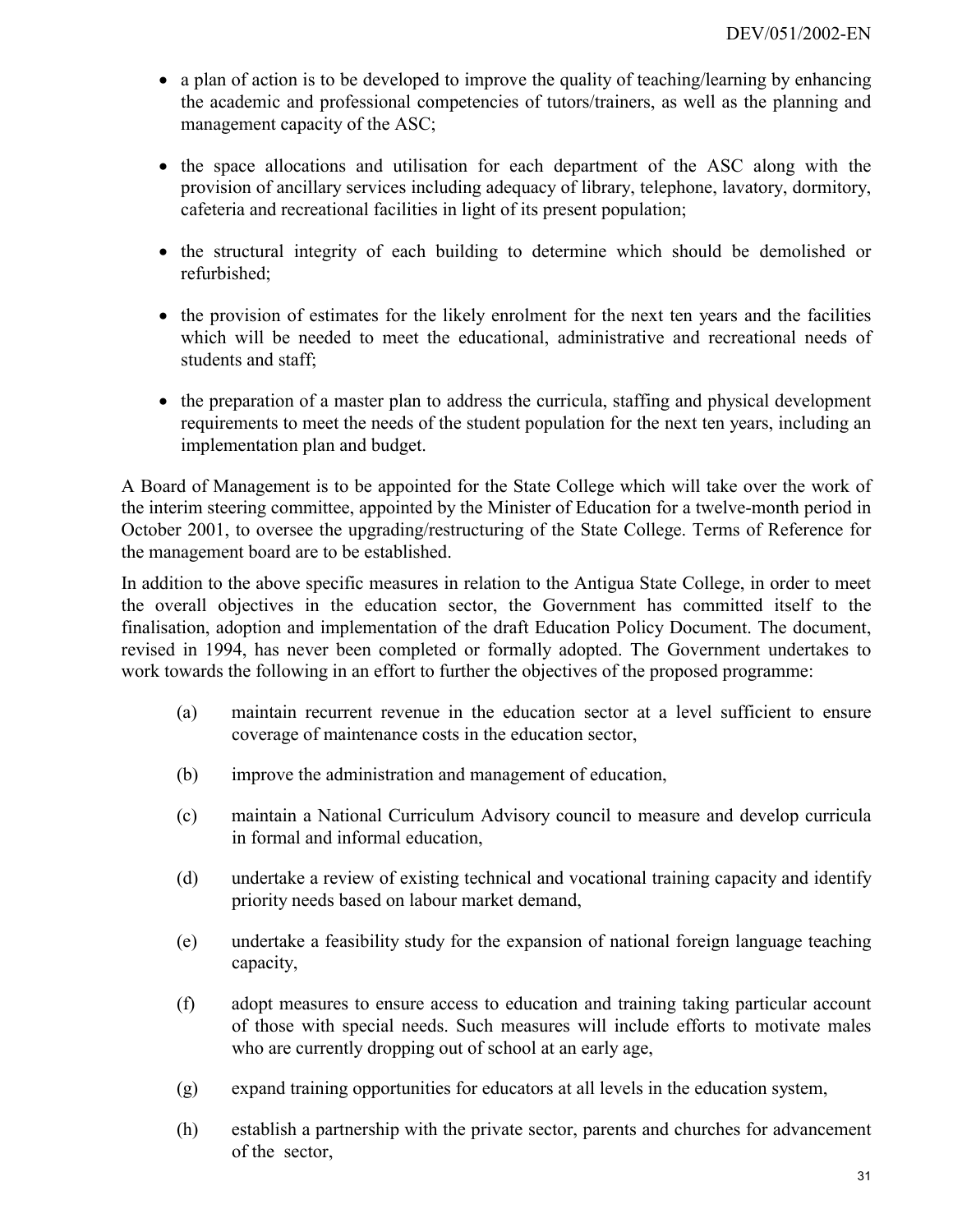<span id="page-31-0"></span>(i) review the legal framework in the education sector.

# **6.4 Action outside the area of concentration**

10% of the indicative programme (€0.26) will be earmarked for studies, audits and technical support in the area of regional integration, disaster prevention and monitoring. No particular allocation is foreseen for civil society activities.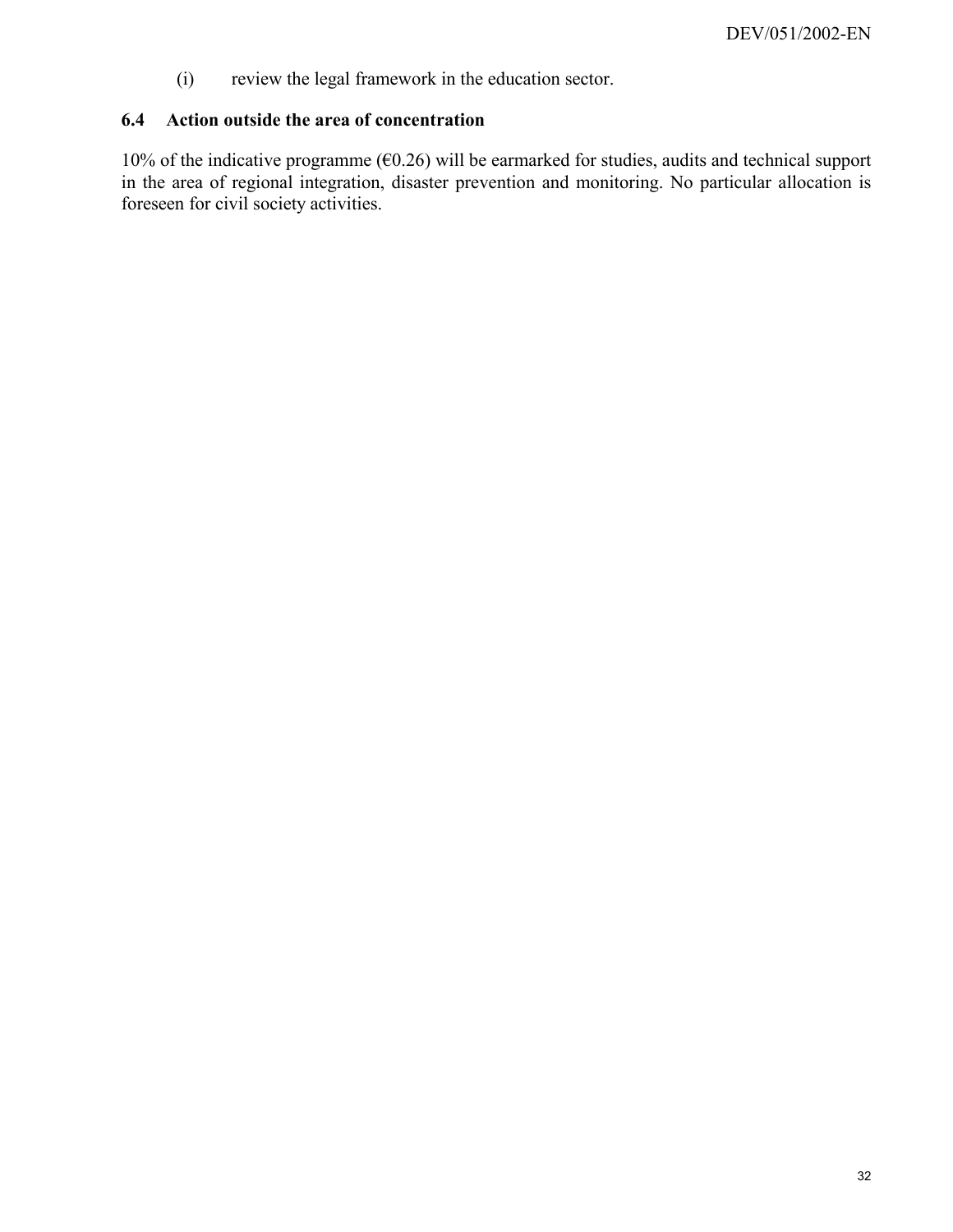#### **6.5 Intervention Framework**

<span id="page-32-0"></span>

| <b>Logical Framework</b>                                                                                                                                                               | <b>Project title: Tertiary Level Education</b><br><b>Project: Learning Resource Centre</b><br>Country: Antigua & Barbuda<br><b>Project No:</b>                                                                                                                 | <b>Estimated project period:</b><br>Sept 2002 - December 2004<br>Prepared: October, 2001                                                                                                                                                                  |                                                                                                                                                                                                                             |  |  |
|----------------------------------------------------------------------------------------------------------------------------------------------------------------------------------------|----------------------------------------------------------------------------------------------------------------------------------------------------------------------------------------------------------------------------------------------------------------|-----------------------------------------------------------------------------------------------------------------------------------------------------------------------------------------------------------------------------------------------------------|-----------------------------------------------------------------------------------------------------------------------------------------------------------------------------------------------------------------------------|--|--|
| <b>Intervention logic</b>                                                                                                                                                              | Objectively verifiable indicators                                                                                                                                                                                                                              | <b>Sources of verification</b>                                                                                                                                                                                                                            | <b>Assumptions</b>                                                                                                                                                                                                          |  |  |
| <b>Overall Objective</b>                                                                                                                                                               |                                                                                                                                                                                                                                                                |                                                                                                                                                                                                                                                           |                                                                                                                                                                                                                             |  |  |
| 1. To increase competitiveness in global $\bullet$<br>and regional markets.<br>2. To provide sufficient human capital to $\bullet$<br>diversify the economy.<br><b>Project Purpose</b> | employment $\bullet$<br>Increased<br>amongst young people<br>diversification of<br>Increased<br>the economy<br>Improved<br>economic<br>performance within the region.                                                                                          | Economic<br>Indicators<br>Statistics Division, Ministry of<br>Finance<br>Survey<br>of public<br>and<br>private sectors to determine the<br>increase in the<br>number<br>of<br>Barbudans<br>Antiguans<br>and<br>middle-senior<br>holding<br>level<br>posts | • GOAB expands its economic base<br>to create more job opportunities<br>• Trained persons remain and work<br>within Antigua<br>• Increased opportunities to pursue<br>higher education                                      |  |  |
| 1. Improved and more effective tertiary $\bullet$<br>level education<br>Increase in number of trained teachers                                                                         | Increase in number of students •<br>being admitted to tertiary level<br>education (150 per annum)<br>Curriculum<br>monitored,<br>reviewed and revised periodically<br>Tertiary<br>education<br>data<br>available annually<br><b>ASC</b><br>Development<br>Plan | Student enrolment figures<br><b>Numbers</b><br>of<br>teachers<br>$\bullet$<br>trained<br><b>Exam Results</b><br>$\bullet$<br>teachers, $\bullet$<br>Survey<br>of<br>students and parents                                                                  | Regular review of policies<br>and programmes<br>Effective<br>system<br>ΟÌ<br>monitoring and school supervision<br>operational<br>Adequate<br>number<br>of<br>teachers/supervisors to cater for<br>increased student numbers |  |  |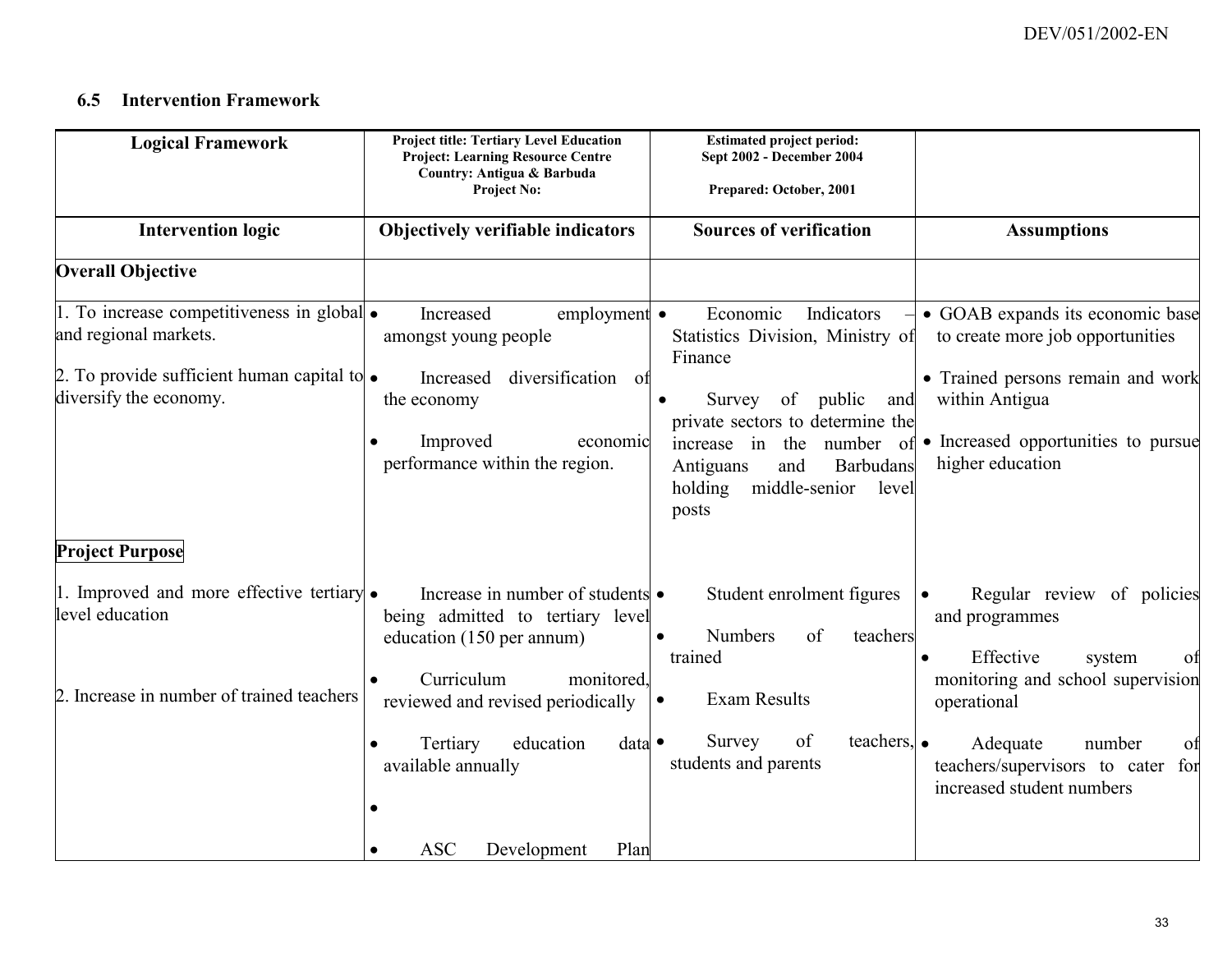|                                                                                             | executed      |                                                           |                                          |
|---------------------------------------------------------------------------------------------|---------------|-----------------------------------------------------------|------------------------------------------|
|                                                                                             |               |                                                           |                                          |
| Results<br>$\bullet$                                                                        |               |                                                           |                                          |
| Fully operational, upgraded, purpose Expanded facilities – physical and                     |               | <b>Reports</b>                                            | Recurrent costs of additional facilities |
| built facilities                                                                            | institutional |                                                           | and management structure will be met     |
|                                                                                             |               | Architects<br>certificate                                 | and by Government                        |
| Systems for enhanced management are Functioning Board of Management in recompletion reports |               |                                                           |                                          |
| in place                                                                                    |               | 2. Site visits and interviews                             |                                          |
|                                                                                             |               | 3. Project monitoring reports;                            |                                          |
|                                                                                             |               | 4. Ministry of Education officials<br>monitoring project; |                                          |
|                                                                                             |               | 5. EDF annual reviews.                                    |                                          |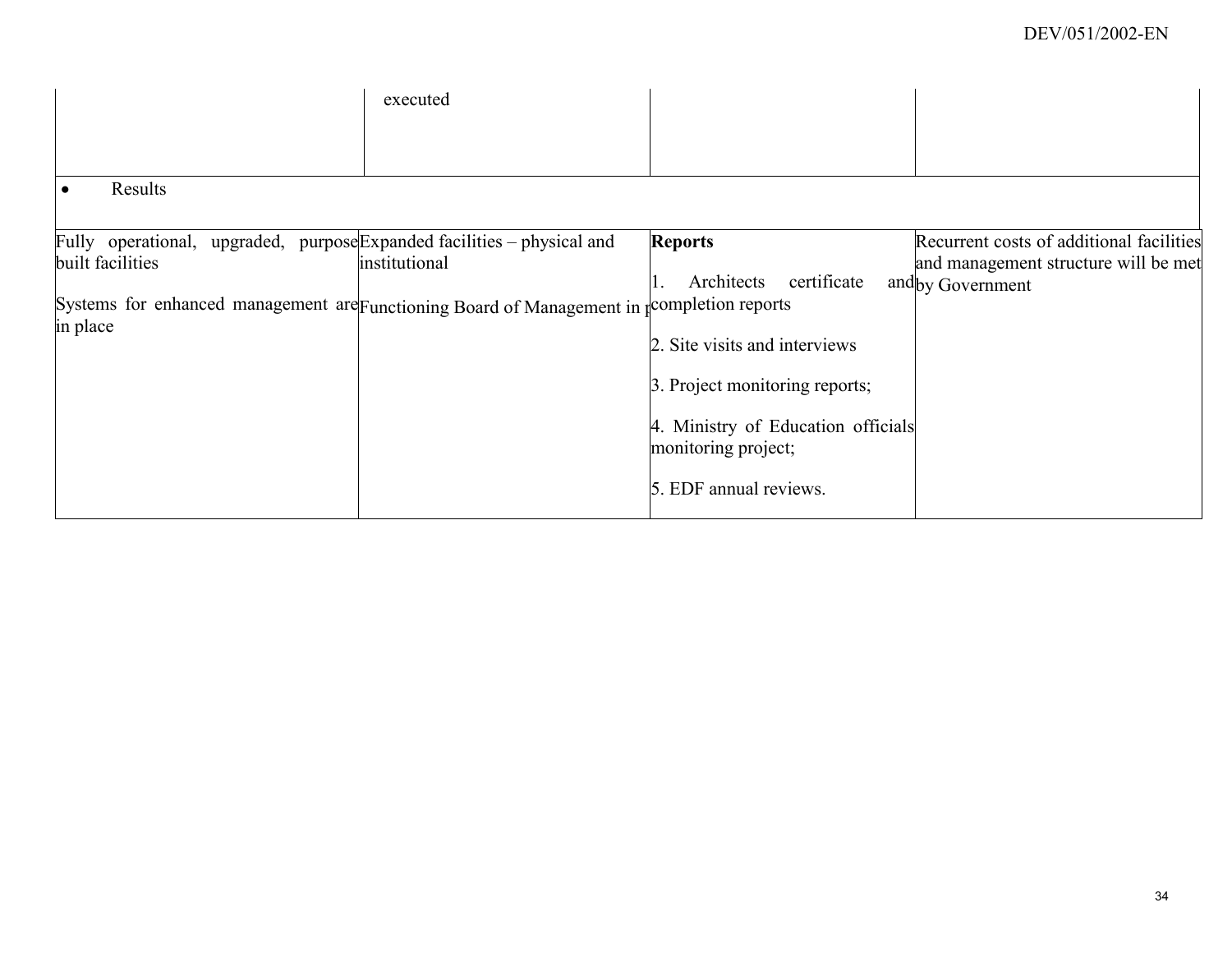| Activities                                                             |                       |                      |                                                                                          |
|------------------------------------------------------------------------|-----------------------|----------------------|------------------------------------------------------------------------------------------|
| <b>Tender for Design Consultant</b><br>(September 2002 – January 2003) | <b>Budget</b>         | <b>EUR</b>           | Timely<br>recruitment<br>of<br>$\bullet$<br>consultants                                  |
| Design                                                                 | Design                | 50.000               | Compliance<br><b>EDF</b><br>with<br>guidelines for the procurement of                    |
| (January 2003 – March 2003)                                            | Site Development      | 35.000 (Government*) | goods and services                                                                       |
| <b>Tender for Works Contractor</b>                                     | Civil Works           | 1.995.000            | Land for new development at<br>the State College provided by                             |
| (Apri1 2003 – July 2003)                                               | Supervision           | 50.000               | Government                                                                               |
| <b>Supervision of Construction</b><br>(September 2003 – Sept. 2004)    | Furniture & Equipment | 250.000              | Possibility<br>to<br>access<br>an<br>additional EUR 0.4 million under<br>the B envelope. |
| <b>Furniture &amp; Equipment</b>                                       | Total                 | 2.375.000            |                                                                                          |
| (June 2004 - Dec. 2004)                                                |                       |                      |                                                                                          |

\* It is proposed to utilise government workers from the public works department to work along with the contractor and site manager on the project thereby avoiding delays on account of scarce resources at the Treasury. The government will handle site preparation and will grant the requisite parcel of land to undertake the project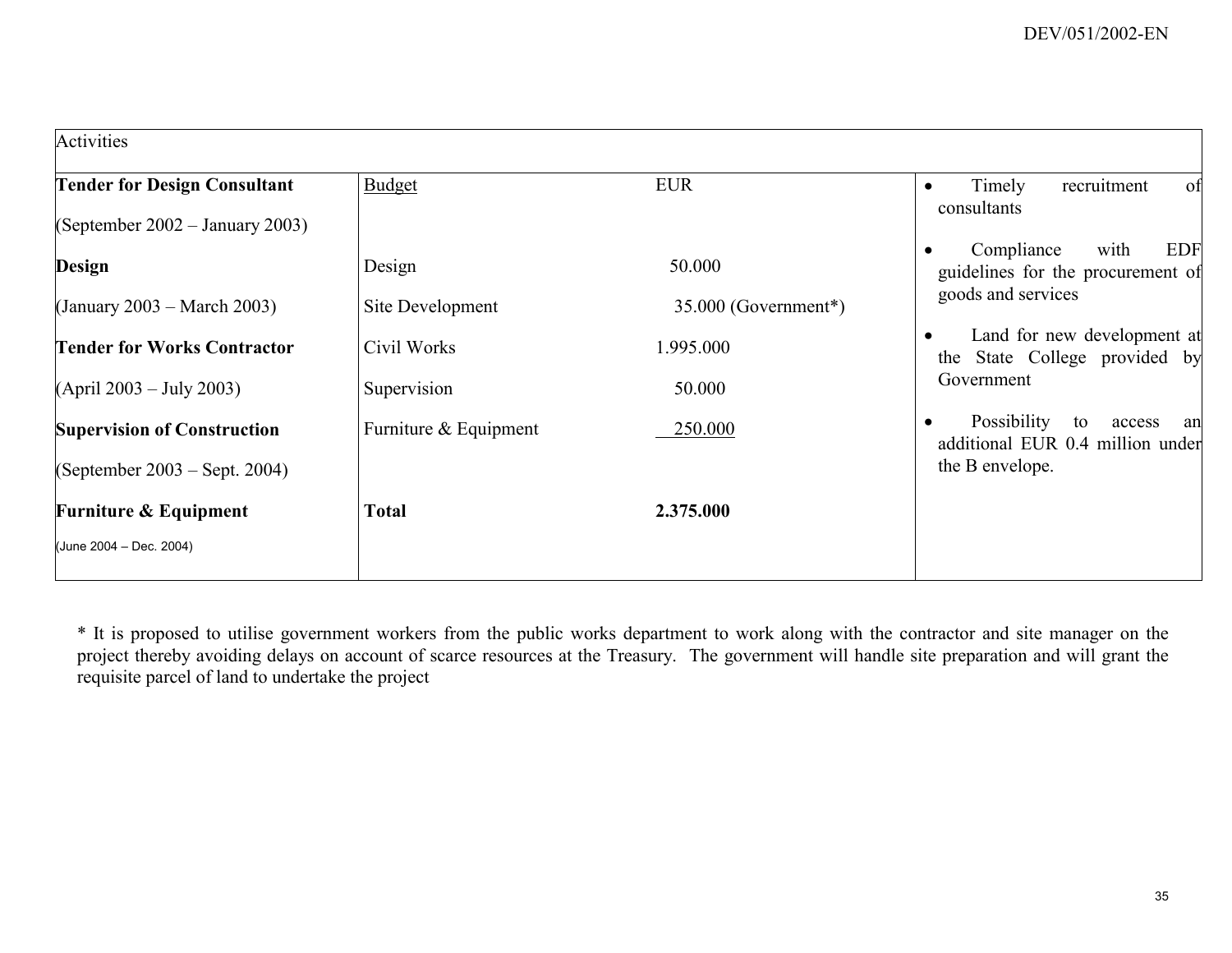#### **6.6 Activities/Commitments & Payments Timetable**

<span id="page-35-0"></span>

|                             | Amount | $\frac{0}{0}$ | 2002/1 | 2002/2 | 2003/1 | 2003/2 | 2004/1 | 2004/2 | 2005/1 |      | 2005/22006/12006/2 |
|-----------------------------|--------|---------------|--------|--------|--------|--------|--------|--------|--------|------|--------------------|
| NIP 7th EDF allocation      | 3.5    | 100           |        |        |        |        |        |        |        |      |                    |
| NIP 8th EDF allocation      | 4.5    | 100           |        |        |        |        |        |        |        |      |                    |
| <b>NIP 9th A allocation</b> | 2,6    | 100           |        |        |        |        |        |        |        |      |                    |
| A) Education                | 2,34   | 90            |        |        |        |        |        |        |        |      |                    |
| commitments                 |        |               |        |        | 2,34   |        |        |        |        |      |                    |
| payments                    |        |               |        |        | 0,09   |        |        | 0,25   |        |      |                    |
| b) non focal sectors        | 0,26   | 10            |        |        |        |        |        |        |        |      |                    |
| commitments/payments        |        |               |        | 0,1    |        | 0,05   |        | 0,05   |        | 0,06 |                    |
| studies/ audits             |        |               |        |        |        |        |        |        |        |      |                    |
| moitoring                   |        |               |        |        |        |        |        |        |        |      |                    |
| contigencies                |        |               |        |        |        |        |        |        |        |      |                    |
| c) 9th NIP B allocation     | 0,4    | 100           |        |        |        |        |        |        |        |      |                    |
| <b>TOTAL NIP 9</b>          | 3      |               |        |        |        |        |        |        |        |      |                    |
| commitments A allocation    | 2,6    |               |        | 0,1    | 2,34   | 0,05   |        | 0,05   |        | 0,06 |                    |
| payments                    | 2,6    |               |        | 0,1    | 0,09   | 1,05   |        | 0,3    |        | 0,06 |                    |
| <b>OTHER INSTRUMENTS</b>    |        |               |        |        |        |        |        |        |        |      |                    |
| <b>budget</b> lines         |        |               |        |        |        |        |        |        |        |      |                    |
| structural adjustment       |        |               |        |        |        |        |        |        |        |      |                    |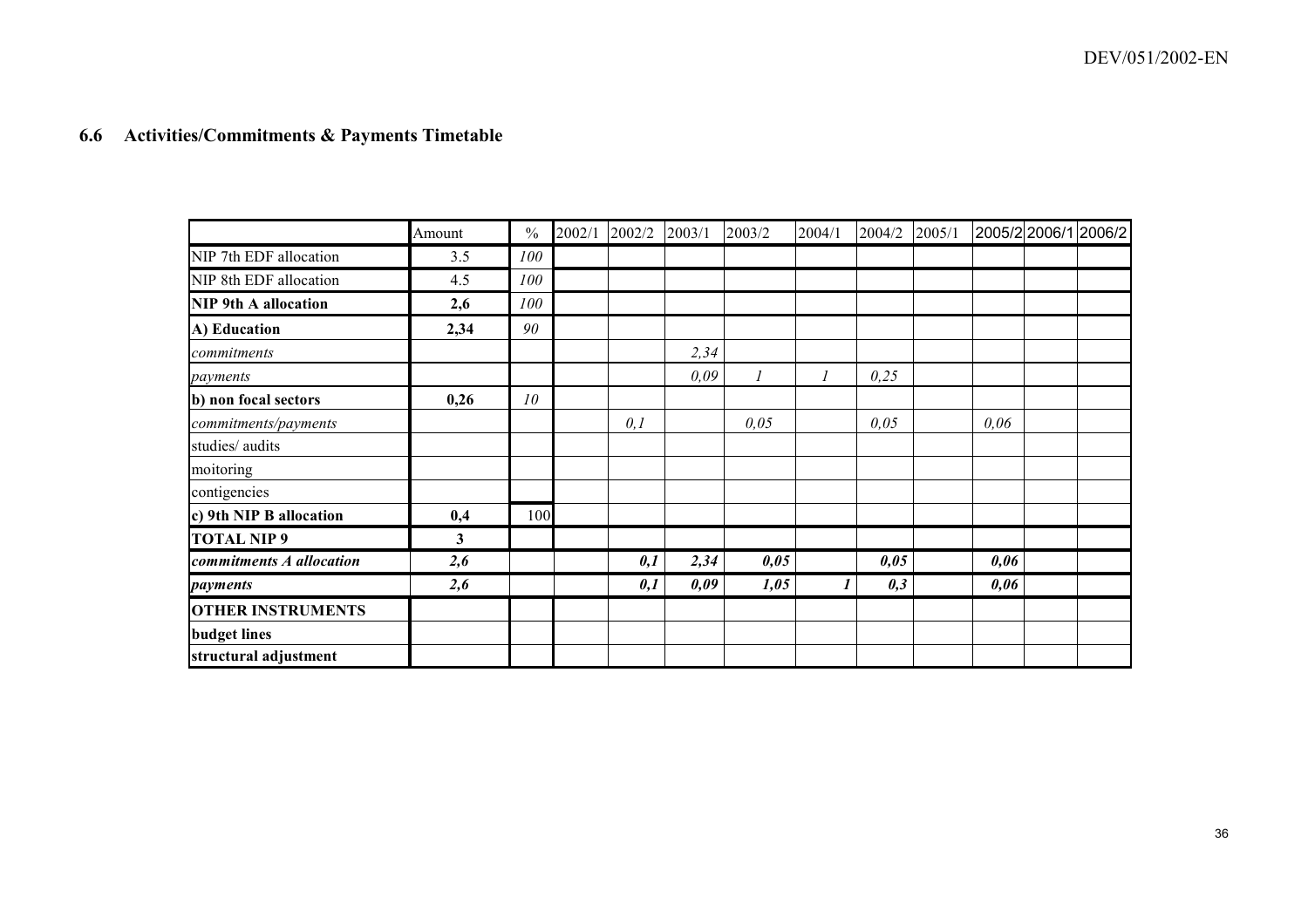**Annex I Donor matrix**

|                                                   | National Development Matrix - Estimate of Actual Expenditure for the years 2000-2003<br>(figures reflect a yearly average of donor assistance) |                |                    |                          |                          |                    |                                               |                                                   |  |  |  |  |
|---------------------------------------------------|------------------------------------------------------------------------------------------------------------------------------------------------|----------------|--------------------|--------------------------|--------------------------|--------------------|-----------------------------------------------|---------------------------------------------------|--|--|--|--|
|                                                   | Infrastructure                                                                                                                                 | Health         | <b>Agriculture</b> | <b>Education</b>         | <b>Tourism</b>           | <b>Environment</b> | Public<br><b>Sector</b><br><b>Development</b> | Other                                             |  |  |  |  |
| Government                                        | EC\$56.1million                                                                                                                                | EC\$98 million | EC\$ 26 million    | EC\$ 55 million          | <b>EC\$36</b><br>million |                    | EC\$52 million                                |                                                   |  |  |  |  |
| Donor<br>Country/Agency                           |                                                                                                                                                |                |                    |                          |                          |                    |                                               |                                                   |  |  |  |  |
| Air Canada*                                       |                                                                                                                                                |                |                    | Scholarship US\$1,000    |                          |                    |                                               |                                                   |  |  |  |  |
| Antigua<br><b>Commercial Bank</b><br>EC\$300,000* |                                                                                                                                                |                |                    | Scholarships             |                          |                    |                                               | Churches/Cultur<br>e/Sports                       |  |  |  |  |
| Antigua<br>Lottery<br>Company*                    | Sports<br>Infrastructure<br>EC\$400,000                                                                                                        |                |                    |                          |                          |                    |                                               |                                                   |  |  |  |  |
| <b>Australia</b>                                  |                                                                                                                                                |                |                    |                          |                          |                    |                                               | Legal Affairs -<br>secondment of a<br>judge       |  |  |  |  |
| <b>Bank</b><br>of<br><b>Nova</b><br>Scotia *      | Hurricane Relief<br>EC\$40,000                                                                                                                 |                |                    | Scholarship EC\$ 100,000 |                          |                    |                                               | Kiddy Cricket<br>EC\$125,000                      |  |  |  |  |
| Cable & Wireless<br>EC\$350,000*                  |                                                                                                                                                | Health         |                    | <b>Education</b>         |                          |                    |                                               | <b>Culture/Sports</b>                             |  |  |  |  |
| <b>Canadian Aid</b>                               |                                                                                                                                                |                |                    |                          |                          |                    |                                               | Legal: technical<br>assistance<br>EC\$1.2 million |  |  |  |  |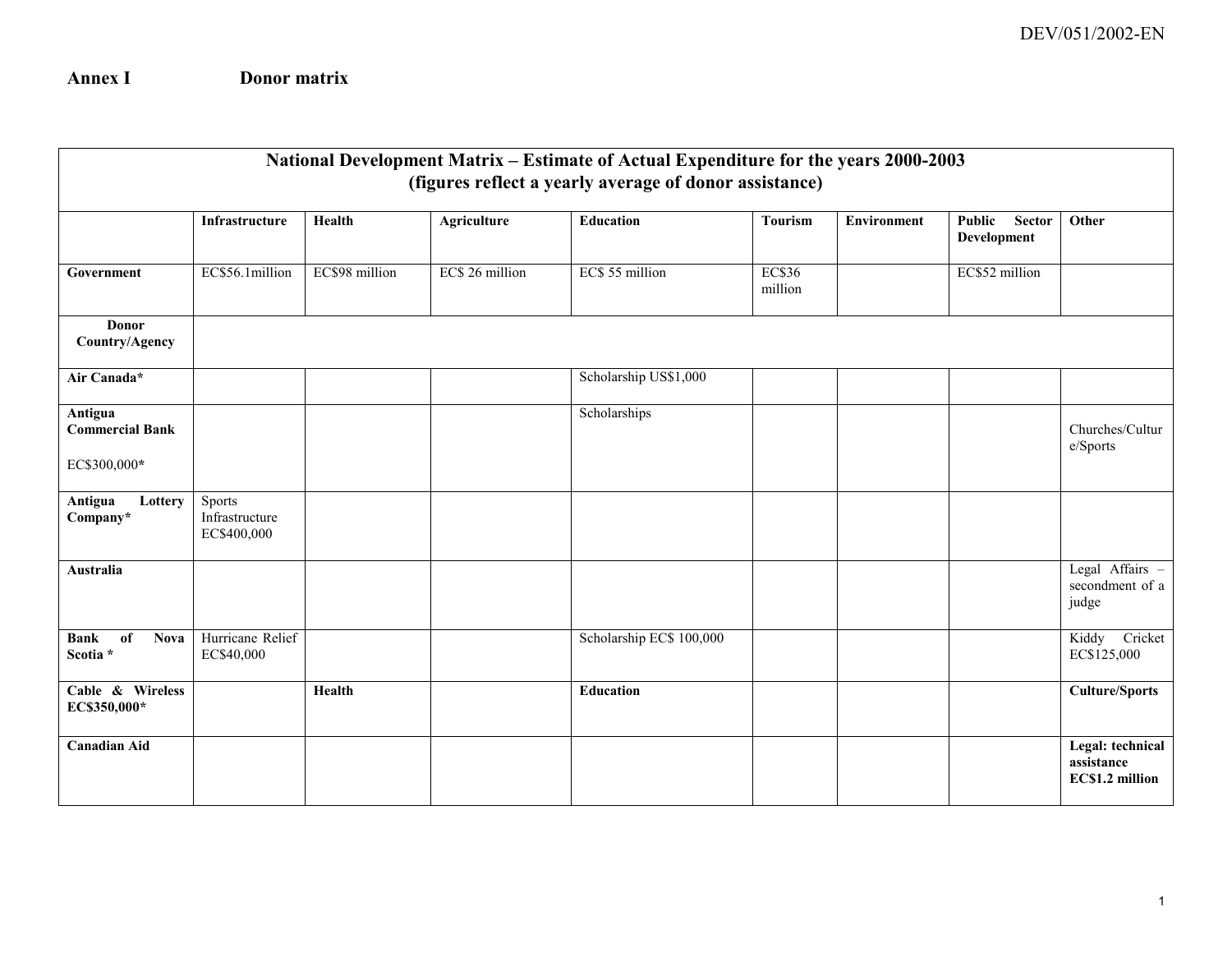| Caribbean<br>Conference<br>of<br>Churches* | Disaster<br>Mitigation<br>Response<br>EC\$120,000 |                                                                                                                      |                                                                                                                            |                                                                                                 |                                                                                                                           |                                          |                                                                                                                                       |
|--------------------------------------------|---------------------------------------------------|----------------------------------------------------------------------------------------------------------------------|----------------------------------------------------------------------------------------------------------------------------|-------------------------------------------------------------------------------------------------|---------------------------------------------------------------------------------------------------------------------------|------------------------------------------|---------------------------------------------------------------------------------------------------------------------------------------|
| Caribbean<br><b>Development Bank</b>       |                                                   |                                                                                                                      |                                                                                                                            | Board of<br>Support to<br>Education in improving<br>buildings,<br>school                        |                                                                                                                           | <b>Service</b><br><b>Civil</b><br>Reform |                                                                                                                                       |
| EC\$40m                                    |                                                   |                                                                                                                      |                                                                                                                            | development<br>curriculum<br>of State<br>and fencing<br>College                                 |                                                                                                                           |                                          |                                                                                                                                       |
| CIDA<br>US\$1.6m                           |                                                   |                                                                                                                      |                                                                                                                            |                                                                                                 | Tourism<br>(sponsor a<br>series<br>of<br>specialised<br>studies in<br>order<br>to<br>strengthen<br>the tourism<br>sector) |                                          | Justice<br>Improvement<br>programme<br>(improvements)<br>to the registry,<br>rules of court,<br>provide<br>computers and<br>training) |
| Commonwealth<br><b>Secretariat</b>         |                                                   |                                                                                                                      |                                                                                                                            |                                                                                                 |                                                                                                                           |                                          | Trade: Garment<br>Sector<br>Study<br>US\$5,000                                                                                        |
| Cuba<br>US\$1.5m                           |                                                   | Provision of nurse<br>and doctors                                                                                    | Construction of 20<br>mini-dams<br>in<br>6<br>agricultural<br>areas,<br>development of a<br>cultivation<br>tobacco<br>farm |                                                                                                 |                                                                                                                           |                                          | Sports<br>(Technical<br>Assistance)                                                                                                   |
| <b>DFID</b>                                |                                                   | Construction<br>$\overline{of}$<br>Polyclinics: Clare<br>Halls/Brown's<br>Avenue/All<br>Saints/Pigotts<br>EC\$5.398m |                                                                                                                            | Rehabilitation/Refurbishing<br>Greenbay Primary EC\$3m &<br>Pigott's Primary school<br>EC\$1.3m |                                                                                                                           |                                          |                                                                                                                                       |
| European<br><b>Commission - EDF</b>        | - Radar Training<br>& Rehabilitation<br>Nelson's  | Substance Abuse<br>Prevention<br>EC\$900,000                                                                         |                                                                                                                            | Training<br>School<br>Hotel<br>EC\$6.2m                                                         |                                                                                                                           |                                          |                                                                                                                                       |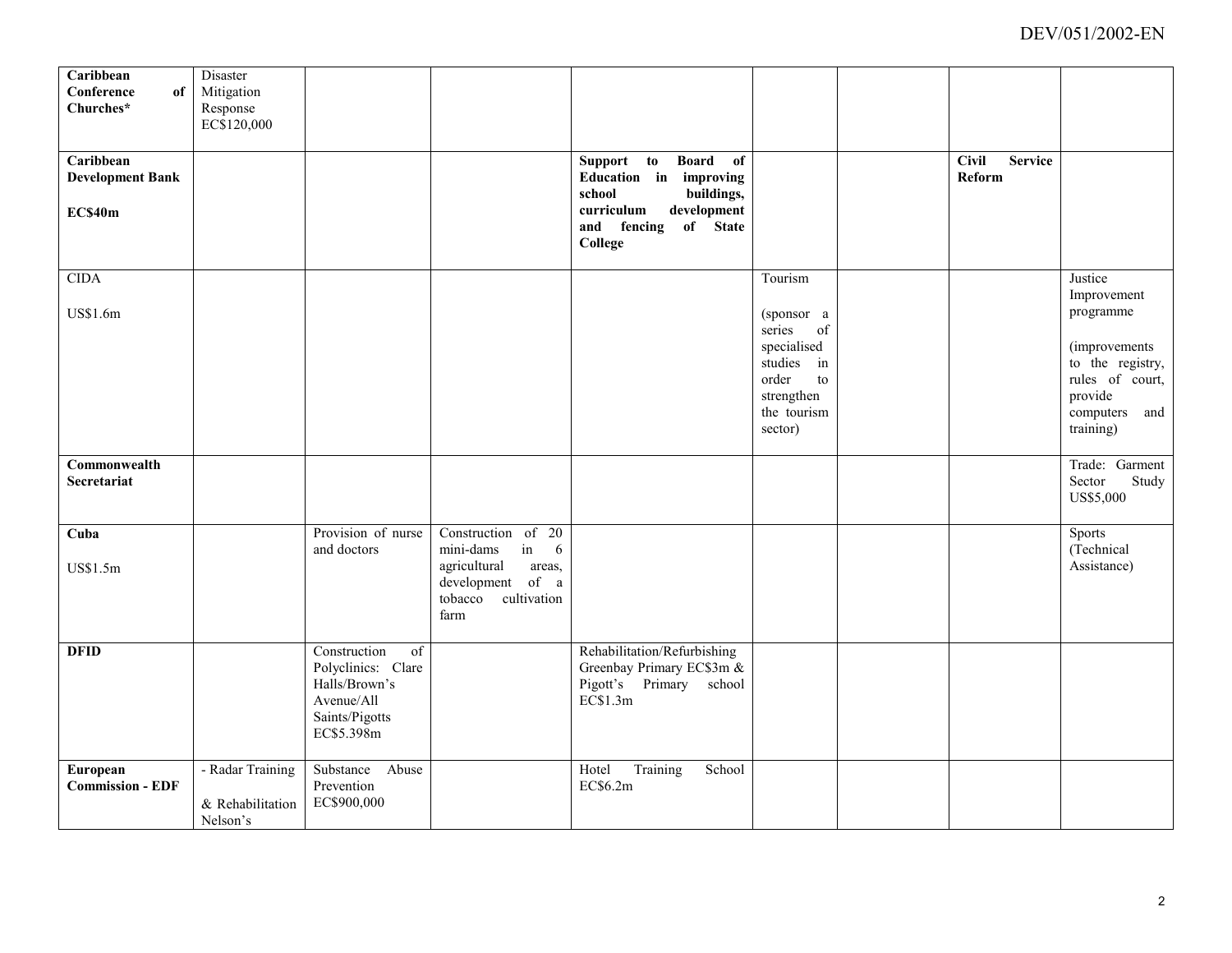|                    | Dockyard                                                                                                      |                     |                      | <b>TVET Project EC\$8m</b>    |             |  |
|--------------------|---------------------------------------------------------------------------------------------------------------|---------------------|----------------------|-------------------------------|-------------|--|
|                    | Seawall (CRIP)                                                                                                |                     |                      |                               |             |  |
|                    | EC\$4.4m                                                                                                      |                     |                      |                               |             |  |
|                    |                                                                                                               |                     |                      |                               |             |  |
|                    | Construction<br>$\overline{\phantom{a}}$                                                                      |                     |                      |                               |             |  |
|                    | Science<br>$% \left( \left( \mathcal{A},\mathcal{A}\right) \right) =\left( \mathcal{A},\mathcal{A}\right)$ of |                     |                      |                               |             |  |
|                    | Block<br>$\,$ at                                                                                              |                     |                      |                               |             |  |
|                    | Antigua State<br>College EC\$4m                                                                               |                     |                      |                               |             |  |
|                    |                                                                                                               |                     |                      |                               |             |  |
| <b>FAO</b>         |                                                                                                               |                     | Water<br>Crop<br>and |                               |             |  |
|                    |                                                                                                               |                     | Cultivation<br>and   |                               |             |  |
|                    |                                                                                                               |                     | improvement          |                               |             |  |
|                    |                                                                                                               |                     | US\$200,000          |                               |             |  |
|                    |                                                                                                               |                     |                      |                               |             |  |
| Germany            |                                                                                                               |                     |                      | Assist in the construction of |             |  |
|                    |                                                                                                               |                     |                      | a TVET Centre - skills        |             |  |
|                    |                                                                                                               |                     |                      | training                      |             |  |
|                    |                                                                                                               |                     |                      |                               |             |  |
| Global             |                                                                                                               |                     |                      |                               | EAG         |  |
| <b>Environment</b> |                                                                                                               |                     |                      |                               | EC\$420,000 |  |
| Facility           |                                                                                                               |                     |                      |                               |             |  |
|                    |                                                                                                               |                     |                      |                               |             |  |
| Habitat<br>for     | Construction of                                                                                               |                     |                      |                               |             |  |
| Humanity*          | Housing<br>$\operatorname{for}$                                                                               |                     |                      |                               |             |  |
|                    | needy persons<br>US\$160,000                                                                                  |                     |                      |                               |             |  |
|                    |                                                                                                               |                     |                      |                               |             |  |
| Japan              |                                                                                                               | Sewage<br>Central   | Fisheries            |                               |             |  |
|                    |                                                                                                               | System (St. John's) |                      |                               |             |  |
|                    |                                                                                                               |                     | - West Bus Station   |                               |             |  |
|                    |                                                                                                               | EC\$40 m            | fisheries<br>complex |                               |             |  |
|                    |                                                                                                               |                     | EC\$46 m             |                               |             |  |
|                    |                                                                                                               |                     |                      |                               |             |  |
|                    |                                                                                                               |                     | - Parham Fisheries   |                               |             |  |
|                    |                                                                                                               |                     | Complex US\$13.3m    |                               |             |  |
|                    |                                                                                                               |                     |                      |                               |             |  |
|                    |                                                                                                               |                     | - Urlings Fisheries  |                               |             |  |
|                    |                                                                                                               |                     | Complex US\$13.3m    |                               |             |  |
|                    |                                                                                                               |                     |                      |                               |             |  |
|                    |                                                                                                               |                     |                      |                               |             |  |
|                    |                                                                                                               |                     |                      |                               |             |  |
| Kuwait             | Roads & Airport                                                                                               |                     |                      |                               |             |  |
|                    |                                                                                                               |                     |                      |                               |             |  |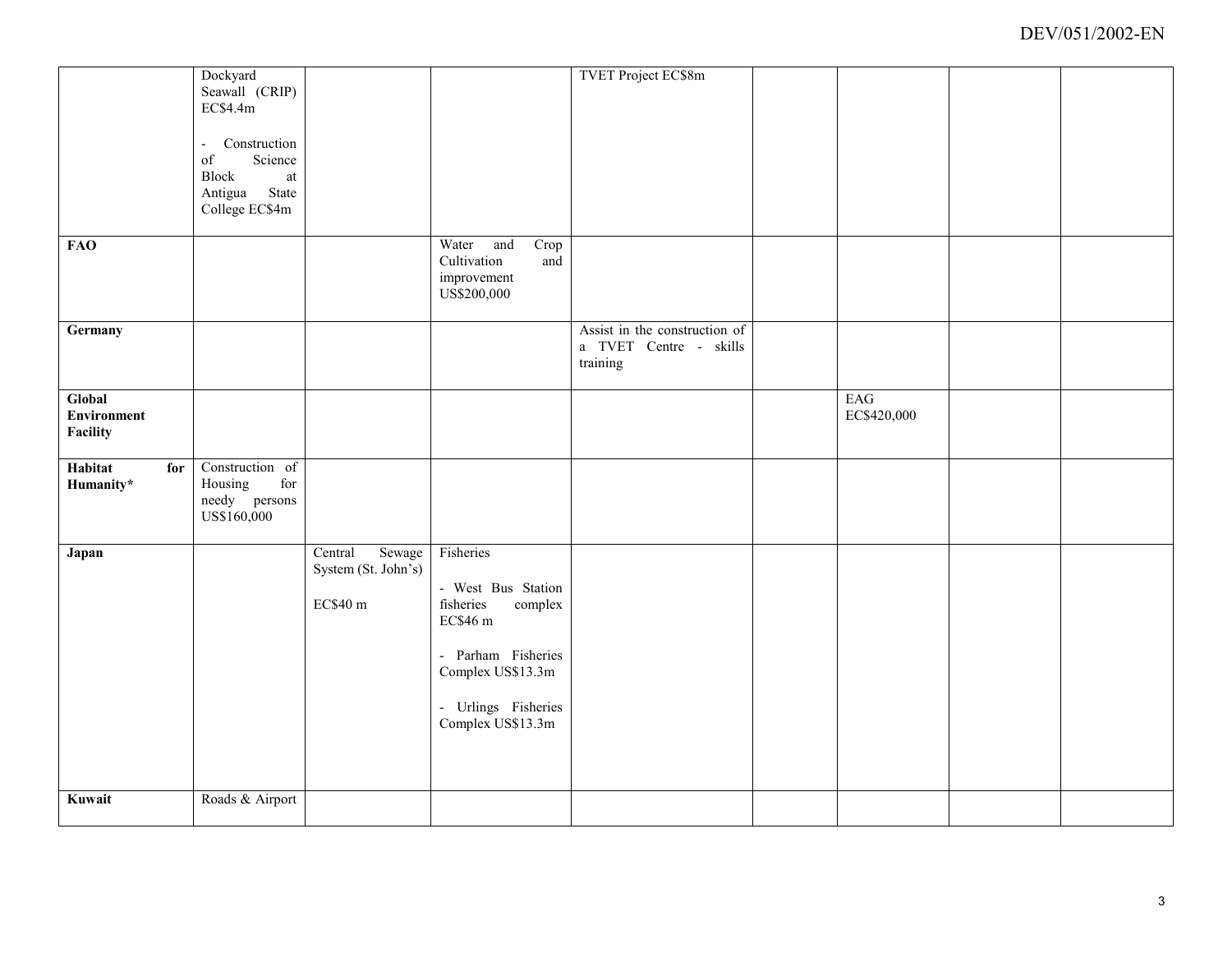|                                                   | Taxiway EC\$3m            |                                                                              |                                |                                                                                                                                          |                                                                                             |
|---------------------------------------------------|---------------------------|------------------------------------------------------------------------------|--------------------------------|------------------------------------------------------------------------------------------------------------------------------------------|---------------------------------------------------------------------------------------------|
| Lions Club*                                       |                           | Grants for persons<br>in need of medical<br>attention abroad<br>US\$110,000  |                                |                                                                                                                                          |                                                                                             |
| Mill Reef Club*                                   |                           |                                                                              | Public Library US\$50,000      |                                                                                                                                          |                                                                                             |
| <b>OAS</b>                                        |                           |                                                                              | Fellowships US\$129,404        |                                                                                                                                          | International<br>for<br>Agency<br>Cooperation and<br>Development<br>Projects<br>US\$270,917 |
| <b>Optimist Club*</b>                             |                           |                                                                              | Scholarship US\$2,000          |                                                                                                                                          |                                                                                             |
| <b>PAHO</b>                                       |                           | <b>AIDS</b><br>project<br>US\$20,000<br>(support to the<br>AIDS secretariat) |                                |                                                                                                                                          |                                                                                             |
| <b>Peoples Republic of</b><br>China<br>EC\$1.490m | Utilities: Power<br>Plant | Greenbay/Grays<br>Farm Gutter                                                |                                |                                                                                                                                          |                                                                                             |
| Rotary Club*<br>US\$250,000                       |                           | Financial support<br>for persons seeking<br>medical<br>attention<br>abroad   | Scholarships at tertiary level |                                                                                                                                          |                                                                                             |
| The Getty Grant                                   |                           |                                                                              |                                | National Park:<br>Refurbishing<br>Government &<br>Clarence House<br>EC\$675,000<br>Objective:<br>Restore<br>Georgian<br><b>Buildings</b> |                                                                                             |
| <b>UNDP</b>                                       |                           |                                                                              |                                | Biodiversity<br>enabling activity                                                                                                        | Preparatory<br>for<br>assistance                                                            |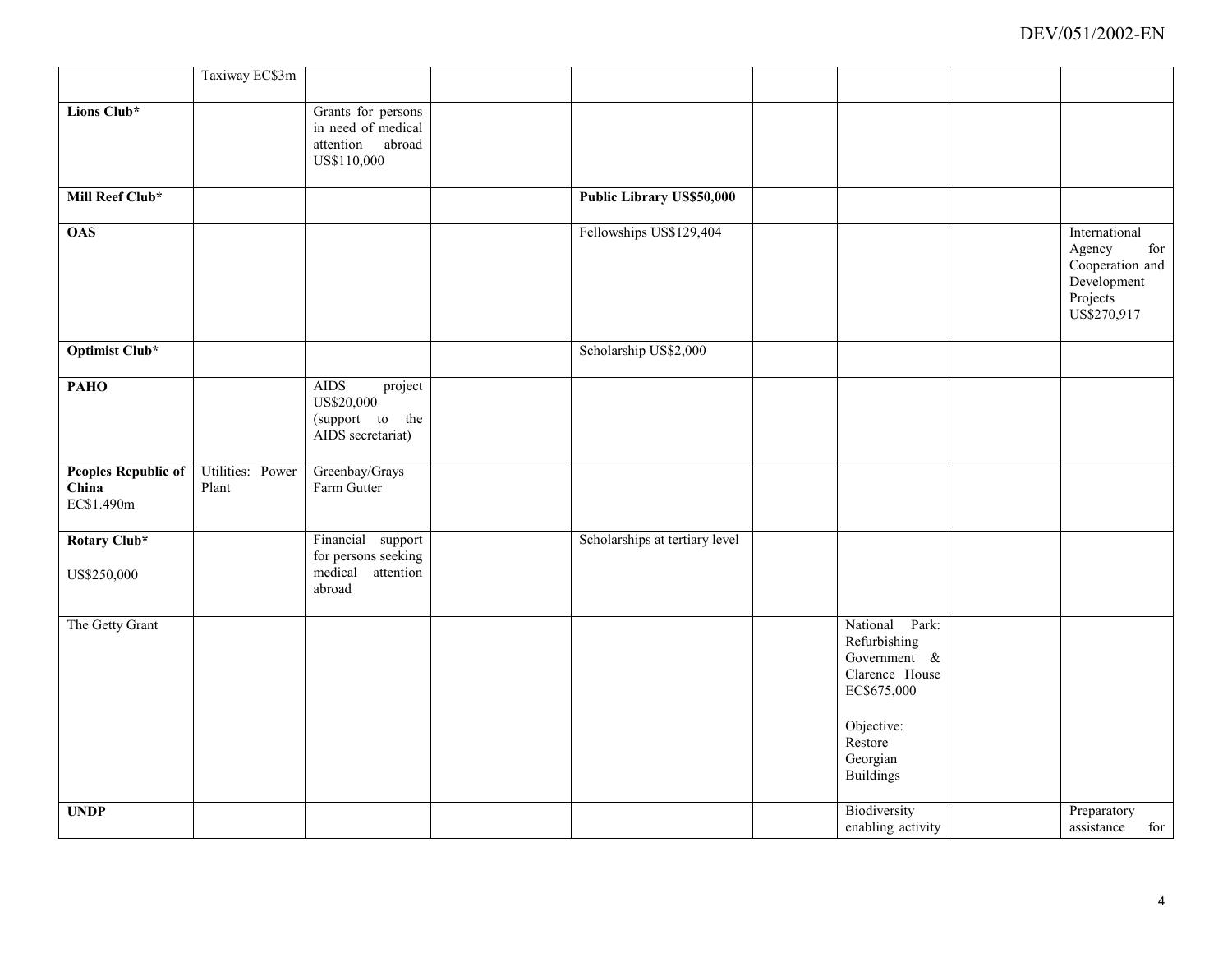|               |                                                                                                                                                               |  |                                                                                                                                           | US\$153,000<br>Climate Change<br>US\$161,500                             | Strategic Plan<br>US\$240,370 |
|---------------|---------------------------------------------------------------------------------------------------------------------------------------------------------------|--|-------------------------------------------------------------------------------------------------------------------------------------------|--------------------------------------------------------------------------|-------------------------------|
| <b>UNEP</b>   |                                                                                                                                                               |  |                                                                                                                                           | Montreal<br>Protocol<br>$\overline{\phantom{m}}$<br>country<br>programme |                               |
| <b>UNESCO</b> |                                                                                                                                                               |  | Support Early Childhood<br>programmes, development of<br>secondary school libraries<br>and<br>youth<br>literacy<br>programme. US\$130,000 |                                                                          |                               |
| <b>UNICEF</b> |                                                                                                                                                               |  | Early Childhood education<br>& training EC\$1.563m                                                                                        |                                                                          |                               |
| <b>USAID</b>  | Disaster<br>Mitigation<br>project (analyse<br>post Georges<br>mitigation and<br>map the country<br>to reflect the<br>most vulnerable<br>areas)<br>US\$100,000 |  |                                                                                                                                           |                                                                          |                               |

\* Denotes Private Sector/Civil Society Actor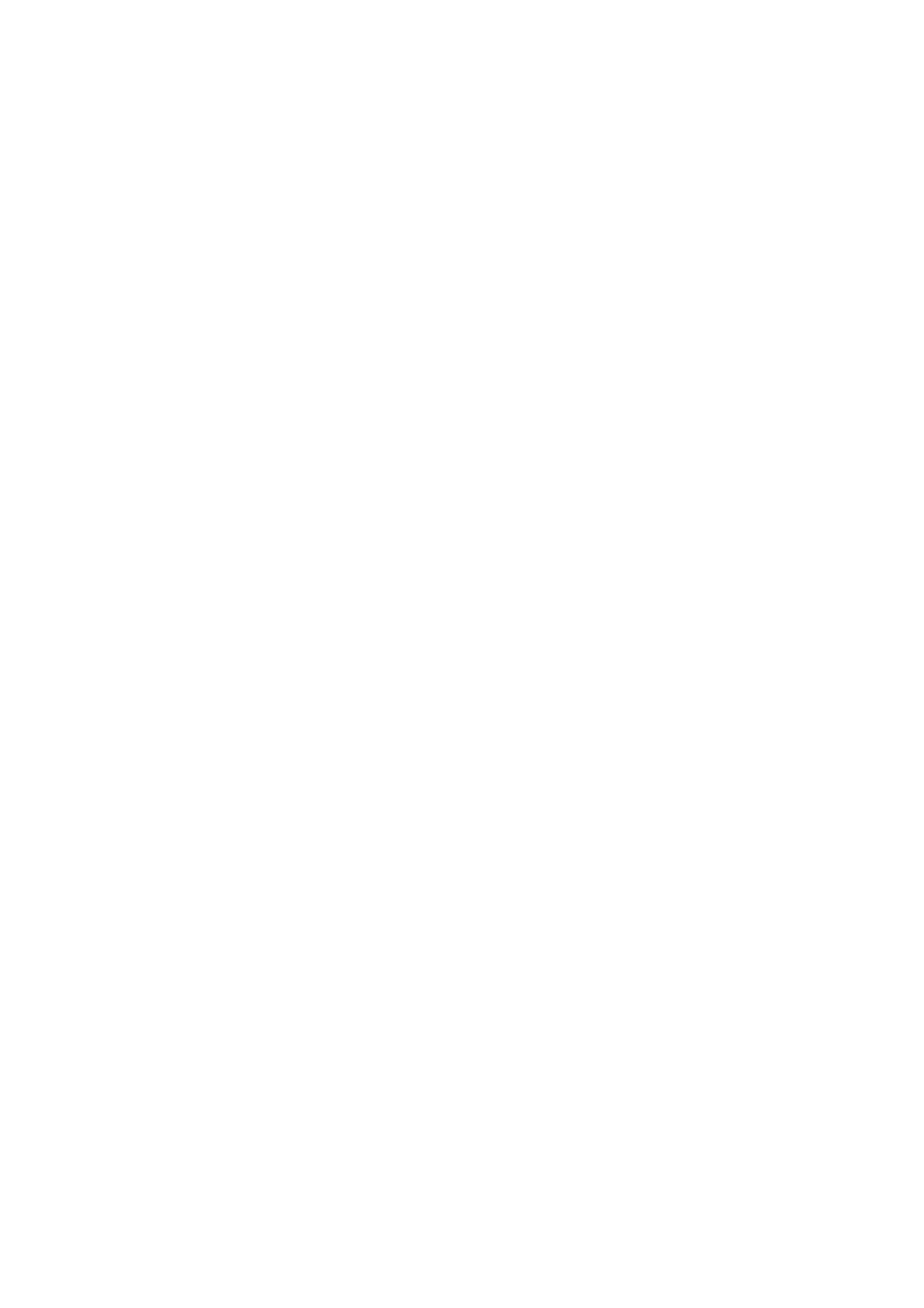#### **Annex II Overview of the Education Sector in Antigua and Barbuda**

Preschool and Primary Education

There are approximately 112 registered day-care and pre-school facilities, catering for approximately 3,800 children. Most are privately owned, however all, including the seven government owned day-care centres, are supervised by the Ministry of Education through its' Early Childhood Education and Training Centre. This Centre, which has the capacity to train twenty-five teachers annually trained nearly seventy persons in the 1998 – 2000 period. In this calendar year, the requests for training were so overwhelming, an alternative venue for training had to be found to accommodate the current figure of over forty students now receiving training. The Ministry of Education is in the process of preparing regulations governing these institutions to present to Parliament in late 2001. UNICEF and UNESCO have provided considerable assistance to this sector through the provision of resources and overseas training opportunities.

There exist 31 public primary schools in Antigua and Barbuda with approximately 8,205 students and 438 teachers, while a further 5,000 students and 211 teachers are catered for in the 26 private primary schools. The public school system admitted 1,344 new students in the 2000/2001 academic year.

#### Post-Primary System

Antigua and Barbuda has 9 secondary schools including one on the island of Barbuda, which together accommodate 4,235 students with 332 teachers. Almost 75% of the teaching staff at this level has received post-secondary training, with 66% having at least a first degree. By 2005, it is intended that 85% of secondary teachers will have had some form of post secondary training.

As part of its objective to enhance the skilled human resources base in Antigua and Barbuda, the Government intends to strengthen the post-primary system through the introduction of a network of polytechnic institutions. This will allow those students currently unable to obtain access to postprimary education to obtain further skills. In addition, it is intended that these Polytechnic will also function as night schools offering courses for workers wishing to be retrained. EDF resources have in the past been used to build additional facilities for post-primary students. The facilities known as the "Valley High Centre of Excellence", will provide full time regular and skills training for Grades 7 - 9 students.

#### Technical and Vocational Education

The Ministries of Education, Culture and Technology and Youth Empowerment share the responsibility for Technical and Vocational Education programmes in Antigua and Barbuda. The Ministry of Youth Empowerment runs the Youth Skills Programme located at Gunthropes, while the Ministry of Education programme is carried out via four main centres across the island and in most secondary schools. This type of programme is also provided at the Evening Institute for school-leavers. The programme, which has received funding support from the UK, German and Canadian Governments as well as the OECS Education Reform Unit (OERU), provides skills training for young persons, who either could not access further education owing to a lack of capacity at the tertiary level, or did not wish to. The Youth Skills programme is soon benefit from financing from the 8th EDF NIP for the further expansion and development of the programme.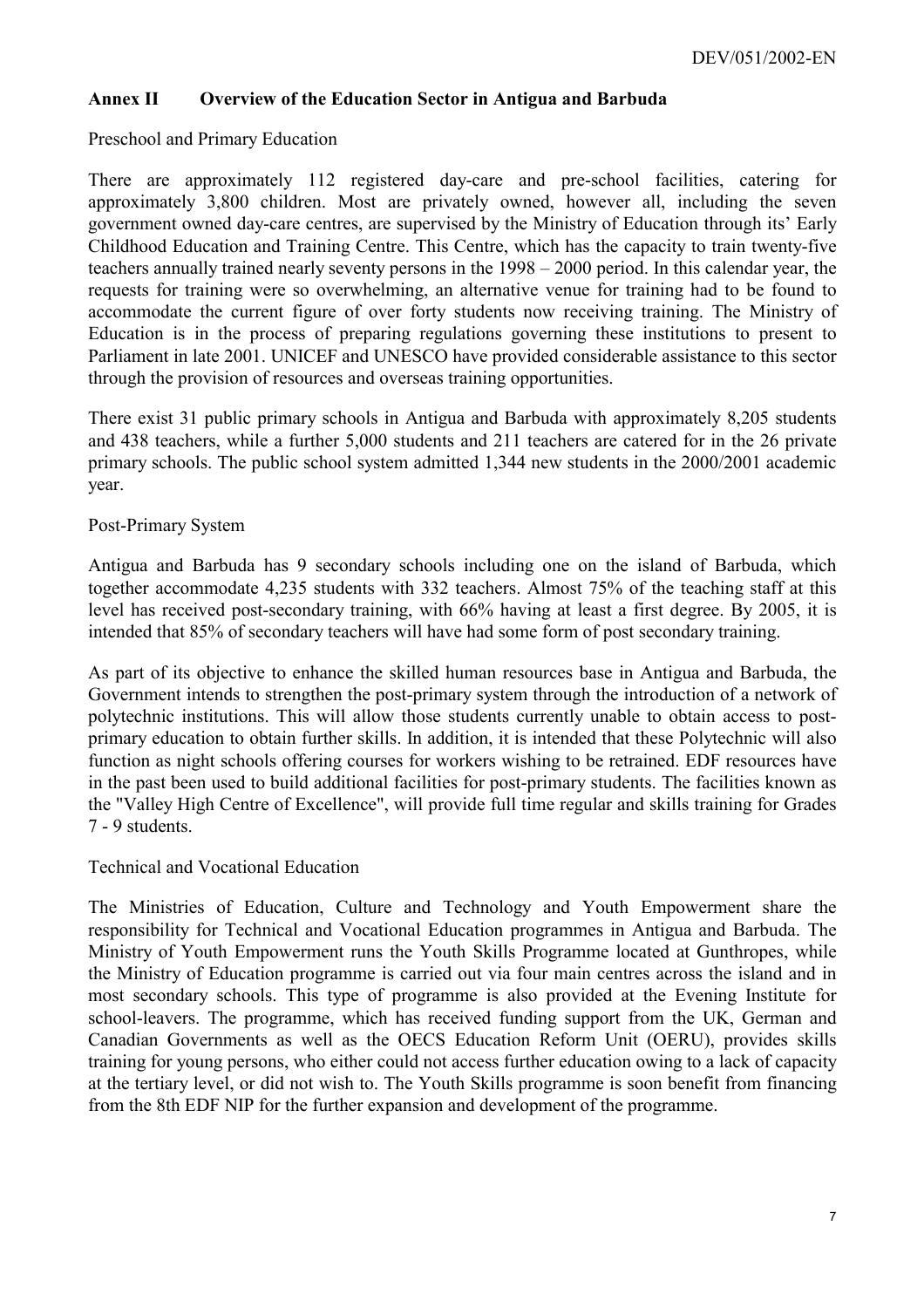#### Tertiary Education

The Antigua State College, the country's only institution of higher learning is the flagship of the education modernisation programme. Eight Departments - Teachers Training, Commercial, Business Studies, Engineering & Construction, Advanced Level, School of Nursing, School of Pharmacy and Undergraduate Studies - comprise the programmes offered at the College. The completion of the Science Block, funded by the EDF resources, will enable the College to offer all programmes in the field of science and technology. Since 1997, the College has been permitted to offer second-year University of the West Indies courses. Graduates of ASC either complete their undergraduate programmes at various UWI campuses and other universities overseas or enter the world of work. The enrolment in the College exhibits a gender bias in favour of females in all departments except in Engineering.

The Ministry of Education is presently considering a Bill to make the College an independent entity. The objective is to enhance the institution's development through a new mode of governance. The creation of a statutory/autonomous body to manage the affairs of the College, particularly aspects relating to funding and decentralised decision-making, is part of the envisaged strategy. It is envisaged that the changes, with financial assistance from external donors, will double the capacity of the College, providing the freedom for it to expand and become self-sustaining through the introduction of appropriate fee structures and other revenue generating measures.

Among the main constraints facing the College at the current time are:

- the lack of an adequate library and reference facilities,
- the lack of study rooms/tutorial rooms for students,
- inadequate classroom space,
- inadequate laboratory facilities and equipment,
- a weak administrative system,
- the absence of office spaces for senior staff.

Among the most pressing of these is the need for a library as the present library can accommodate a maximum of 25 students and is insufficiently equipped to cater for the needs of a multidisciplinary institution with an enrolment of 921 students in the 2000/2001 academic year. Owing to the lack of sufficient library space, books are kept in boxes and large containers situated on the compound of the College. There exists only one public library in Antigua which is not equipped to cater for the needs of the student community.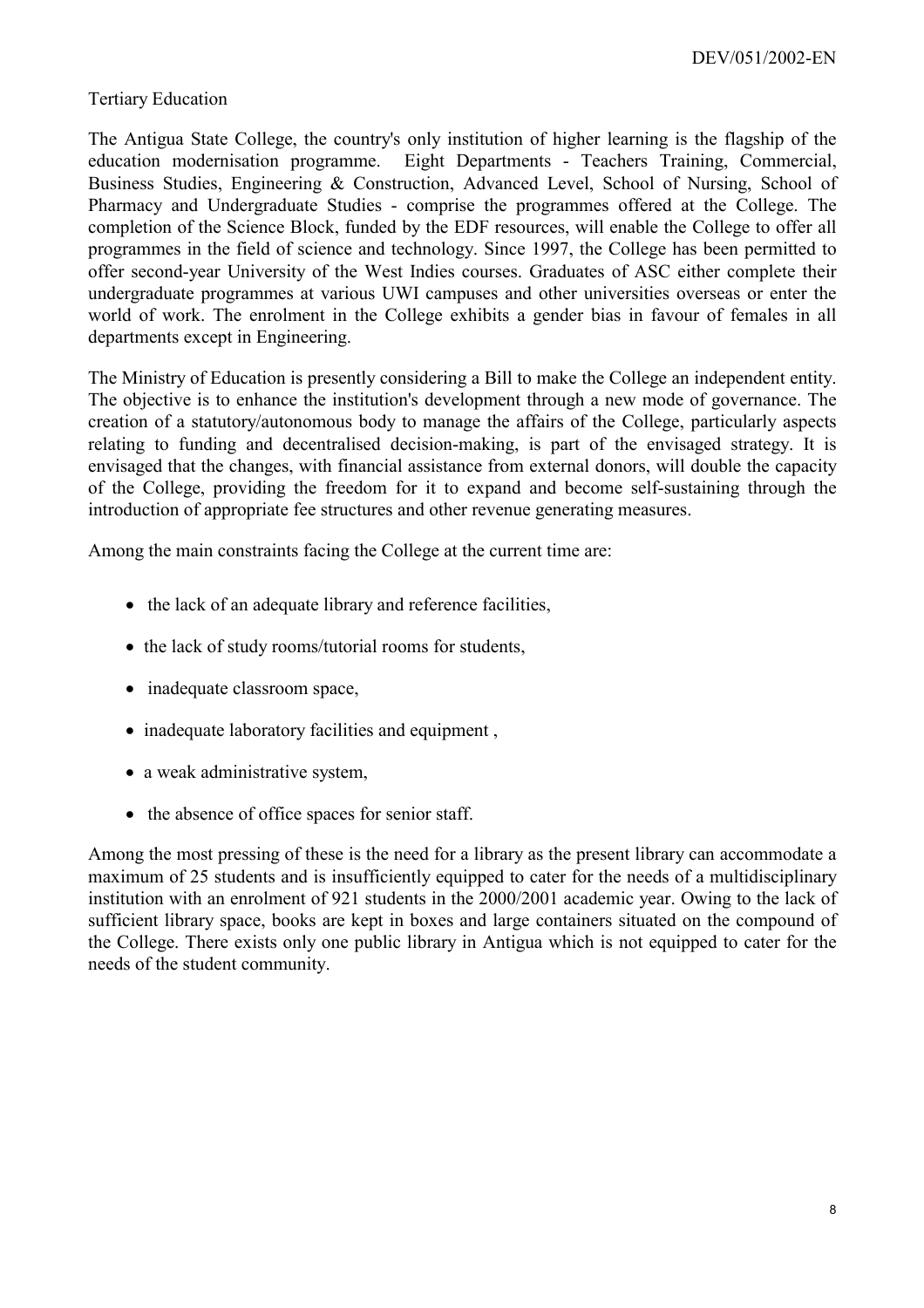# **Annex III Key Economic and Social Indicators**

 $\bar{\beta}$ 

#### Antigua and Barbuda - Key Economic Indicators

| Projected<br>Actual<br><b>Estimate</b><br>1996<br>1997<br>1999<br>Indicator<br>1998<br>2000<br>2001<br>2002<br>2003<br>2004<br>National accounts (as % of GDP)<br>Gross domestic product<br>100.0<br>100.0<br>100.0<br>100.0<br>100.0<br>100.0<br>100.0<br>100.0<br>100.0<br>Agriculture<br>3.9<br>4.1<br>4.0<br>3.9<br>3.9<br>3.9<br>3.9<br>3.9<br>3.9<br>Industry<br>17.9<br>18.2<br>18.9<br>19.2<br>19.2<br>19.2<br>19.2<br>19.2<br>19.2<br>Services<br>78.3<br>77.7<br>77.1<br>76.8<br>76.8<br>76.8<br>76.8<br>76.8<br>76.8<br><b>Total Consumption</b><br>83.0<br>79.1<br>80.7<br>82.6<br>76.2<br>80.7<br>82.4<br>82.3<br>81.9 | 2005<br>100.0<br>3.9<br>19.2<br>76.8 |
|-------------------------------------------------------------------------------------------------------------------------------------------------------------------------------------------------------------------------------------------------------------------------------------------------------------------------------------------------------------------------------------------------------------------------------------------------------------------------------------------------------------------------------------------------------------------------------------------------------------------------------------|--------------------------------------|
|                                                                                                                                                                                                                                                                                                                                                                                                                                                                                                                                                                                                                                     |                                      |
|                                                                                                                                                                                                                                                                                                                                                                                                                                                                                                                                                                                                                                     |                                      |
|                                                                                                                                                                                                                                                                                                                                                                                                                                                                                                                                                                                                                                     |                                      |
|                                                                                                                                                                                                                                                                                                                                                                                                                                                                                                                                                                                                                                     |                                      |
|                                                                                                                                                                                                                                                                                                                                                                                                                                                                                                                                                                                                                                     |                                      |
|                                                                                                                                                                                                                                                                                                                                                                                                                                                                                                                                                                                                                                     |                                      |
|                                                                                                                                                                                                                                                                                                                                                                                                                                                                                                                                                                                                                                     | 81.9                                 |
| Gross domestic investment<br>35.5<br>32.8<br>32.4<br>32.8<br>29.9<br>26.7<br>26.2<br>25.0<br>25.4                                                                                                                                                                                                                                                                                                                                                                                                                                                                                                                                   | 25.4                                 |
|                                                                                                                                                                                                                                                                                                                                                                                                                                                                                                                                                                                                                                     |                                      |
| Exports (GNFS) <sup>b</sup><br>75.2<br>77.7<br>74.4<br>75.9<br>70.8<br>70.8<br>73.3<br>74.3<br>74.4<br>Imports (GNFS)<br>93.8<br>89.4<br>82.2                                                                                                                                                                                                                                                                                                                                                                                                                                                                                       | 74.6                                 |
| 86.7<br>85.9<br>79.9<br>81.4<br>81.6<br>81.8                                                                                                                                                                                                                                                                                                                                                                                                                                                                                                                                                                                        | 82.0                                 |
| 20.9<br>Gross domestic savings<br>17.0<br>23.8<br>19.3<br>19.3<br>17.6<br>17.4<br>18.1<br>17.7                                                                                                                                                                                                                                                                                                                                                                                                                                                                                                                                      | 18.1                                 |
| Gross national savings<br>16.4<br>19.0<br>16.1<br>17.2<br>16.9<br>15.2<br>15.0<br>15.3<br>15.6                                                                                                                                                                                                                                                                                                                                                                                                                                                                                                                                      | 15.6                                 |
| Memorandum items<br>22.1<br>20.8<br>20.0<br>15.7<br>17.8<br>15.0<br>15.3<br>15.4<br>15.7                                                                                                                                                                                                                                                                                                                                                                                                                                                                                                                                            | 15.7                                 |
| Gross domestic product<br>541.1<br>580.4<br>620.7<br>653.7<br>688.5<br>721.9<br>753.9<br>786.6<br>820.8                                                                                                                                                                                                                                                                                                                                                                                                                                                                                                                             | 856.4                                |
| (US\$ million at current prices)                                                                                                                                                                                                                                                                                                                                                                                                                                                                                                                                                                                                    |                                      |
| GNP per capita (US\$, Atlas method)<br>7,850<br>8,240<br>8,230<br>8,450<br>9,190<br>9,554<br>9,894<br>10,590<br>10,957<br>10,236                                                                                                                                                                                                                                                                                                                                                                                                                                                                                                    |                                      |
| Real annual growth rates (%, calculated from 1990 prices)                                                                                                                                                                                                                                                                                                                                                                                                                                                                                                                                                                           |                                      |
| Gross domestic product at market prices<br>6.7<br>5.0<br>4.1<br>3.3<br>3.6<br>2.5<br>3.0<br>3.0<br>3.0                                                                                                                                                                                                                                                                                                                                                                                                                                                                                                                              | 3.0                                  |
| 5.9<br>Gross Domestic Income<br>5.0<br>3.6<br>3.1<br>3.2<br>2.4<br>2.6<br>2.8<br>2.5                                                                                                                                                                                                                                                                                                                                                                                                                                                                                                                                                | 2.8                                  |
| Real annual per capita growth rates (%, calculated from 1990 prices)                                                                                                                                                                                                                                                                                                                                                                                                                                                                                                                                                                |                                      |
| Gross domestic product at market prices<br>5.9<br>3.2<br>2.5<br>2.8<br>2.2<br>2.2<br>4.1<br>1.7<br>2.2                                                                                                                                                                                                                                                                                                                                                                                                                                                                                                                              | 2.2                                  |
| 19.8<br>7.2<br>2.4<br>Total consumption<br>$-5.0$<br>4.3<br>2.8<br>3.7<br>1.7<br>1.7<br>26.9<br>$-8.2$<br>6.5<br>1.9<br>1.9<br>Private consumption<br>1.7<br>1.8<br>1.8<br>1.8                                                                                                                                                                                                                                                                                                                                                                                                                                                      | 2.2<br>2.0                           |
|                                                                                                                                                                                                                                                                                                                                                                                                                                                                                                                                                                                                                                     |                                      |
| <b>Balance of Payments (US\$ millions)</b>                                                                                                                                                                                                                                                                                                                                                                                                                                                                                                                                                                                          |                                      |
| Exports (GNFS)<br>407.1<br>450.9<br>461.9<br>496.3<br>487.3<br>529.2<br>548.6<br>568.6<br>511.0                                                                                                                                                                                                                                                                                                                                                                                                                                                                                                                                     | 589.7                                |
| Merchandise FOB<br>37.7<br>37.4<br>35.9<br>37.9<br>39.8<br>41.9<br>43.6<br>45.5<br>47.5                                                                                                                                                                                                                                                                                                                                                                                                                                                                                                                                             | 49.5                                 |
| Imports (GNFS)<br>498.1<br>491.9<br>521.3<br>570.7<br>547.7<br>566.3<br>582.7<br>599.1<br>616.1                                                                                                                                                                                                                                                                                                                                                                                                                                                                                                                                     | 634.0                                |
| Merchandise FOB<br>339.2<br>389.2<br>325.8<br>344.3<br>375.0<br>386.8<br>404.0<br>421.5<br>439.8<br>Resource balance<br>$-47.5$                                                                                                                                                                                                                                                                                                                                                                                                                                                                                                     | 458.9                                |
| $-91.0$<br>$-41.0$<br>$-59.4$<br>$-74.4$<br>$-60.4$<br>$-55.2$<br>$-53.4$<br>$-50.5$<br>30.8<br>10.5<br>$-2.2$<br>18.2<br>6.2<br>$-1.2$<br>2.4<br>0.9<br>0.5<br>Net current transfers                                                                                                                                                                                                                                                                                                                                                                                                                                               | $-44.3$                              |
| Current account balance<br>$-103.3$<br>$-80.1$<br>-101.4<br>-101.6<br>$-89.5$<br>$-85.9$<br>$-85.9$<br>$-83.4$<br>$-80.4$                                                                                                                                                                                                                                                                                                                                                                                                                                                                                                           | 0.5<br>$-77.9$                       |
| Net private foreign direct investment<br>18.7<br>23.5<br>27.4<br>26.5<br>24.2<br>21.6<br>21.2<br>20.2<br>20.5                                                                                                                                                                                                                                                                                                                                                                                                                                                                                                                       | 20.5                                 |
| $-2.7$<br>$-3.0$<br>4.1<br>$-2.2$<br>Long-term loans (net)<br>1.7<br>8.7<br>$-1.2$<br>$-4.0$<br>$-5.9$                                                                                                                                                                                                                                                                                                                                                                                                                                                                                                                              | $-7.1$                               |
| Official<br>0.0<br>3.0<br>0.0<br>0.0<br>0.0<br>0.0<br>0.0<br>0.0<br>0.0                                                                                                                                                                                                                                                                                                                                                                                                                                                                                                                                                             | 0.0                                  |
| Private<br>$-2.7$<br>$-6.0$<br>1.7<br>4.1<br>$-2.2$<br>8.7<br>$-1.2$<br>$-4.0$<br>$-5.9$                                                                                                                                                                                                                                                                                                                                                                                                                                                                                                                                            | -7.1                                 |
| Other capital (net, incl. errors & ommissions)<br>74.6<br>63.4<br>81.8<br>80.5<br>50.3<br>71.4<br>68.0<br>68.2<br>64.8                                                                                                                                                                                                                                                                                                                                                                                                                                                                                                              | 62.5                                 |
| Change in reserves<br>12.7<br>$-3.9$<br>$-9.5$<br>$-9.4$<br>$-4.9$<br>6,4<br>$-2.0$<br>$-1.0$<br>1.0                                                                                                                                                                                                                                                                                                                                                                                                                                                                                                                                | 2.0                                  |
| Memorandum items                                                                                                                                                                                                                                                                                                                                                                                                                                                                                                                                                                                                                    |                                      |
| Resource balance (% of GDP)<br>$-18.5$<br>$-9.0$<br>$-11.5$<br>$-10.6$<br>$-8.8$<br>$-7.3$<br>$-13.5$<br>$-9.1$<br>$-7.3$                                                                                                                                                                                                                                                                                                                                                                                                                                                                                                           | $-7.3$                               |
| Real annual growth rates (YR90 prices)                                                                                                                                                                                                                                                                                                                                                                                                                                                                                                                                                                                              |                                      |
| Merchandise exports (FOB)<br>3.0<br>4.5<br>3.6<br>2.8<br>3.9<br>3.0<br>2.5<br>3.0<br>3.0                                                                                                                                                                                                                                                                                                                                                                                                                                                                                                                                            | 3.0                                  |
| Merchandise imports (CIF)<br>1.0<br>7.4<br>3.0<br>$-1.6$<br>3.4<br>$-1.5$<br>1.6<br>3.0<br>3.0                                                                                                                                                                                                                                                                                                                                                                                                                                                                                                                                      | 3.0                                  |
| (Continued)                                                                                                                                                                                                                                                                                                                                                                                                                                                                                                                                                                                                                         |                                      |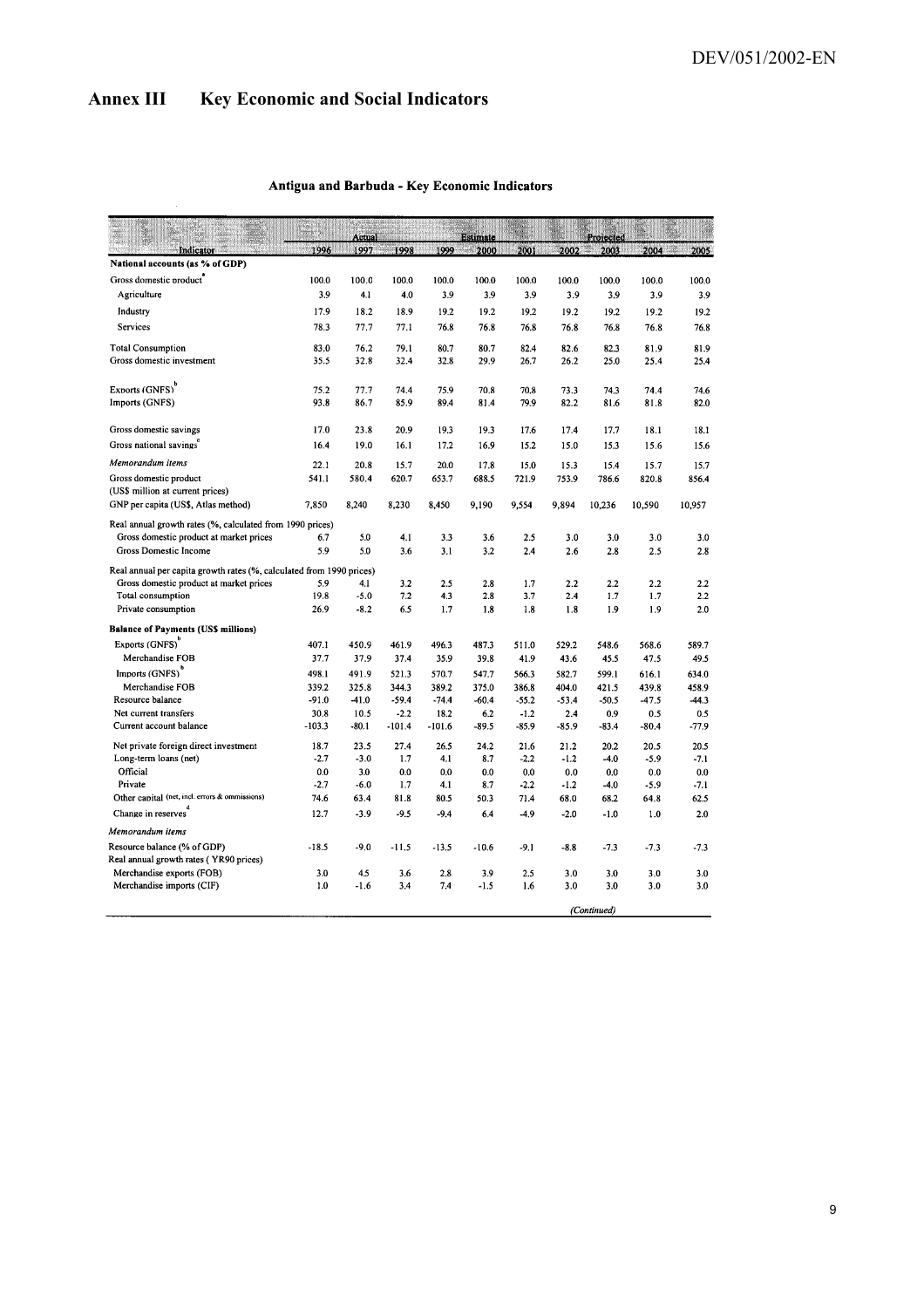#### Antigua and Barbuda - Key Economic Indicators (Continued)

|                                                |        |        | $\sqrt{2}$ |        |                 |        |        |           |        |        |
|------------------------------------------------|--------|--------|------------|--------|-----------------|--------|--------|-----------|--------|--------|
|                                                |        | Actual |            |        | <b>Estimate</b> |        |        | Projected |        |        |
| Indicator                                      | 1996   | 1997   | 1998       | 1999   | 2000            | 2001   | 2002   | 2003      | 2004   | 2005   |
| Public finance (as % of GDP at market prices)  |        |        |            |        |                 |        |        |           |        |        |
| Current revenues                               | 27.8   | 27.2   | 27.6       | 27.4   | 29.5            | 31.5   | 31.3   | 31.2      | 30.6   | 30.8   |
| Current expenditures                           | 28.0   | 28.4   | 27.0       | 29.2   | 30.3            | 31.7   | 31.6   | 32.8      | 33.0   | 33.1   |
| Current account surplus $(+)$ or deficit $(-)$ | $-0.2$ | $-1.2$ | 0.6        | $-1.8$ | $-0.8$          | $-0.2$ | $-0.3$ | $-1.6$    | $-2.4$ | $-2.3$ |
| Capital expenditure                            | 4.5    | 7.4    | 6.8        | 6.6    | 7.4             | 6.4    | 6.7    | 5.8       | 5.3    | 4.4    |
| Foreign financing                              | 4.6    | 5.2    | 2.6        | 3.9    | 3.4             | $-0.3$ | $-0.6$ | $-0.9$    | $-1.1$ | $-0.7$ |
| Monetary indicators                            |        |        |            |        |                 |        |        |           |        |        |
| M2/GDP                                         | 70.2   | 70.8   | 76.3       | 80.1   | 79.4            | 79.4   | 79.4   | 79.4      | 79.4   | 79.4   |
| Growth of M2 (%)                               | $-1.9$ | 83     | 15.2       | 10.6   | 4.4             | 4.8    | 4.4    | 4.3       | 4.3    | 4.3    |
| Private sector credit growth /                 | 107.1  | 81.9   | 56.4       | 43.0   | 43.0            | 43.0   | 43.0   | 43.0      | 43.0   | 43.0   |
| total credit growth (%)                        |        |        |            |        |                 |        |        |           |        |        |
| Price indices (YR90 = 100)                     |        |        |            |        |                 |        |        |           |        |        |
| Merchandise export price index                 | 97.0   | 96.0   | 91.6       | 85.5   | 91.2            | 93.7   | 94.7   | 95.9      | 97.2   | 98.4   |
| Merchandise import price index                 | 98.0   | 97.6   | 99.7       | 105.0  | 102.7           | 104.2  | 105.7  | 107.0     | 108.4  | 109.8  |
| Merchandise terms of trade index               | 100.2  | 99.6   | 92.9       | 82.4   | 90.0            | 91.0   | 90.7   | 90.7      | 90.7   | 90.7   |
| Real exchange rate (US\$/LCU)                  | 100.4  | 101.5  | 98.5       | 99.5   | 101.5           | 102.4  | 103.0  | 103.8     | 104.5  | 105.2  |
| Real interest rates                            |        |        |            |        |                 |        |        |           |        |        |
| Consumer price index (% change)                | 3.2    | -1.1   | 4.7        | 1.1    | 0.0             | 1.1    | 1.4    | 1.3       | 1.3    | 1.3    |
| GDP deflator (% change)                        | 6.1    | 5.6    | 3.9        | 5.2    | 3.6             | 2.5    | 1.4    | 1.3       | 1.3    | 1.3    |

a. GDP at factor cost<br>b. "GNFS" denotes "goods and nonfactor services."

b. "GNFS" denotes "goods and nontactor services."<br>
c. Includes net unrequited transfers excluding official capital grants.<br>
d. Includes use of IMF resources.<br>
e. Consolidated public sector.<br>
f. "LCU" denotes "local currenc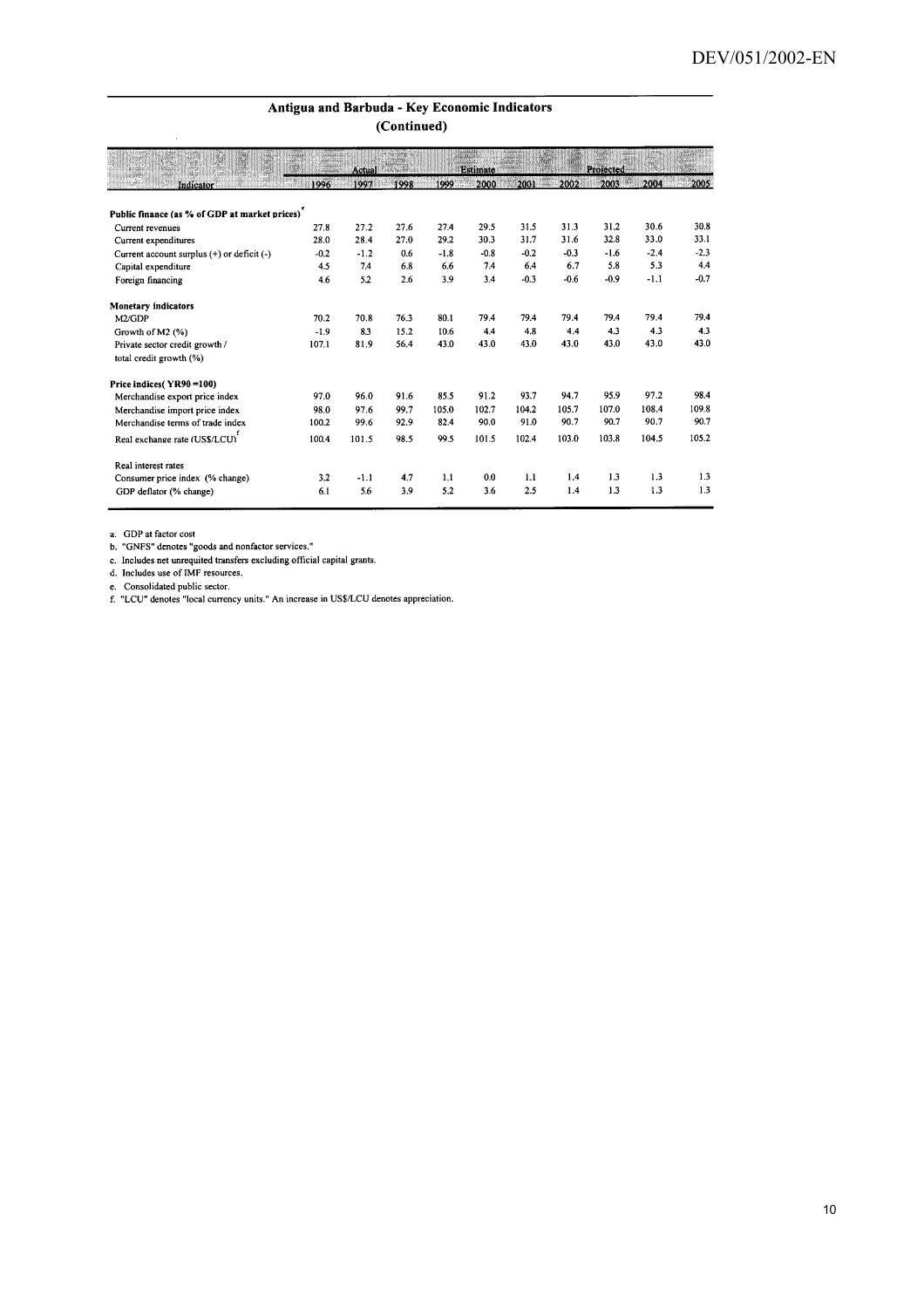|                                                      | Latest single vear   |                      |                      |                      | Same region/income group |  |  |
|------------------------------------------------------|----------------------|----------------------|----------------------|----------------------|--------------------------|--|--|
|                                                      |                      |                      |                      | Latin<br>America     | Upper-<br>middle-        |  |  |
|                                                      | 1970-75              | 1980-85              | 1993-99              | & Carib.             | income                   |  |  |
| POPULATION                                           |                      |                      |                      |                      |                          |  |  |
| Total population, mid-year (millions)                | 0.1                  | 0.1                  | 0.1                  | 508.2                | 571.5                    |  |  |
| Growth rate (% annual average for period)            | $-0.9$               | 0.3                  | 0.7                  | 1.6                  | 1.4                      |  |  |
| Urban population (% of population)                   | 34.2                 | 35.0                 | 36.6                 | 74.9                 | 75.4                     |  |  |
| Total fertility rate (births per woman)              | 2.4                  | 1.9                  | 1.7                  | 2.6                  | 2.4                      |  |  |
| <b>POVERTY</b>                                       |                      |                      |                      |                      |                          |  |  |
| (% of population)                                    |                      |                      |                      |                      |                          |  |  |
| National headcount index                             | $\ddot{\phantom{a}}$ | $\ddot{\phantom{a}}$ | ÷.                   |                      |                          |  |  |
| Urban headcount index                                | $\ddot{\phantom{a}}$ | $\ddot{\phantom{a}}$ |                      | $\ddot{\phantom{a}}$ | $\ddot{\phantom{a}}$     |  |  |
| Rural headcount index                                | $\ddot{\phantom{a}}$ |                      | $\ddot{\phantom{a}}$ | $\ddot{\phantom{a}}$ |                          |  |  |
| <b>INCOME</b>                                        |                      |                      |                      |                      |                          |  |  |
| GNP per capita (US\$)                                |                      | 3,010                | 8,450                | 3.800                |                          |  |  |
| Consumer price index (1995=100)                      |                      | $\ddot{\phantom{a}}$ | 108                  | 140                  | 4.870                    |  |  |
| Food price index (1995=100)                          | .,                   | $\ddot{\phantom{a}}$ |                      |                      | 131                      |  |  |
|                                                      |                      |                      | .,                   |                      | $\ddot{\phantom{a}}$     |  |  |
| <b>INCOME/CONSUMPTION DISTRIBUTION</b><br>Gini index |                      |                      |                      |                      |                          |  |  |
| Lowest quintile (% of income or consumption)         | $\ddot{\phantom{a}}$ | ä,                   |                      | $\ddot{\phantom{a}}$ | ä,                       |  |  |
| Highest quintile (% of income or consumption)        |                      | ä,                   | $\ddot{\phantom{a}}$ | $\ddot{\phantom{a}}$ |                          |  |  |
|                                                      |                      | $\ddot{\phantom{0}}$ | $\ddot{\phantom{1}}$ | $\ddot{\phantom{a}}$ | $\ddot{\phantom{0}}$     |  |  |
| <b>SOCIAL INDICATORS</b>                             |                      |                      |                      |                      |                          |  |  |
| <b>Public expenditure</b>                            |                      |                      |                      |                      |                          |  |  |
| Health (% of GDP)                                    | $\ddot{\phantom{1}}$ | $\ddot{\phantom{a}}$ | ä,                   | 3.4                  | 3.3                      |  |  |
| Education (% of GNP)                                 | $\ddot{\phantom{a}}$ | 2.7                  |                      | 3.6                  | 5.0                      |  |  |
| Social security and welfare (% of GDP)               | ä,                   | $\ddot{\phantom{a}}$ | ä,                   | 7.4                  | 7.9                      |  |  |
| Net primary school enrollment rate                   |                      |                      |                      |                      |                          |  |  |
| (% of age group)                                     |                      |                      |                      |                      |                          |  |  |
| Total                                                |                      | $\ddot{\phantom{0}}$ | ä,                   | 91                   | 94                       |  |  |
| Male                                                 | $\ddot{\phantom{a}}$ | ä,                   |                      | $\ddot{\phantom{a}}$ | $\ddot{\phantom{a}}$     |  |  |
| Female                                               | ä.                   |                      | .,                   | $\ddot{\phantom{a}}$ | $\ddot{\phantom{a}}$     |  |  |
| Access to an improved water source                   |                      |                      |                      |                      |                          |  |  |
| (% of population)                                    |                      |                      |                      |                      |                          |  |  |
| Total                                                | $\ddot{\phantom{a}}$ | 95                   | 91                   | 85                   | 87                       |  |  |
| Urban<br>Rural                                       | $\ddot{\phantom{0}}$ | à.                   | 95                   | 93                   | 94                       |  |  |
| Immunization rate                                    |                      |                      | 88                   | 62                   | 68                       |  |  |
| (% under 12 months)                                  |                      |                      |                      |                      |                          |  |  |
| Measles                                              |                      |                      |                      |                      |                          |  |  |
| DPT                                                  |                      | 69                   | 99                   | 90                   | 90                       |  |  |
| Child malnutrition (% under 5 years)                 | .,                   | 100                  | 99                   | 87                   | 88                       |  |  |
| Life expectancy at birth                             |                      | 10                   | $\ddotsc$            | 9                    | $\ddot{\phantom{1}}$     |  |  |
| (years)                                              |                      |                      |                      |                      |                          |  |  |
| Total                                                |                      |                      |                      |                      |                          |  |  |
| Male                                                 | 67<br>65             | 73                   | 75                   | 70                   | 69                       |  |  |
| Female                                               | 69                   | 71<br>75             | 72                   | 67                   | 66                       |  |  |
| <b>Mortality</b>                                     |                      |                      | 78                   | 73                   | 73                       |  |  |
| Infant (per thousand live births)                    |                      |                      |                      |                      |                          |  |  |
| Under 5 (per thousand live births)                   | ä.                   | 24                   | 16                   | 30                   | 27                       |  |  |
| Adult (15-59)                                        | $\ddot{\phantom{a}}$ | ä,                   | 20                   | 38                   | 34                       |  |  |
| Male (per 1,000 population)                          | 0                    | 0                    | 135                  |                      |                          |  |  |
| Female (per 1,000 population)                        | 0                    | 0                    |                      | 207                  | 233                      |  |  |
| Maternal (per 100,000 live births)                   |                      |                      | 75                   | 122                  | 143                      |  |  |
| Births attended by skilled health staff (%)          | ä.                   | <br>83               | $\ddot{\phantom{a}}$ | ä,                   | ă,                       |  |  |
|                                                      |                      |                      | $\ddot{\phantom{a}}$ |                      | $\ddotsc$                |  |  |

# Antigua and Barbuda Social Indicators

CAS Annex B5. This table was produced from the CMU LDB system.

Note: 0 or 0.0 means zero or less than half the unit shown. Net enrollment ratios exceeding 100 indicate discrepancies between the estimates of ideo that that the unit shown. Net enformed trades exceeding from indicate discrepancie<br>between the estimates of school-age population and reported enrollment data. Latest year for access to an imp water source data is 2000.

Source: World Bank

5/8/2001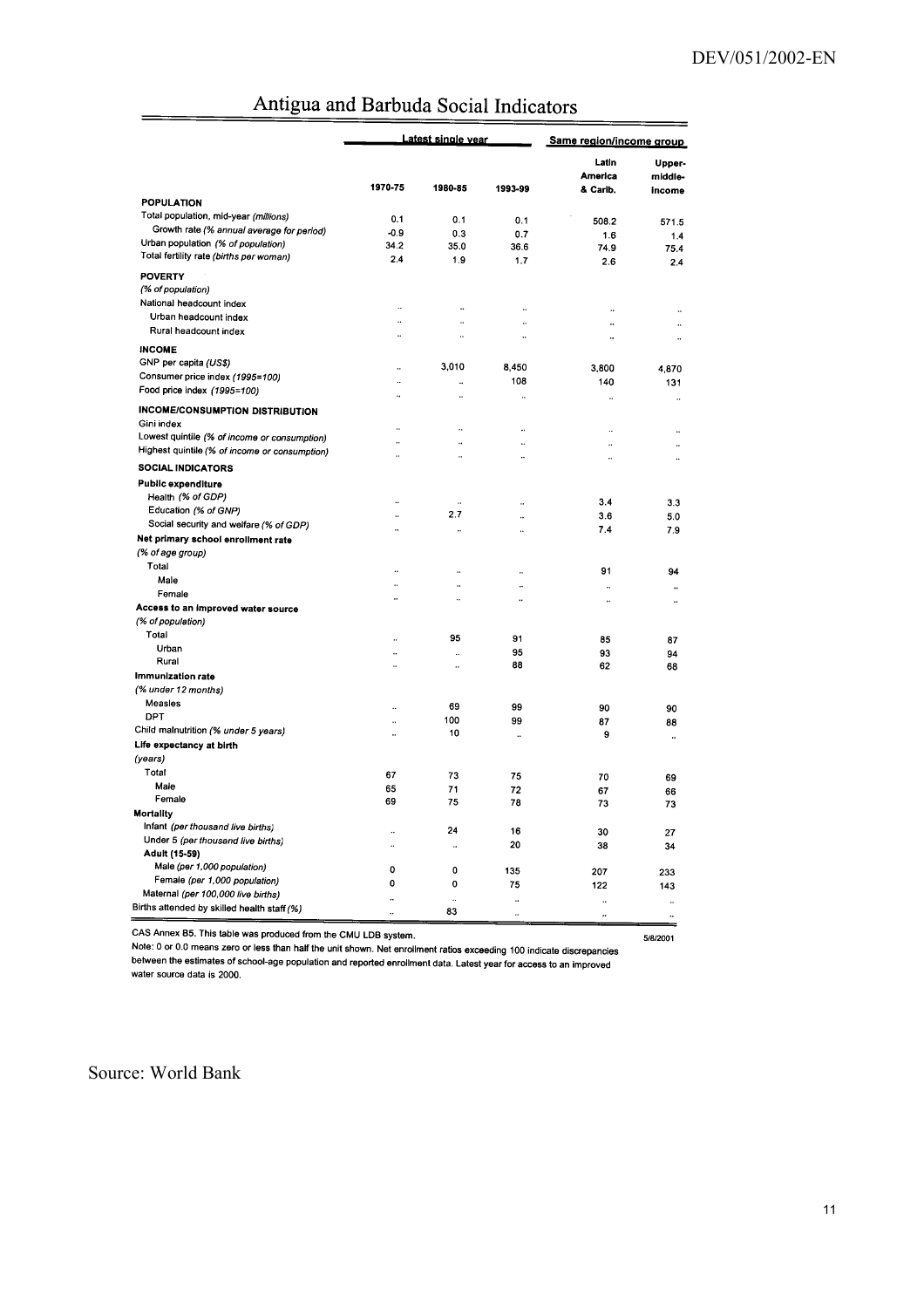# **Annex IV Government Objectives in Key Sectors**

| <b>Sector</b>         | <b>Objectives</b>                                                  | <b>Actions</b>                                                                                                                           |
|-----------------------|--------------------------------------------------------------------|------------------------------------------------------------------------------------------------------------------------------------------|
| <b>Small Business</b> | Optimise the<br>capacity<br>small business                         | of establishment of effective legislation designed to give parity and institutional strengthening to the<br>small business sector        |
|                       |                                                                    | establish a small business investment commission comprising of members from the private and<br>public sectors                            |
|                       |                                                                    | establish a small business portfolio window to identify opportunities in the procurement of<br>government goods and services             |
|                       |                                                                    | establish a small business institute for the training and development jointly between the private<br>and public sectors                  |
|                       |                                                                    | • the institutionalisation of the small business sector as a social components with responsibility for<br>alleviating income disparities |
| <b>Education</b>      | Develop a<br>education<br>programme<br>that<br>embraces all levels | comprehensive Continue work on the draft five-year education development plan                                                            |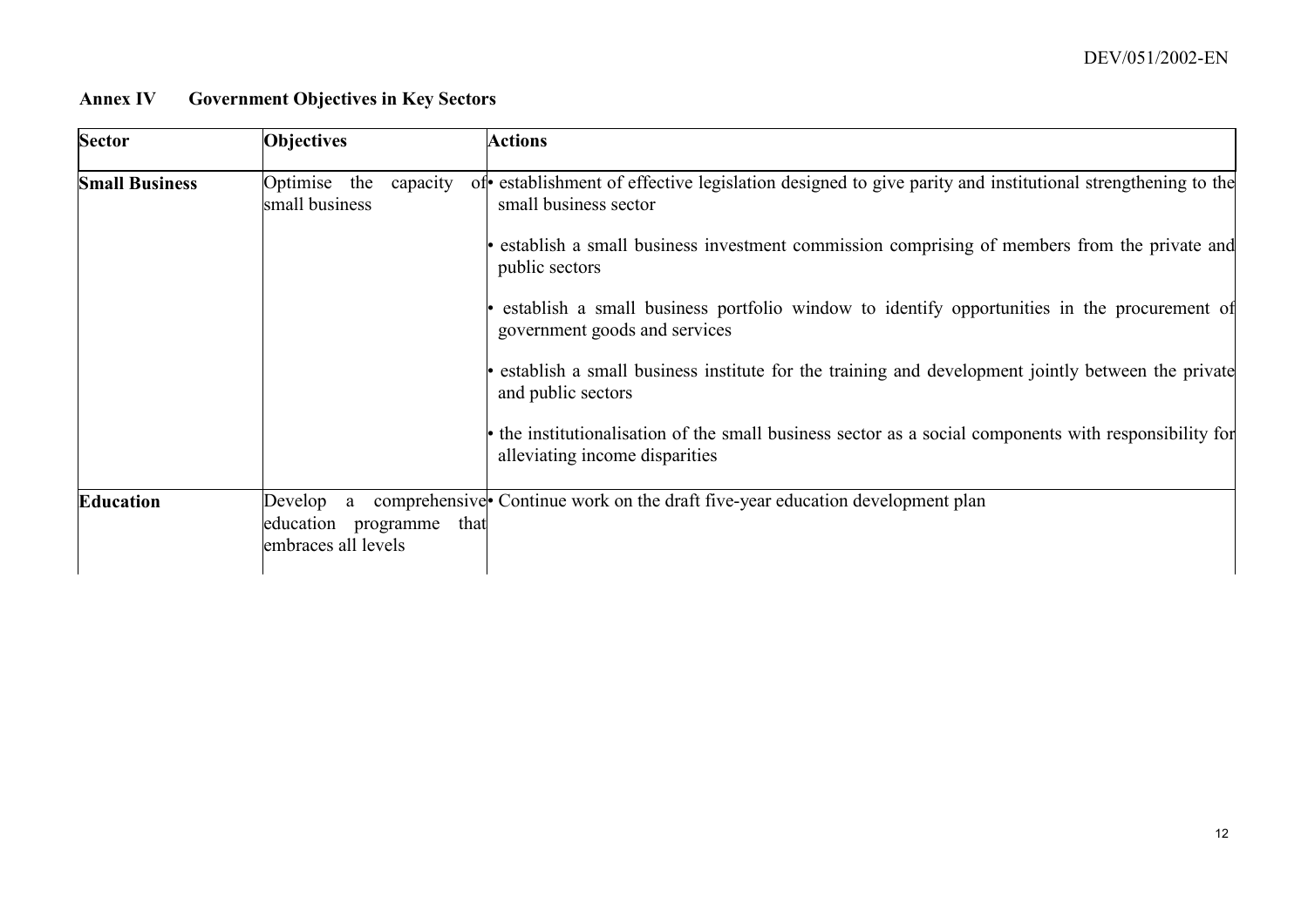|                                                                                                      | • Delivery of high quality education                                                                          |  |
|------------------------------------------------------------------------------------------------------|---------------------------------------------------------------------------------------------------------------|--|
|                                                                                                      | • Increase focus on tertiary education expansion                                                              |  |
|                                                                                                      | • Appointment of a committee to oversee revision of the management structure at State College                 |  |
|                                                                                                      | • Hire a consultant to assess the most appropriate framework to modernise the college                         |  |
|                                                                                                      | • Provide more space at the college for students and staff conducive for greater learning and<br>productivity |  |
|                                                                                                      | • Greater attention on pupil participation with respect to the post primary programme                         |  |
| Students<br>equipped<br>appropriate knowledge and<br>skills to reduce the impact of<br>globalisation | with Appoint a Statuary Board to manage the affairs of the state college                                      |  |
|                                                                                                      | • Strengthen the curriculum development team                                                                  |  |
|                                                                                                      | Mount new programmes catering to information technology and overall human resource<br>development             |  |
|                                                                                                      | • Acquire finance to complete the library                                                                     |  |
|                                                                                                      | • Increase the number of truant officers                                                                      |  |
|                                                                                                      | • The introduction of labour relations as part of the curriculum                                              |  |
|                                                                                                      | • Revision of school hours                                                                                    |  |
| Reduction<br>of<br>through tertiary education                                                        | poverty Reassess the role of the Board of Education versus the Ministry                                       |  |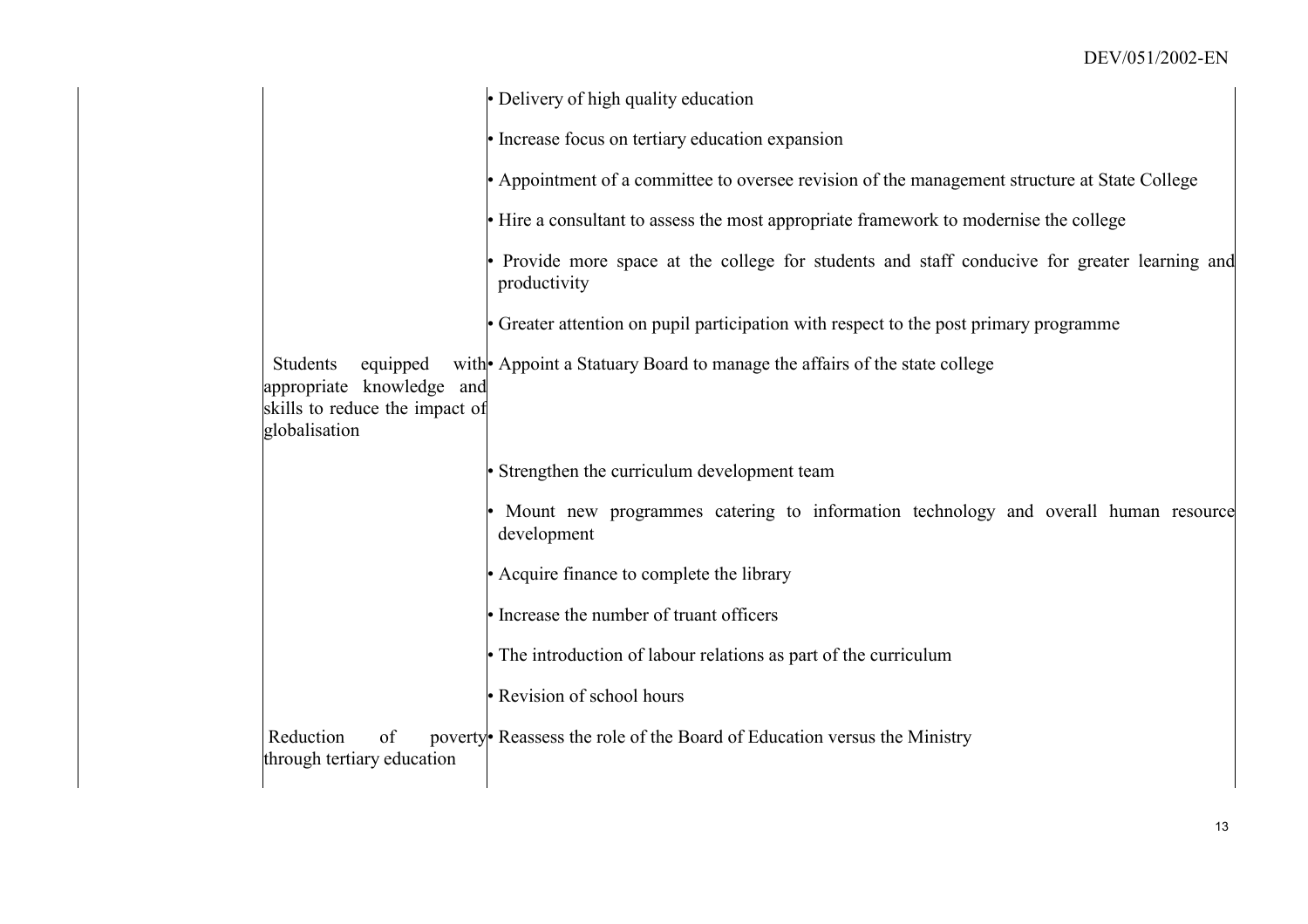|                                              |                                                                                                                                                         | • Develop clear guidelines with respect to scholarship distribution                                                                                                                                                                                                                                   |
|----------------------------------------------|---------------------------------------------------------------------------------------------------------------------------------------------------------|-------------------------------------------------------------------------------------------------------------------------------------------------------------------------------------------------------------------------------------------------------------------------------------------------------|
|                                              |                                                                                                                                                         | • provide Barbuda with more access to the Ministry's services                                                                                                                                                                                                                                         |
| <b>Tourism</b>                               | consolidate.<br>Further<br>public/private<br>sector<br>$_{\rm co}$<br>operation<br>sustainable<br>on<br>development of the sector                       | Establishment of a Tourism Development Corporation (TDC) with responsibility for the<br>marketing of the Antigua and Barbuda tourism industry<br>Establishment of a set of policy guidelines for the development of the tourism industry<br>Devise a medium term tourism marketing and promotion plan |
|                                              | Restoration<br>Historical.<br>of<br><b>Sites</b>                                                                                                        | Restoration and rehabilitation of Clarence House and Betty's Hope                                                                                                                                                                                                                                     |
|                                              |                                                                                                                                                         | Assist small operators through the provision of a vendors mall, advice, information and<br>other support services                                                                                                                                                                                     |
| <b>Transportation</b><br>(Air, land and sea) | reliable<br>Develop<br>and<br>efficiently<br>run<br>transport<br>services to better facilitate<br>the tourism, agriculture and<br>manufacturing sectors |                                                                                                                                                                                                                                                                                                       |
| <b>Air Transportation</b>                    | main tourist access to the<br>country                                                                                                                   | Continue to function as the The revision of existing aviation policy with an emphasis on the organisational structure                                                                                                                                                                                 |
|                                              |                                                                                                                                                         | Continue upgrading and expansion work at the airport to bring the services up to international<br>standards                                                                                                                                                                                           |
|                                              |                                                                                                                                                         | • Establish a dedicated fund for airport operations                                                                                                                                                                                                                                                   |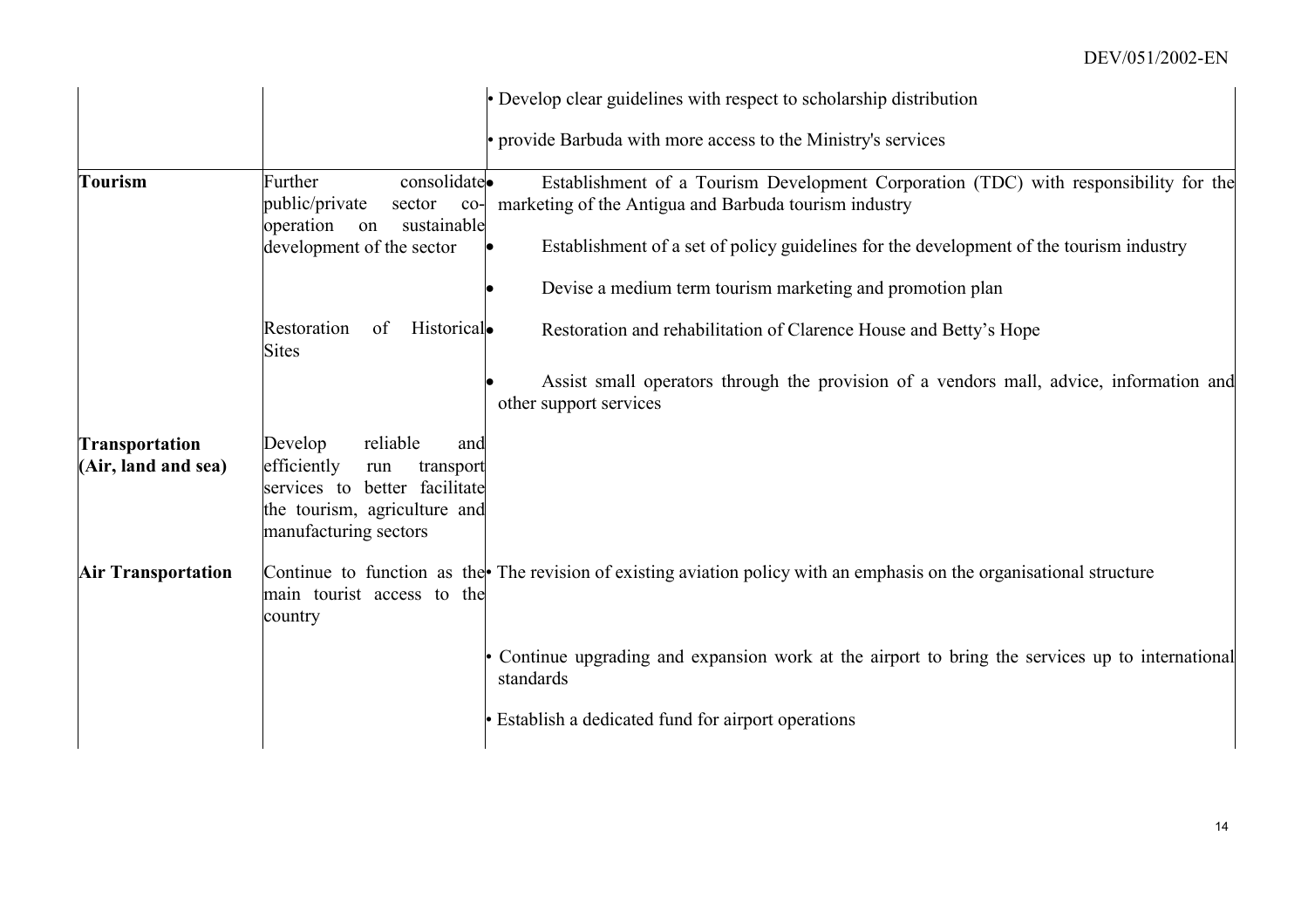|                            |                                                                                                                                            | The zoning of lands in the immediate vicinity of the airport to ensure availability for future<br>expansion of the airport and that airport security is not compromised |
|----------------------------|--------------------------------------------------------------------------------------------------------------------------------------------|-------------------------------------------------------------------------------------------------------------------------------------------------------------------------|
|                            |                                                                                                                                            | Increased marketing of Antigua will make the airport a hub for passengers and for warehouse<br>cargo                                                                    |
| <b>Road Transportation</b> | tourists safe and comfortable<br>passage on the roads                                                                                      | Provide both residents and Improvement of at least 40% of the road networks                                                                                             |
|                            |                                                                                                                                            | • The implementation of an effective programme of preventative maintenance of the 650 miles of<br>road network                                                          |
|                            |                                                                                                                                            | • The development of an action plan to undertake a comprehensive assessment of the road network<br>in Antigua and Barbuda                                               |
|                            |                                                                                                                                            | • Identification and lighting of highways to ensure road safety                                                                                                         |
|                            |                                                                                                                                            | • The construction of parking lots and the implementation of parking meters in St. John's                                                                               |
|                            |                                                                                                                                            | • The construction in St. John's of a pedestrian walkway in lower St. Mary's Street                                                                                     |
| <b>Sea Transportation</b>  | principal<br>mode<br>of<br>transporting cargo in Antigua<br>and Barbuda, and the main<br>conduit of economic<br>and<br>commercial activity | Continue to function as the Expand the transit shed at the Port Authority to ease congestion for both transit and custom<br>bonded cargo                                |
|                            |                                                                                                                                            | An examination of the operations of the Port Authority and strategies and programmes to make the<br>authority efficient and financially viable                          |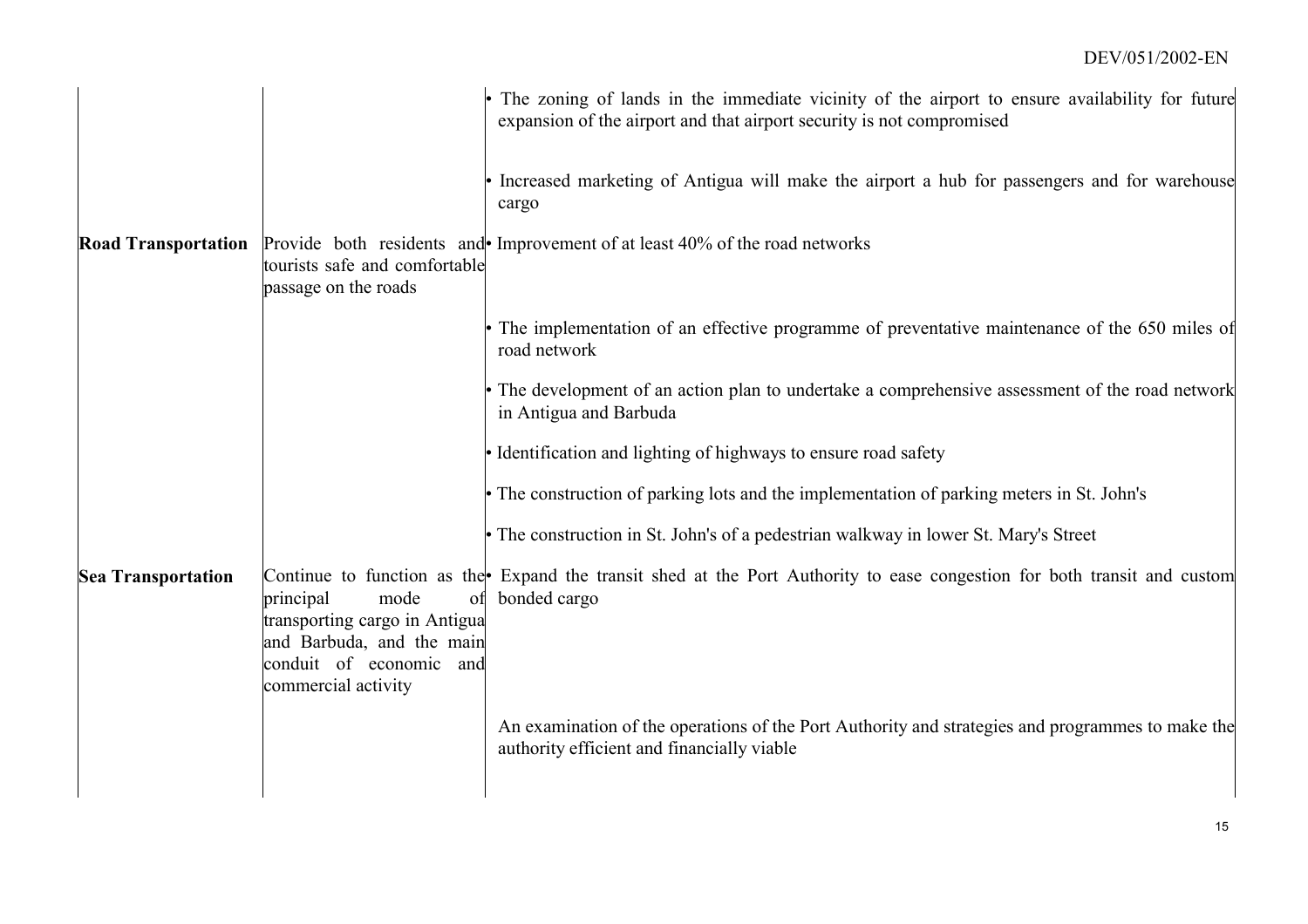|                         |                                               | The expansion of the present berthing facilities and infrastructure to accommodate growth of the<br>cruise passenger industry                                                                                  |
|-------------------------|-----------------------------------------------|----------------------------------------------------------------------------------------------------------------------------------------------------------------------------------------------------------------|
| <b>Finance</b>          | fiscal position                               | Improvement in the country's Freeze on new employment                                                                                                                                                          |
|                         |                                               | • Reduction in the size of the public sector (public sector reform)                                                                                                                                            |
|                         | <b>Expenditure reduction</b>                  | • Tighter controls of expenditure on goods and services                                                                                                                                                        |
|                         |                                               | • Tighter control on government vehicles, ministerial travel and telephone calls                                                                                                                               |
|                         | Revenue enhancement                           | • The introduction of a 2% tax on income of unincorporated businesses                                                                                                                                          |
|                         |                                               | • Revision of property tax                                                                                                                                                                                     |
|                         |                                               | • Improve administration at the inland revenue and customs                                                                                                                                                     |
|                         |                                               | • Privatisation of government bodies                                                                                                                                                                           |
|                         | Debt Management                               | · Debt consolidation                                                                                                                                                                                           |
|                         |                                               | Mobilize government owned corporations and statutory bodies to service loans contracted by<br>government on their behalf from their savings                                                                    |
|                         | Reform<br>Tax<br>(medium to long term policy) | options A comprehensive study and assessment of the best suited measure of either:                                                                                                                             |
|                         |                                               | . The introduction of a value-added tax and elimination of some of the current direct taxes 2. The<br>reintroduction of personal income tax                                                                    |
| <b>Offshore Finance</b> | offshore market                               | Establish sector as a leading Conduct a comprehensive review of the sector aimed at improving and strengthening the offshore<br>product through effective regulation, strong management and adequate promotion |
|                         |                                               |                                                                                                                                                                                                                |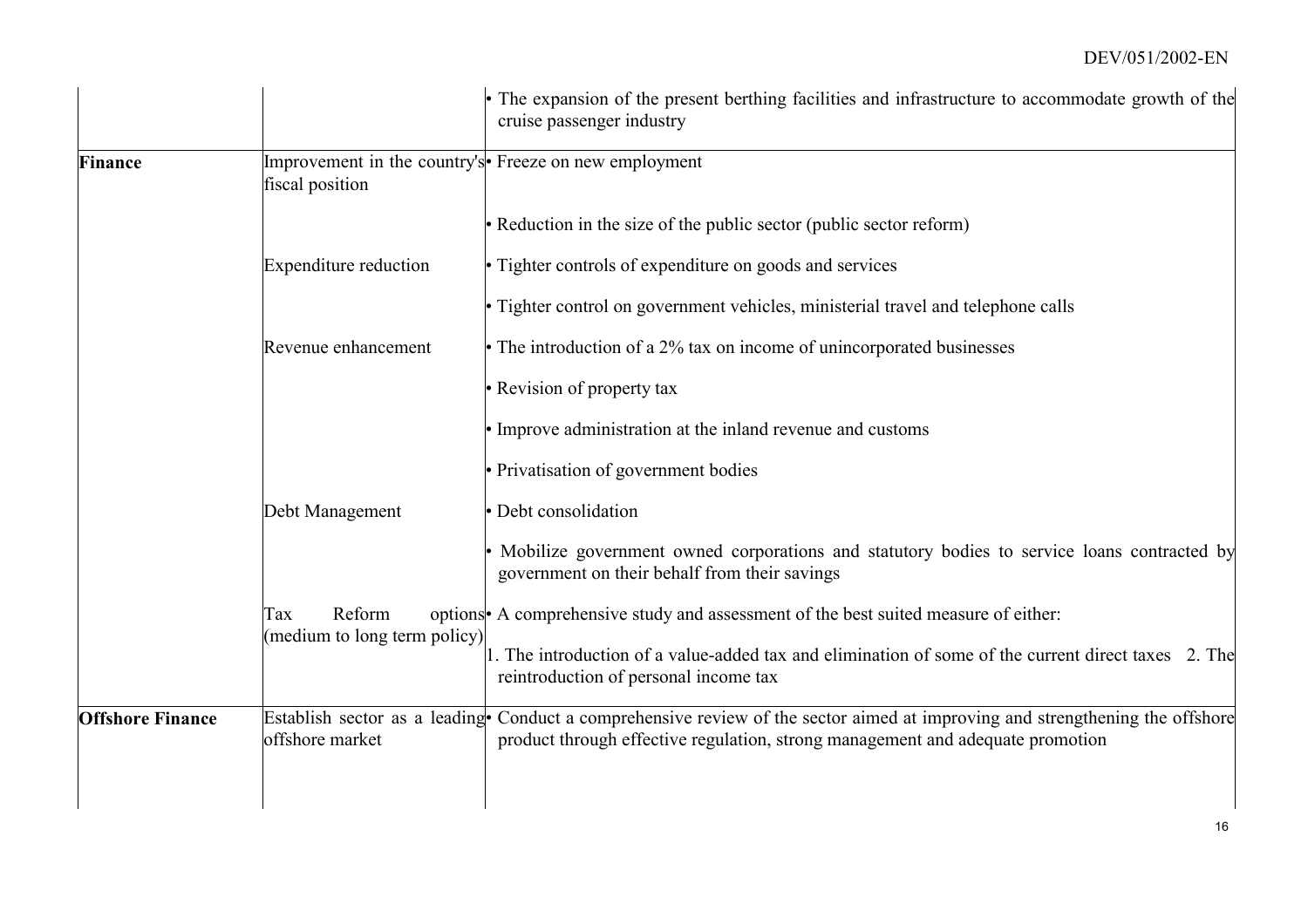|               | business expenses in 1999                                                              | Reverse the 10% decline on Continuous legislative reform and an improvement in promotion, product offering and service<br>delivery                                            |
|---------------|----------------------------------------------------------------------------------------|-------------------------------------------------------------------------------------------------------------------------------------------------------------------------------|
|               | overall<br>An<br>increase of 1.5% to 5% is<br>projected during the 2002<br>2004 period | percentage Promotion and marketing of the jurisdiction to be intensified to keep abreast of competition                                                                       |
|               |                                                                                        | • Product development to be pursued in order to attract new types of business                                                                                                 |
|               |                                                                                        | • The strengthening of the regulatory environment including the legal and administrative framework                                                                            |
|               |                                                                                        | · The introduction of measures to re-engineer the tax structure from one that offers tax avoidance to<br>one which offers tax minimization                                    |
| <b>Health</b> | To<br>improvement in health and health care policies<br>social situations of citizens  | facilitate and sustain <b>P</b> Review and amend existing laws and enact new legislations to facilitate implementation of new                                                 |
|               |                                                                                        | • Development of efficient and effective database, for timely collection and analysis of information                                                                          |
|               |                                                                                        | • Upgrade and expand health care facilities for improved service delivery                                                                                                     |
|               |                                                                                        | • Review Medical Benefits Scheme to extend coverage beyond that of chronic illnesses                                                                                          |
|               |                                                                                        | • Introduction of more comprehensive programmes aimed at lessening stigmatisation associated<br>with HIV/AIDS and the care of persons living with HIV/AIDS and their families |
|               | Decentralization<br>of<br>"steering"<br>of<br>role<br>the<br>Ministry of Health        | the Delegate responsibility for health care delivery administration and services to the Hospital Board                                                                        |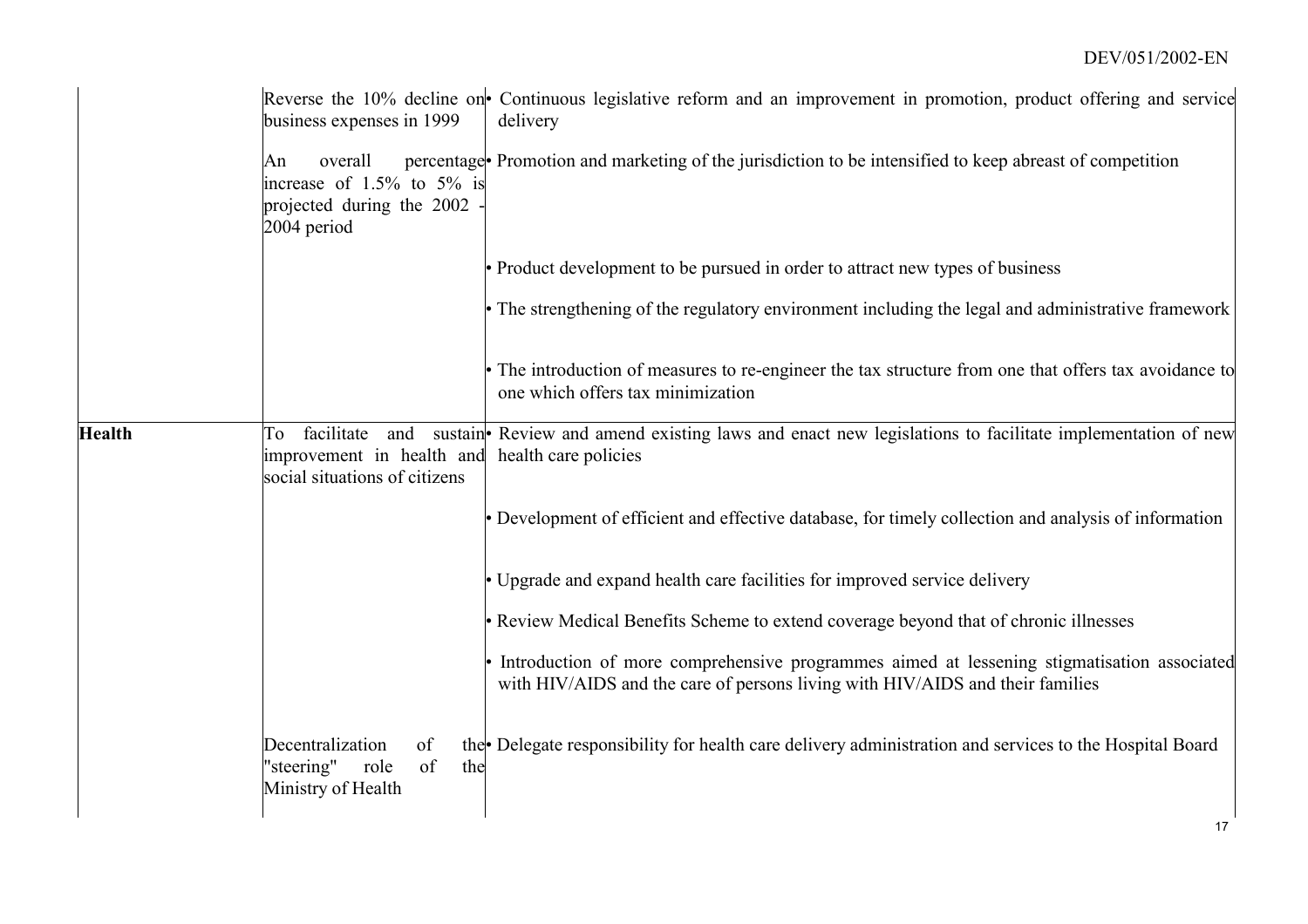|                    |                                                                                                    | • Reoriented health systems with emphasis on health promotion thereby reducing the current focus<br>on curative measures and the reduction of morbidity and mortality                                                   |
|--------------------|----------------------------------------------------------------------------------------------------|-------------------------------------------------------------------------------------------------------------------------------------------------------------------------------------------------------------------------|
| <b>Social</b>      | Reducing<br>in<br>poverty<br>vulnerable communities of<br>Point, Villa, Grays Farm and<br>Greenbay | the Establishment of reliable poverty monitoring and evaluation tools                                                                                                                                                   |
|                    |                                                                                                    | <b>Empower individuals through education and skills training</b>                                                                                                                                                        |
|                    |                                                                                                    | • Establishment of micro-credit schemes to promote micro-enterprise development                                                                                                                                         |
|                    |                                                                                                    | • Improve the social safety nets (improve access to credit and public infrastructure and services)                                                                                                                      |
|                    |                                                                                                    | Assist vulnerable groups, particularly low income families, to meet their housing and other social<br>needs                                                                                                             |
| <b>Agriculture</b> | Sustainable utilisation of the<br>country's natural resources                                      | The application of appropriate scientific principles and information technology as inputs for the<br>sustainable development of resources to achieve road security and safety, and high nutritional<br>health standards |
|                    |                                                                                                    | Establishment of a National Agricultural Development Advisory Committee                                                                                                                                                 |
|                    |                                                                                                    | Coordination of marketing strategies                                                                                                                                                                                    |
|                    |                                                                                                    | Establishment of a functioning Agricultural Planning Unit                                                                                                                                                               |
|                    |                                                                                                    | Rationalization and/or strengthening of communication activities                                                                                                                                                        |
| <b>Environment</b> | Ensure the sustainability of.<br>the environment                                                   | Implement the OECS Solid Waste Management project to construct sanitary landfills and<br>expand and upgrade collection facilities                                                                                       |